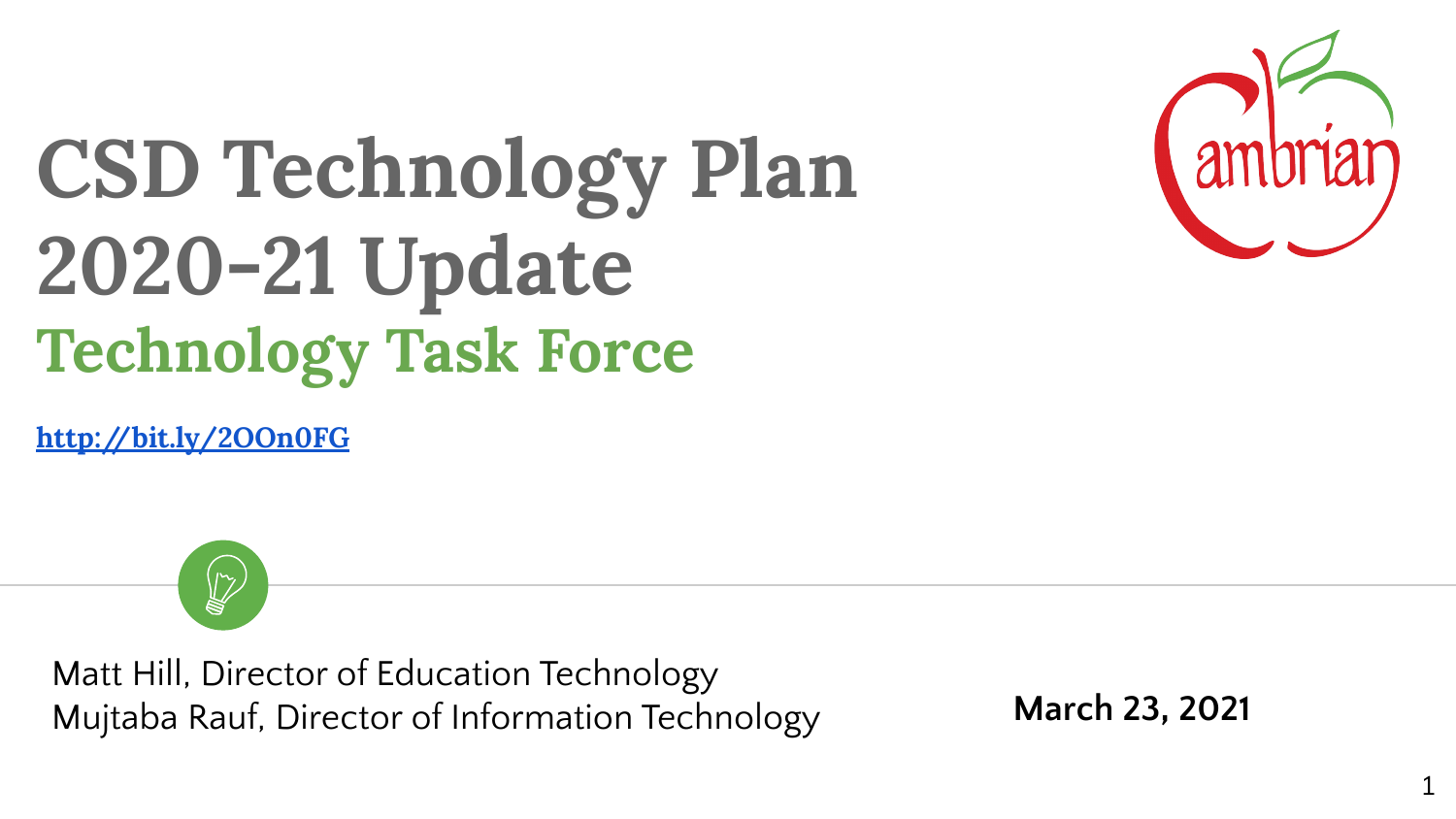

# **Agenda**

- ◉ CSD Technology Plan Overview
- ◉ Factors Affecting Progress
- ◉ Rating Progress
- ◉ Updates
	- **Initiative 1:** Digital Curriculum, Tools, Data and Assessment
	- **Initiative 2:** Instructional Practices and Professional Learning
	- **Initiative 3:** Infrastructure, Hardware and Security
- ◉ Funding Technology
- ◉ Key Messages
- **Resources**



- ◉ Update CSD stakeholders
- ◉ Discuss feedback and ideas
- ◉ Share key messages and directions moving forward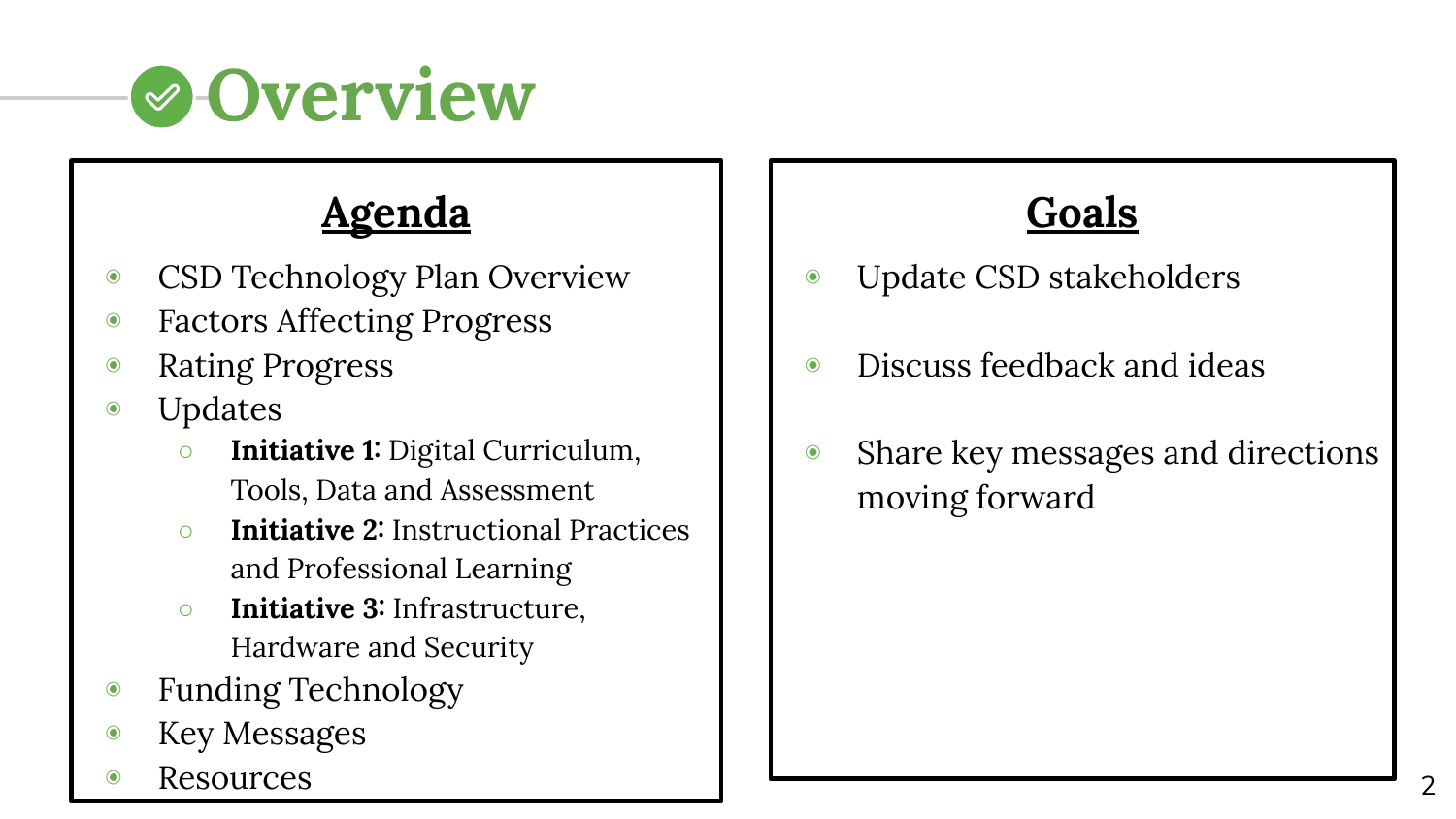# **CSD Technology Plan Overview**

**Initiative 1: Digital Curriculum, Tools, Data & Assessment**

**Initiative 2: Instructional Practices and Professional Learning**

**Initiative 3: Infrastructure, Hardware, and Security**

- [CSD Technology Plan](https://www.cambriansd.org/cms/lib/CA01902282/Centricity/Domain/272/Cambrian%20TTF%20Tech%20Plan%202019-24.pdf) contains three initiatives and spans five years.
- CSD Board approved Tech Plan on May 2019
	- Did not include approval for funding or resources
- CSD Technology Plan stipulates a yearly review of progress in the spring with a Technology Committee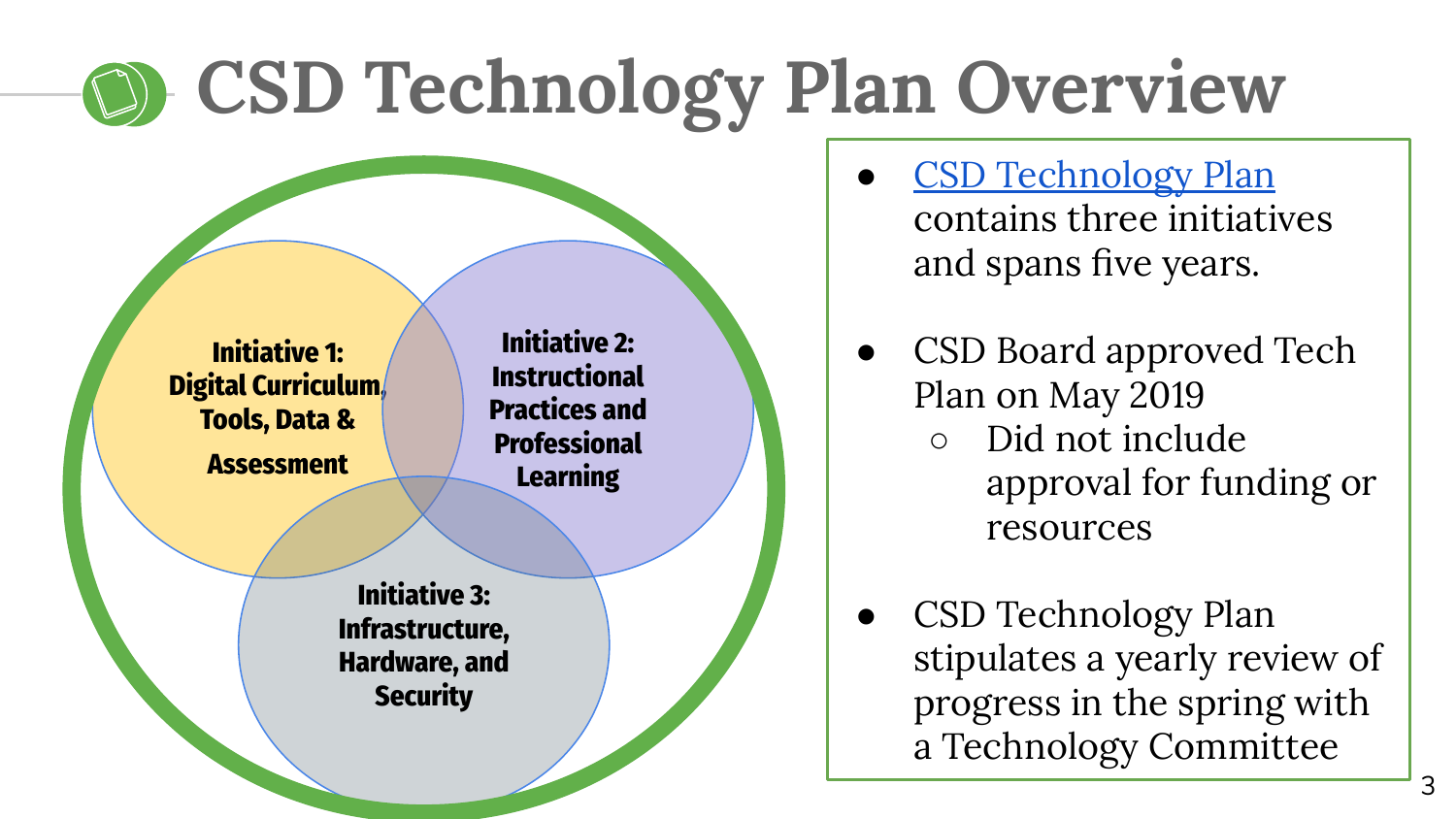# **Factors Affecting Progress and Priorities**

- ◉ COVID 19: Distance Learning
- ◉ Competing priorities
- ◉ Limited resources (Time, Budget, People)
- ◉ Items prioritized based on…
	- Impact on student learning
	- Urgency of need
	- Resource availability
	- Complexity of implementation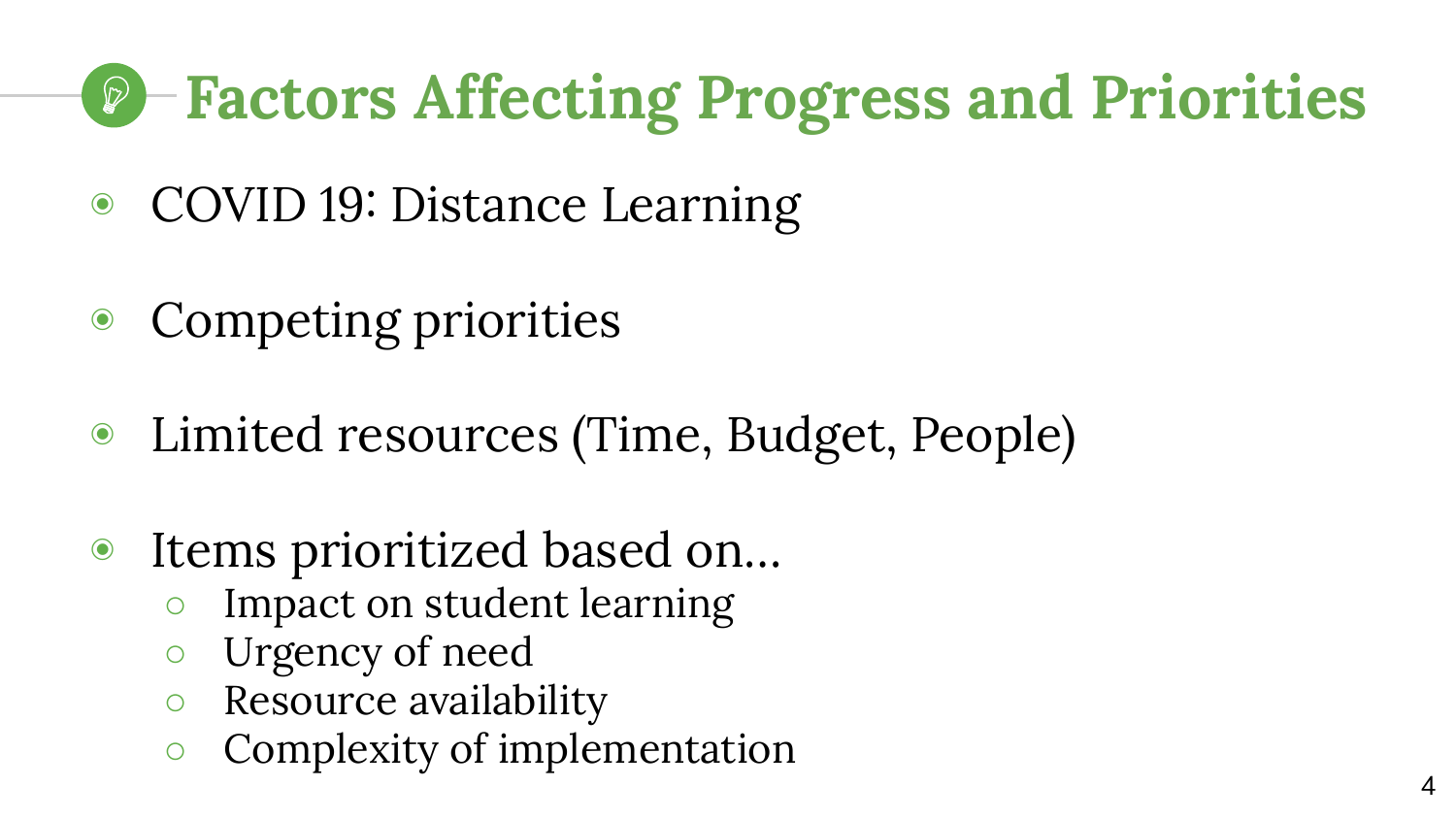

|                                                               |                                                                       | 3                                                                                                                                                      |                                                                                                                                                                                   | b                                                                                                          |
|---------------------------------------------------------------|-----------------------------------------------------------------------|--------------------------------------------------------------------------------------------------------------------------------------------------------|-----------------------------------------------------------------------------------------------------------------------------------------------------------------------------------|------------------------------------------------------------------------------------------------------------|
| <b>Exploration/</b><br><b>Research</b>                        | <b>Beginning</b><br><b>Development</b>                                | <b>Initial</b><br>Implementation                                                                                                                       | <b>Full</b><br>Implementation                                                                                                                                                     | <b>Full</b><br>Implementation                                                                              |
| <b>Phase</b><br>- exploring/researching<br>possible solutions | - solution/plan identified<br>- work is underway to<br>implement plan | - significant/primary<br>portion of plan or<br>solution is implemented.<br>- being used in a limited<br>way or by a limited set of<br>users e.g. pilot | - baseline plan/solution is<br>fully implemented and in<br>use.<br>- gathering feedback and<br>evaluating effectiveness<br>- putting procedures in place<br>to ensure sustainable | and<br><b>Sustainability</b><br>- full implementation. Cycle<br>of updates based on<br>feedback/evaluation |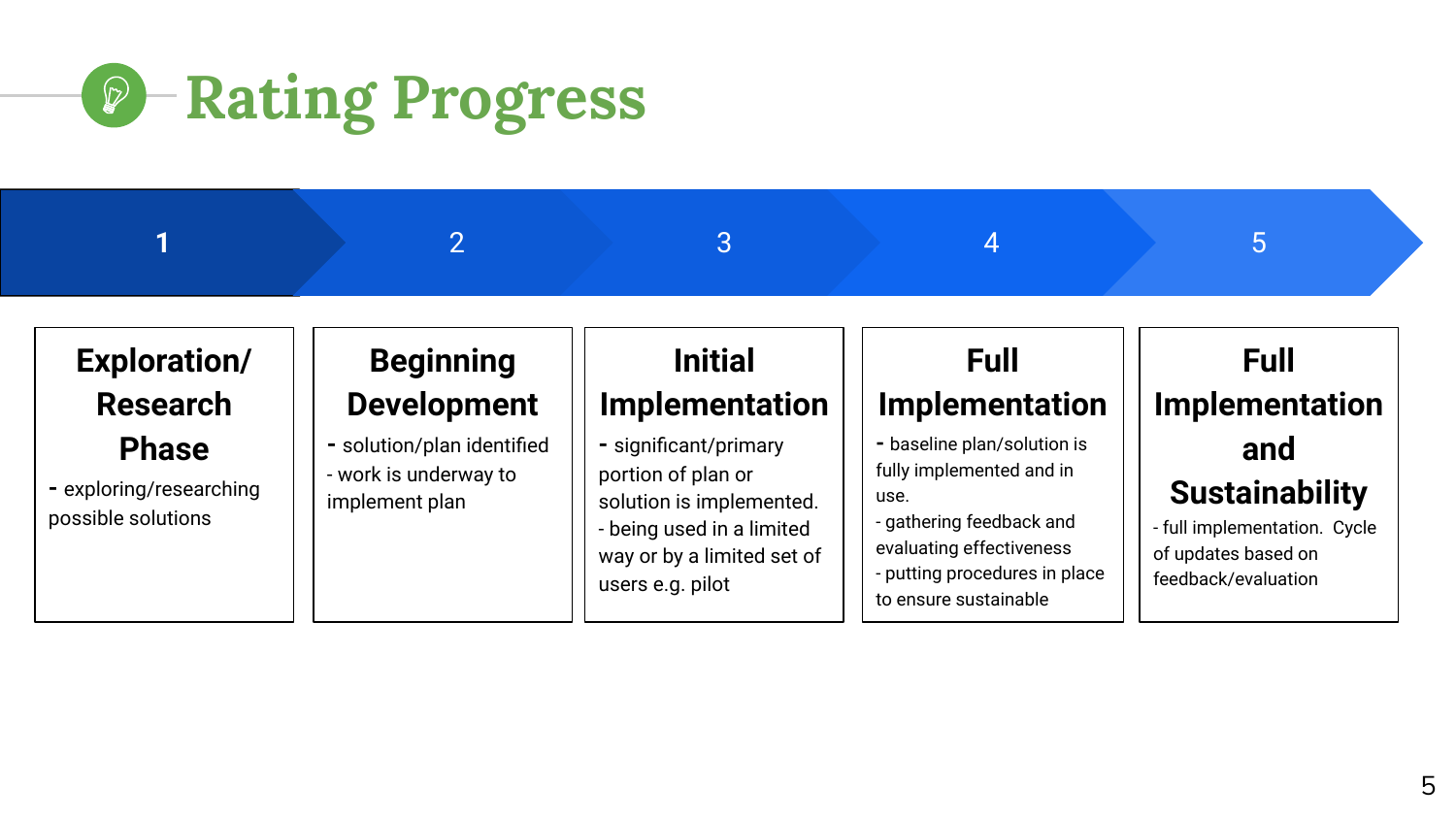#### **Initiative 1:**   $\bigcirc$ **Digital Curriculum, Tools, Data & Assessment**



# **Vision: Empowering Student Learning Through Technology**

- ◉ **[Goal 1.1](https://www.cambriansd.org/cms/lib/CA01902282/Centricity/Domain/272/Cambrian%20TTF%20Tech%20Plan%202019-24.pdf#page=22)**: Access to digital literacy skills per ISTE Standards for Students
- ◉ **[Goal 1.2](https://www.cambriansd.org/cms/lib/CA01902282/Centricity/Domain/272/Cambrian%20TTF%20Tech%20Plan%202019-24.pdf#page=22)**: Utilize technology to meet diverse needs of all learners
- ◉ **[Goal 1.3](https://www.cambriansd.org/cms/lib/CA01902282/Centricity/Domain/272/Cambrian%20TTF%20Tech%20Plan%202019-24.pdf#page=23)**: Support implementation of digital curriculum, assessments, and tools
- ◉ **[Goal 14.](https://www.cambriansd.org/cms/lib/CA01902282/Centricity/Domain/272/Cambrian%20TTF%20Tech%20Plan%202019-24.pdf#page=24)**: Integrate technology with the intention to create a culture of innovation that fosters student growth
- ◉ **[Goal 1.5](https://www.cambriansd.org/cms/lib/CA01902282/Centricity/Domain/272/Cambrian%20TTF%20Tech%20Plan%202019-24.pdf#page=24)**: Use data to identify and inform program needs, personalize learning and support MTSS achievement teams
- ◉ **[Goal 1.6](https://www.cambriansd.org/cms/lib/CA01902282/Centricity/Domain/272/Cambrian%20TTF%20Tech%20Plan%202019-24.pdf#page=24)**: Create process for effective evaluation of supplemental digital curriculum
- **[Goal 1.7](https://www.cambriansd.org/cms/lib/CA01902282/Centricity/Domain/272/Cambrian%20TTF%20Tech%20Plan%202019-24.pdf#page=25):** Empower students by building capacity to support teachers with technology integration in the classroom
- ◉ **[Goal 1.8](https://www.cambriansd.org/cms/lib/CA01902282/Centricity/Domain/272/Cambrian%20TTF%20Tech%20Plan%202019-24.pdf#page=25)**: Educate students in making responsible digital choices through integration of Digital Citizenship lessons into PBIS.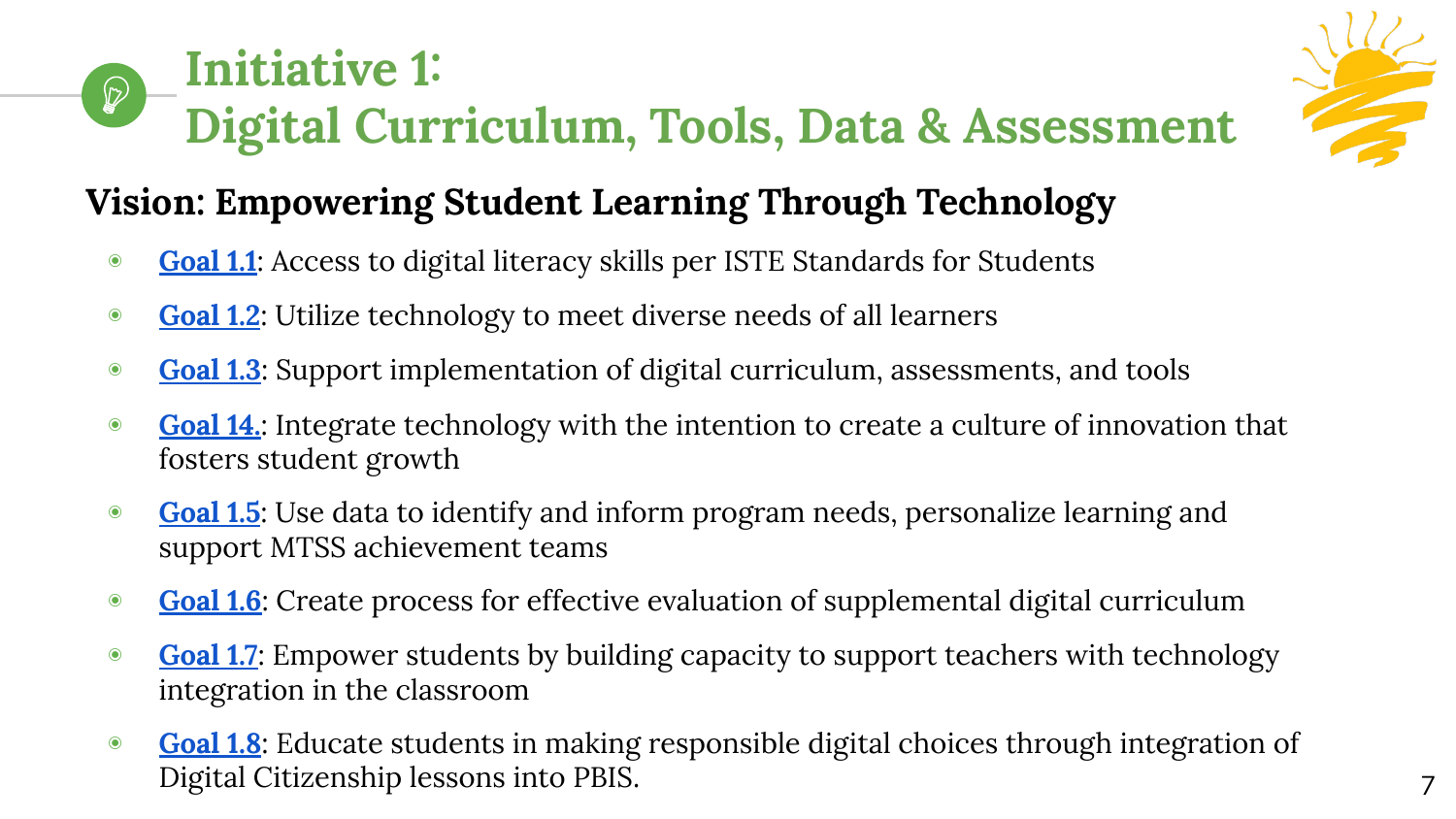

#### **Initiative 1:**   $\mathcal{D}$ **Digital Curriculum, Tools, Data & Assessment**

## **Successes**

- ◉ **Expanding access to personalize learning tools in Distance Learning**
- Support implementation of <u>new</u> digital curriculum, assessments, and tools

| Imagine Learning       | SeeSaw                           | Google Classroom          | Kami                               |
|------------------------|----------------------------------|---------------------------|------------------------------------|
| <b>Mystery Science</b> | Quaver Music                     | <b>TCI Social Studies</b> | Alludo for Students                |
| Screencastify          | <b>Formative Assessment</b>      | Digital Citizenship       | FastForword EL Program             |
|                        | 1,300 Chromebooks<br>distributed | 244 iPads distributed     | 294 Mobile Hotspots<br>distributed |



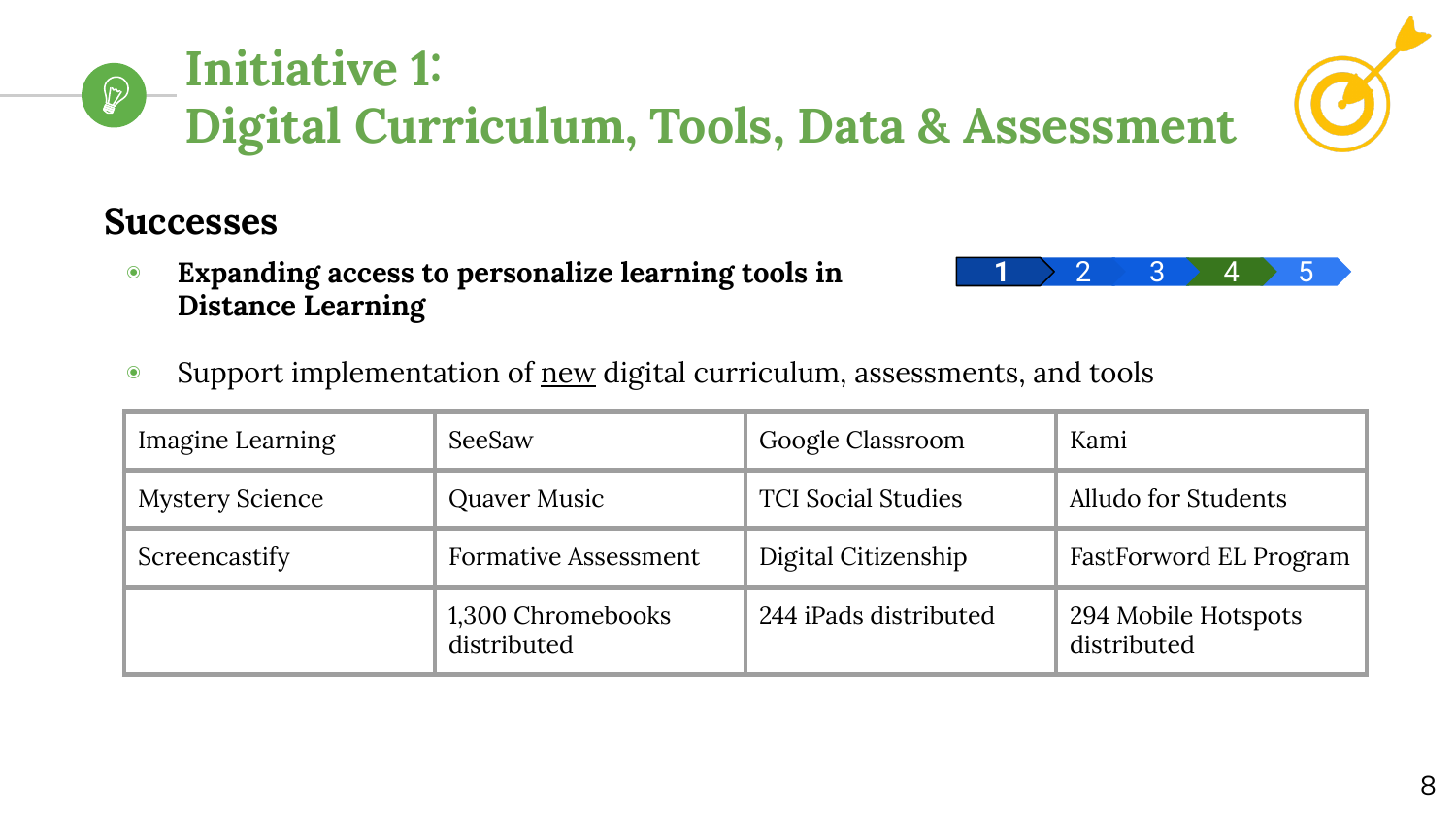#### **Initiative 1:**   $\mathcal{D}$ **Digital Curriculum, Tools, Data & Assessment**

# **Successes (cont)**

- ◉ **Formative and summative assessment support:** 
	- Remote administration
	- *English Language Proficiency Assessment for California* (ELPAC) assessment online this year
	- Year 2: Quarterly *FastBridge Universal Screener* for ELA, Math, Social/Emotional
	- $\circ$  Working on support for more systematic formative assessment  $\rightarrow$  Progress Monitoring
- ◉ **Process for vetting classroom digital tools for student data privacy**
	- **○** Student app database**: [App Responsibly!](https://www.cambriansd.org/Page/3483)**





 $\begin{array}{c|c|c|c|c} \textbf{1} & \textbf{2} & \textbf{3} & \textbf{4} & \textbf{5} \end{array}$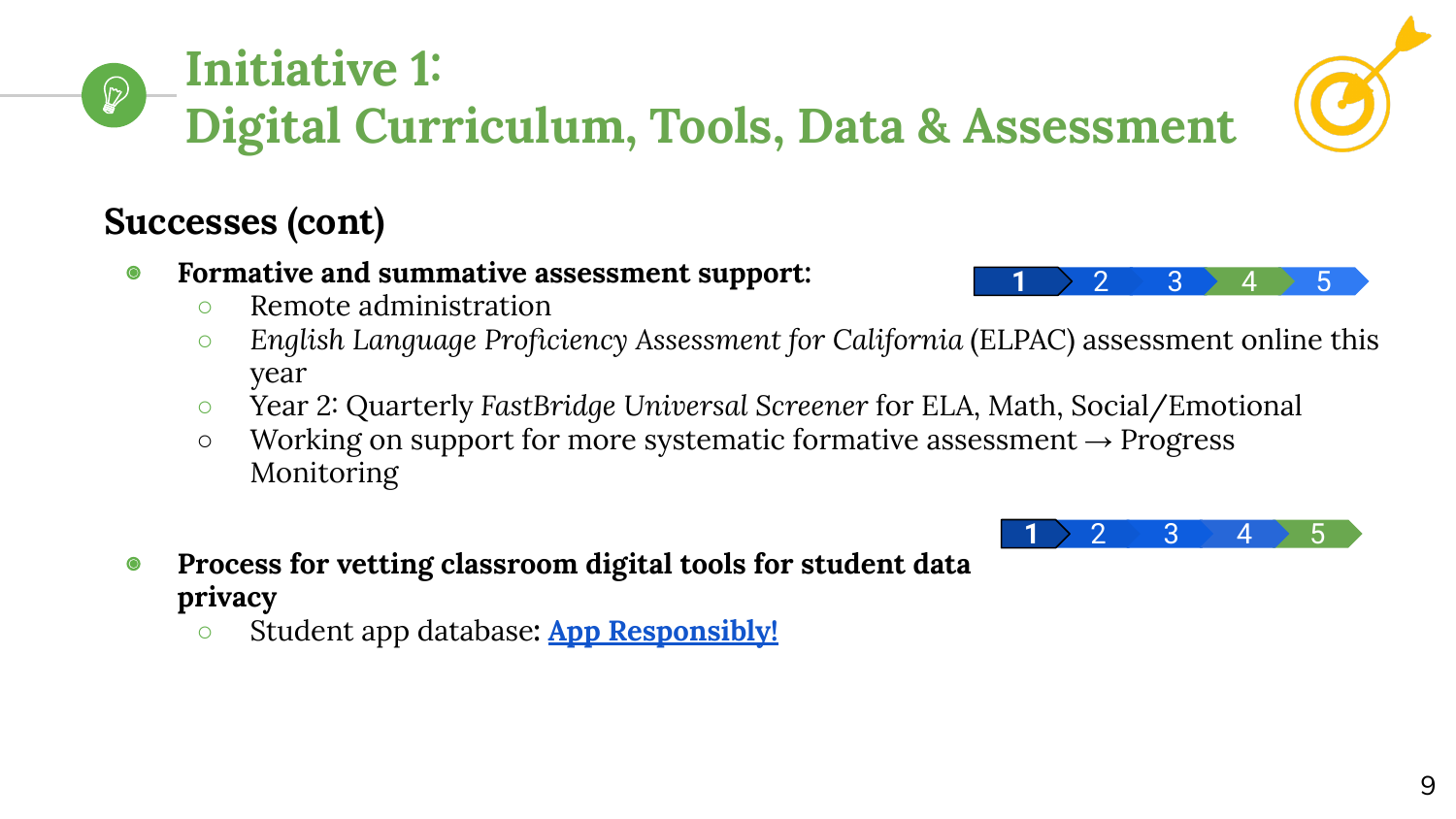10

# **Initiative 1: Digital Curriculum, Tools, Data & Assessment**

# **In Progress**

- ◉ Continue **supporting existing digital tools** and investigating requests for new ones as needed.
	- Requirement to create process for evaluating new tech and consistently measure progress is an ongoing process

#### ◉ **Digital Citizenship:**

- o Integrate [Common Sense Media Digital Citizenship Curriculum](https://www.commonsense.org/education/digital-citizenship)
- Integrated digital citizenship successful learner behavior in 2020-21 report cards.



 $\begin{array}{c|c|c|c|c} \textbf{1} & \textbf{2} & \textbf{3} & \textbf{4} & \textbf{5} \end{array}$ 

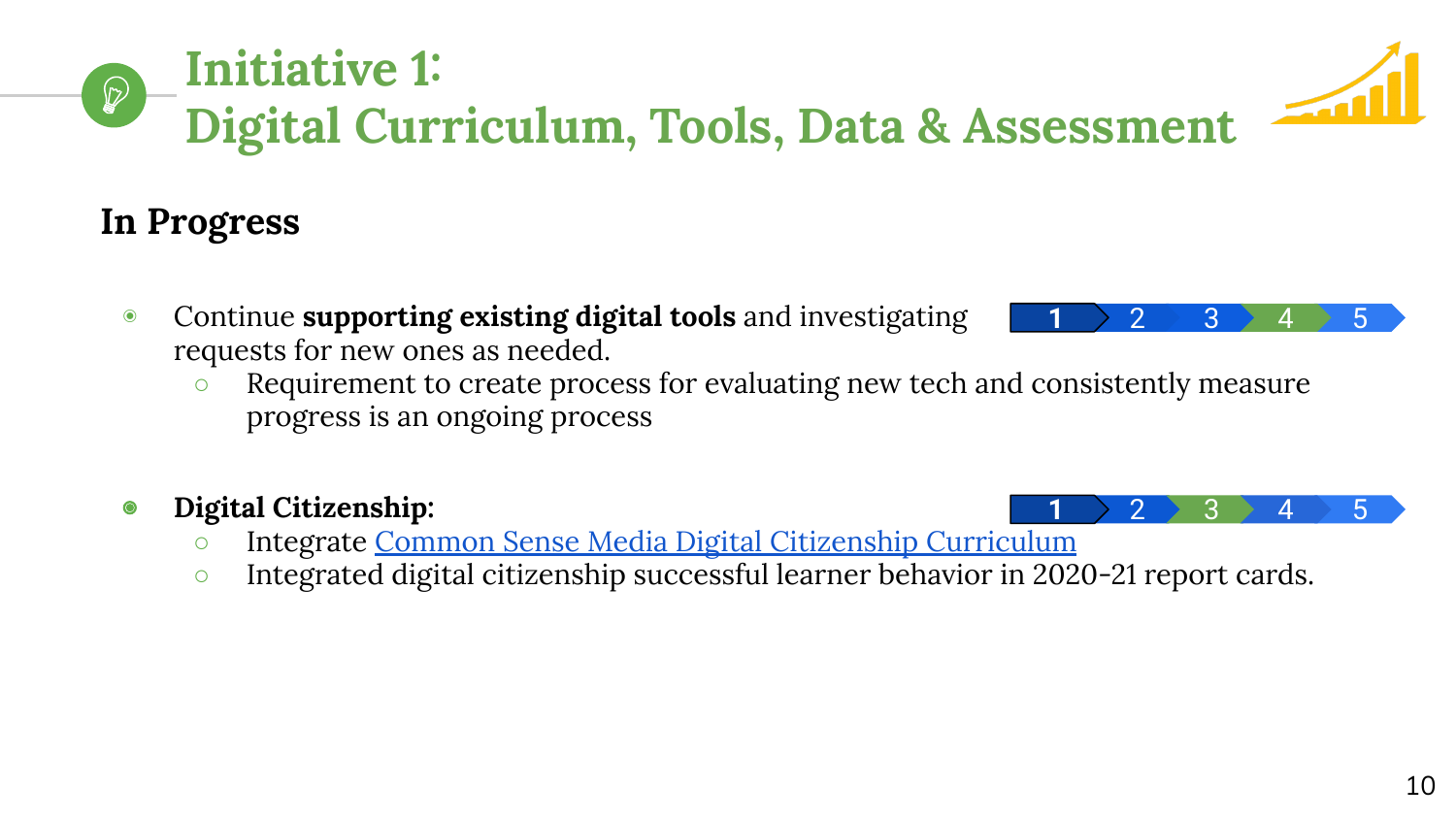#### **Initiative 1:**   $\mathcal{D}$ **Digital Curriculum, Tools, Data & Assessment**

# **Challenges/Areas for Growth/On Hold**

- ◉ **Maker Learning** 
	- On hold COVID-related
- ◉ **Framework for evaluation of digital tool effectiveness** still preliminary

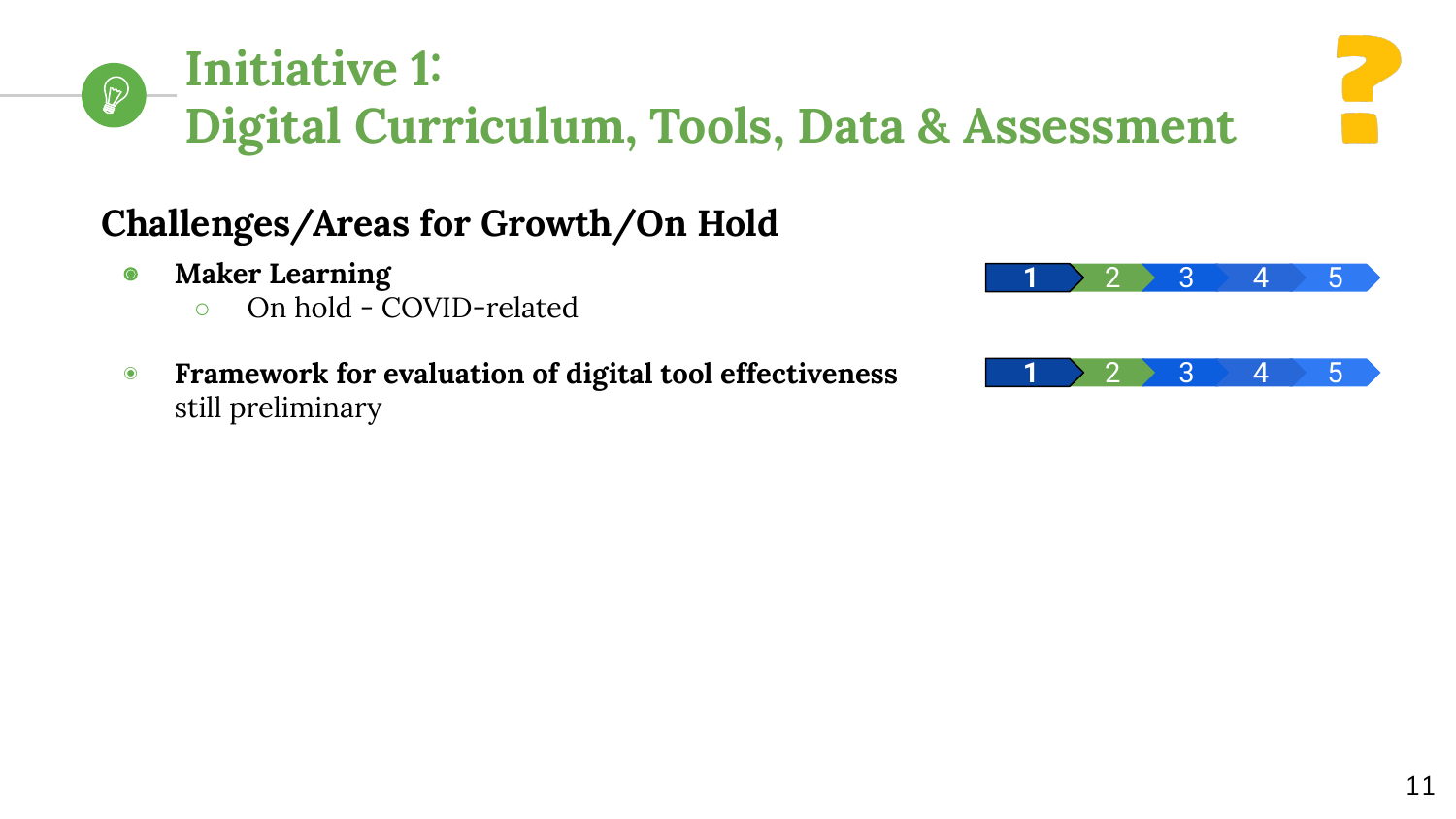#### **Initiative 1:**   $\mathcal{D}$ **Digital Curriculum, Tools, Data & Assessment Looking Forward: Priorities for Recommended Inclusion in 2020-21 CSD LCAP\***

- ◉ **Evaluating Effectiveness of Digital Tools in the Classroom**
	- Create preliminary framework and process for evaluation of digital tools
- ◉ **Year 2: Implementation of [Digital Citizenship Curriculum](https://www.commonsense.org/education/digital-citizenship) grades TK-8**
- ◉ **Progress Monitoring/Student Data Dashboard**

\*Local Control and Accountability Plan: The LCAP is the district plan for all programs and services.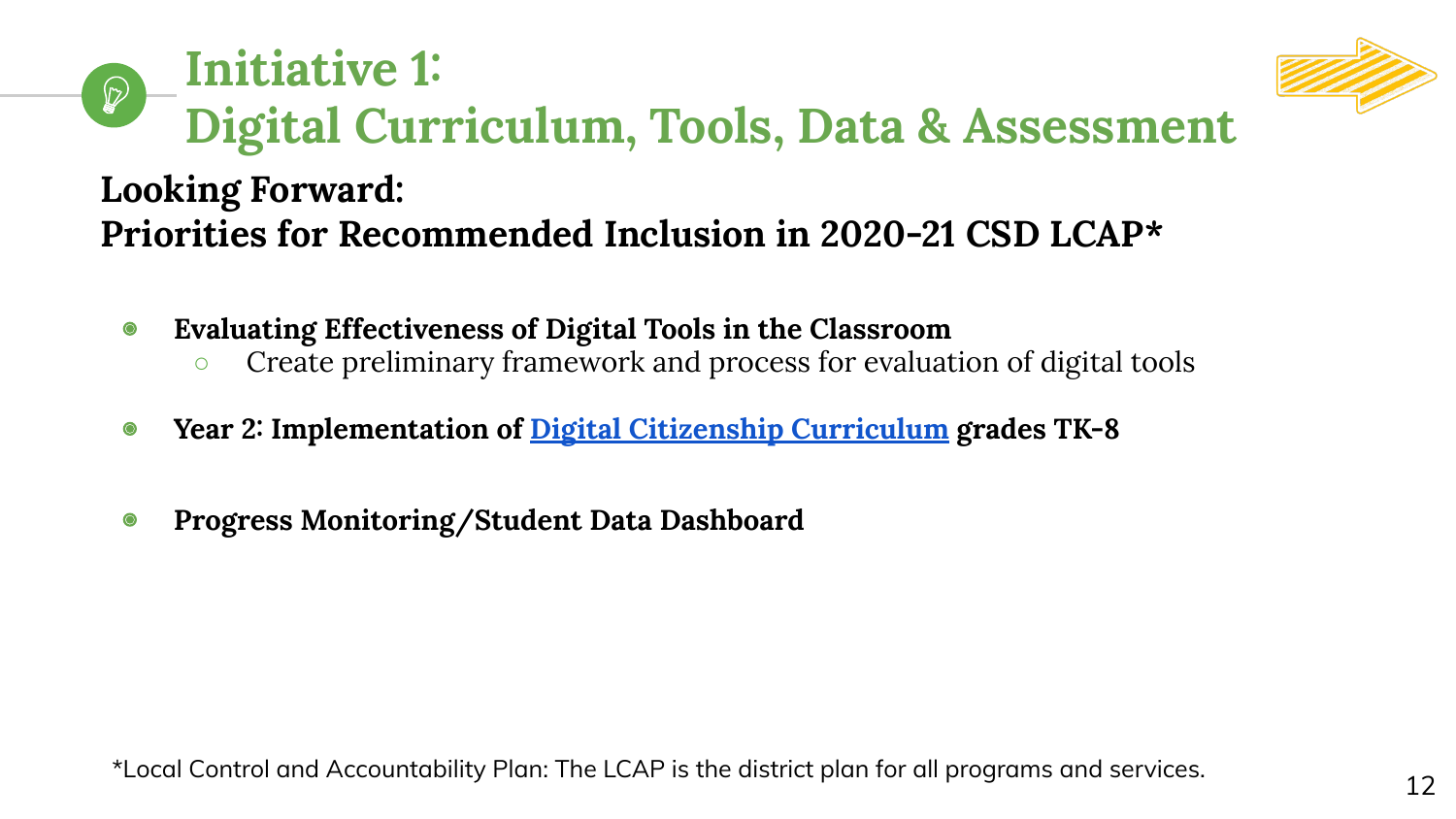# **Feedback on Initiative 1**

- 1. Breakout rooms talk with your group about the Initiative 1 priorities and progress
- 2. Fill out this [feedback form](https://docs.google.com/forms/d/e/1FAIpQLSeD8tvRIo3SILmRJNmPmQ1yj1Xl8JdXdEyG0DzELwxIK33VFQ/viewform) tell us where you agree and disagree.
	- a. Everyone fills out their own form
	- b. BUT please fill it out collaboratively. Share your thoughts with each other on the questions.
- 3. 5 minutes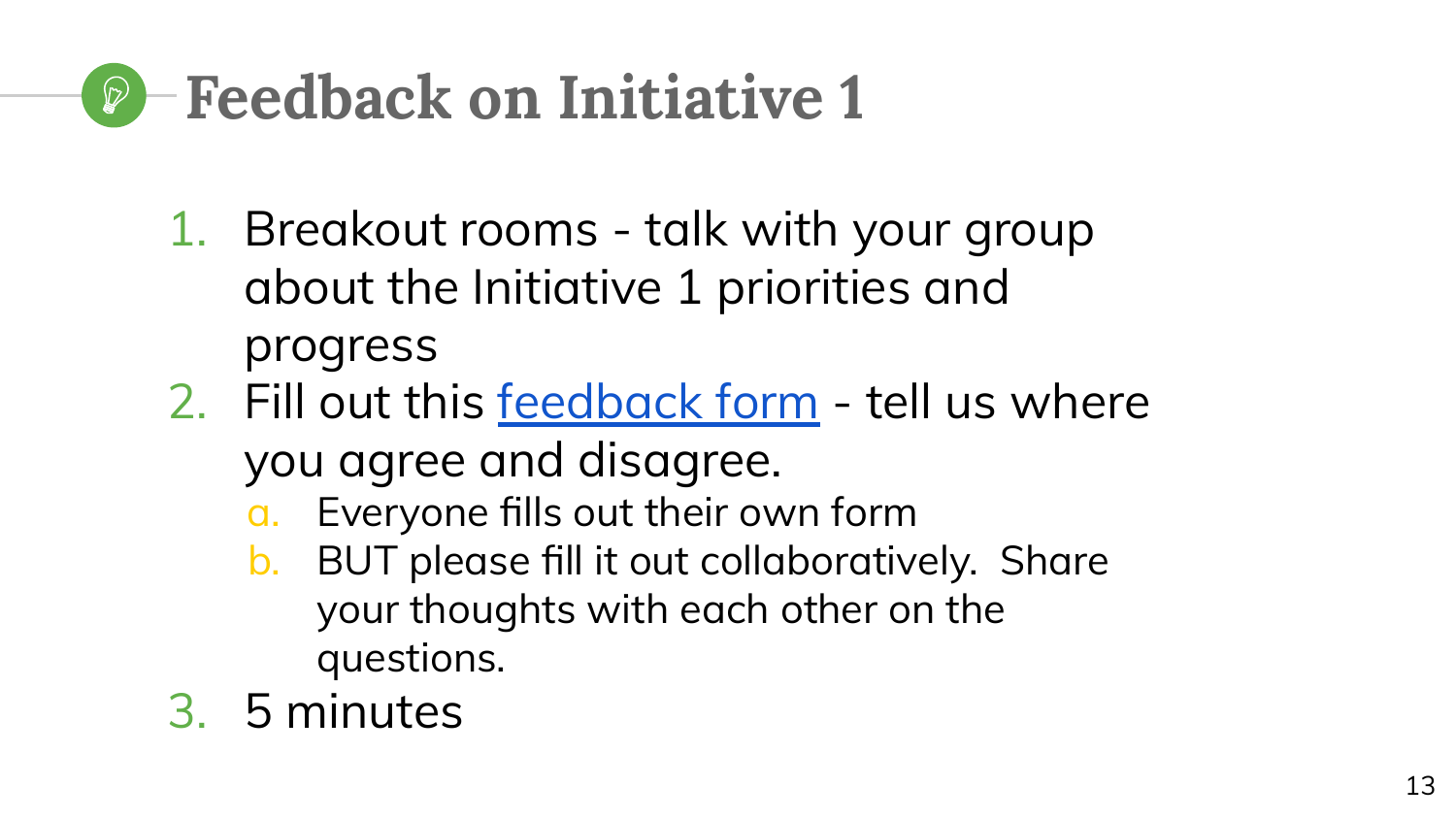# **Initiative 2:**   $\mathcal{D}$ **Instructional Practices and Professional Learning**

# **Vision: Teaching with Technology and Learning to Teach with Technology**

- ◉ [Goal 2.9:](https://www.cambriansd.org/cms/lib/CA01902282/Centricity/Domain/272/Cambrian%20TTF%20Tech%20Plan%202019-24.pdf#page=31) All school sites adopt [CSD Technology Skills Scope and Sequence](https://docs.google.com/document/d/1FgzxRRD1SDAcVKqJWNir8Im_lcMsaOdtp68Q-TfZfkw/edit?usp=sharing) (CSD TSSS) to support equitable access to Next-generation learning for all students.
- [Goal 2.10:](https://www.cambriansd.org/cms/lib/CA01902282/Centricity/Domain/272/Cambrian%20TTF%20Tech%20Plan%202019-24.pdf#page=32) Provide a digital professional learning platform and online forum to share best practices and personalize "just in time" learning for all staff.
- [Goal 2.11:](https://www.cambriansd.org/cms/lib/CA01902282/Centricity/Domain/272/Cambrian%20TTF%20Tech%20Plan%202019-24.pdf#page=32) Build staff collaborative capacity and empower teachers to provide or facilitate professional learning opportunities around integration of educational technology and innovation.
- [Goal 2.12](https://www.cambriansd.org/cms/lib/CA01902282/Centricity/Domain/272/Cambrian%20TTF%20Tech%20Plan%202019-24.pdf#page=34): Provide teachers with digital monitoring tools to facilitate, guide, and manage student online work to ensure digital learning opportunities meet intended objectives.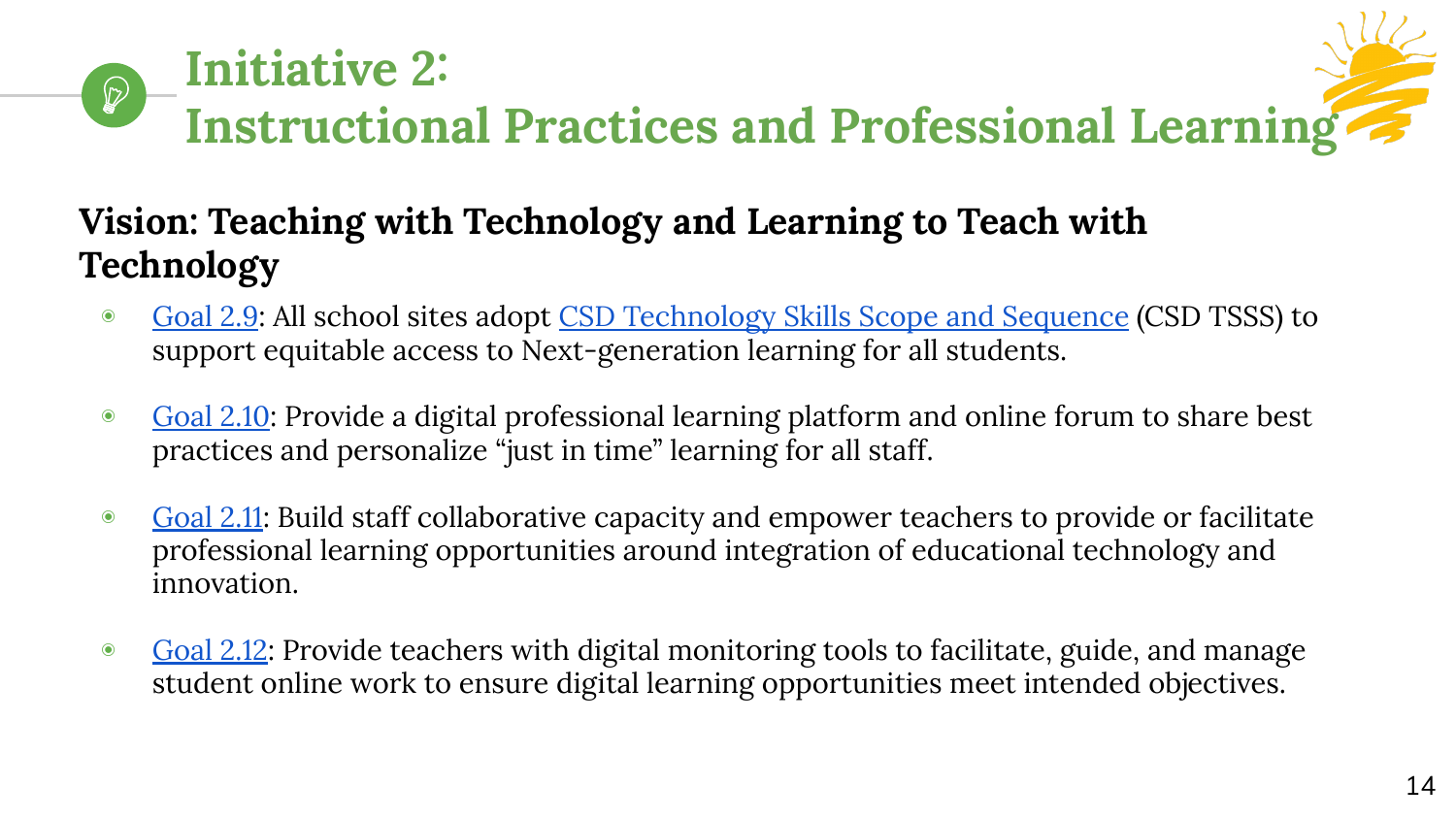# **Initiative 2: Instructional Practices and Professional Learning**

# **Successes**

 $\bigcirc$ 

- ◉ **Digital professional learning platform** to share best practices and personalize "just in time" learning for all staff.
	- **Year 2: Alludo Professional Learning Platform**: *Cambrian Compass*
	- **Content created for distance learning** including
		- Zoom, Seesaw, Formative Assessment, Screencastify, etc.
- ◉ **Professional Development: Teacher choice, teacher-led**
	- **Summer Distance Learning Study Groups:** Volunteer teacher leaders and learners
	- *O* **Digital Citizenship Curriculum PD**: Common Sense Media Digital Citizenship Curriculum, Fall 2020
	- **Teacher-led, Choice PD Day**, Fall 2020



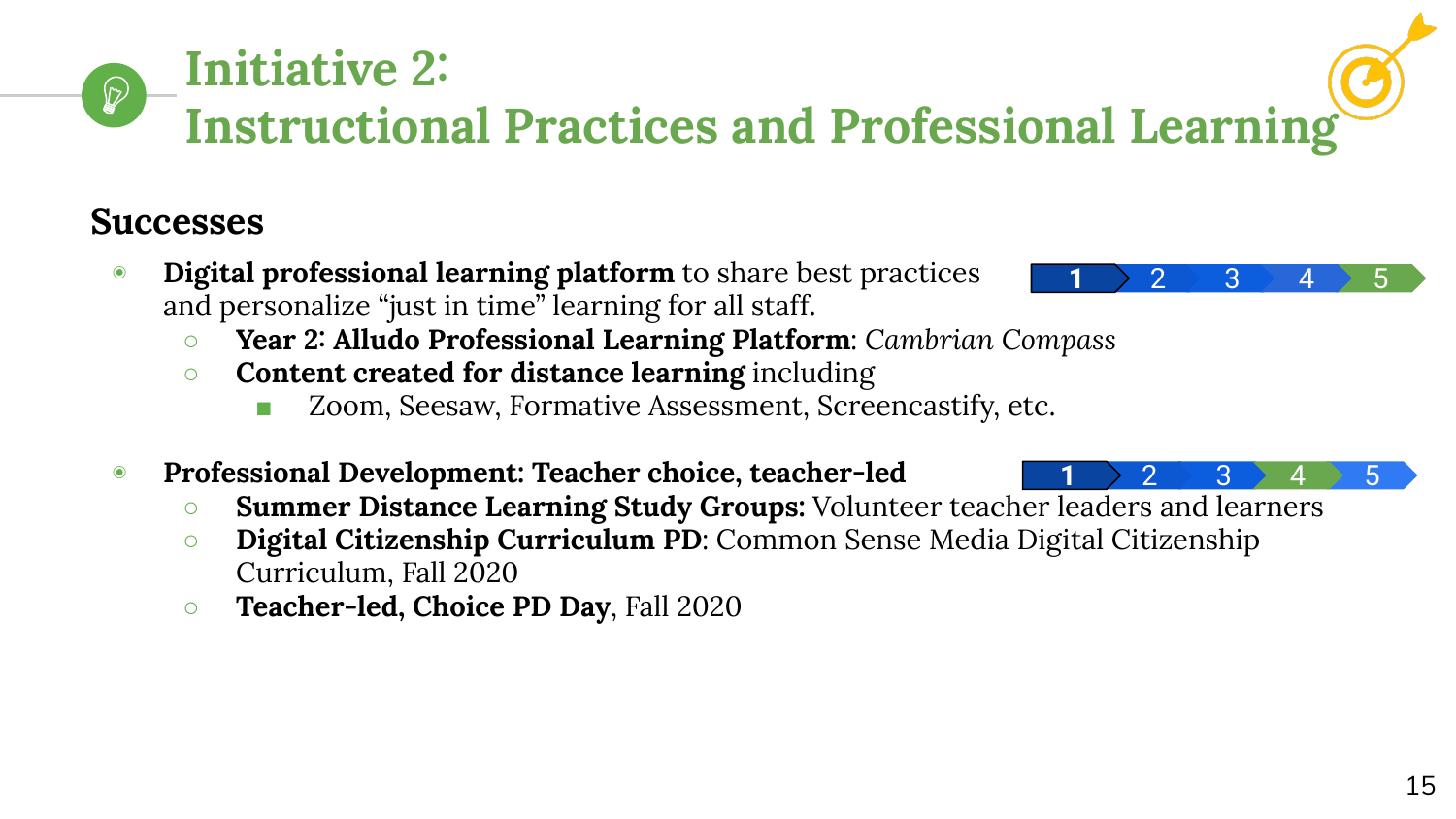# **Instructional Practices and Professional Learning**

# **In Progress**

 $\mathcal{D}$ 

- ◉ Provide mechanism to monitor student device and accounts in in class
	- **○ Impero EdPro**

**Initiative 2:** 

- **○ Remote filtering/monitoring**
	- Investigate long term plan to support device Take Home Program



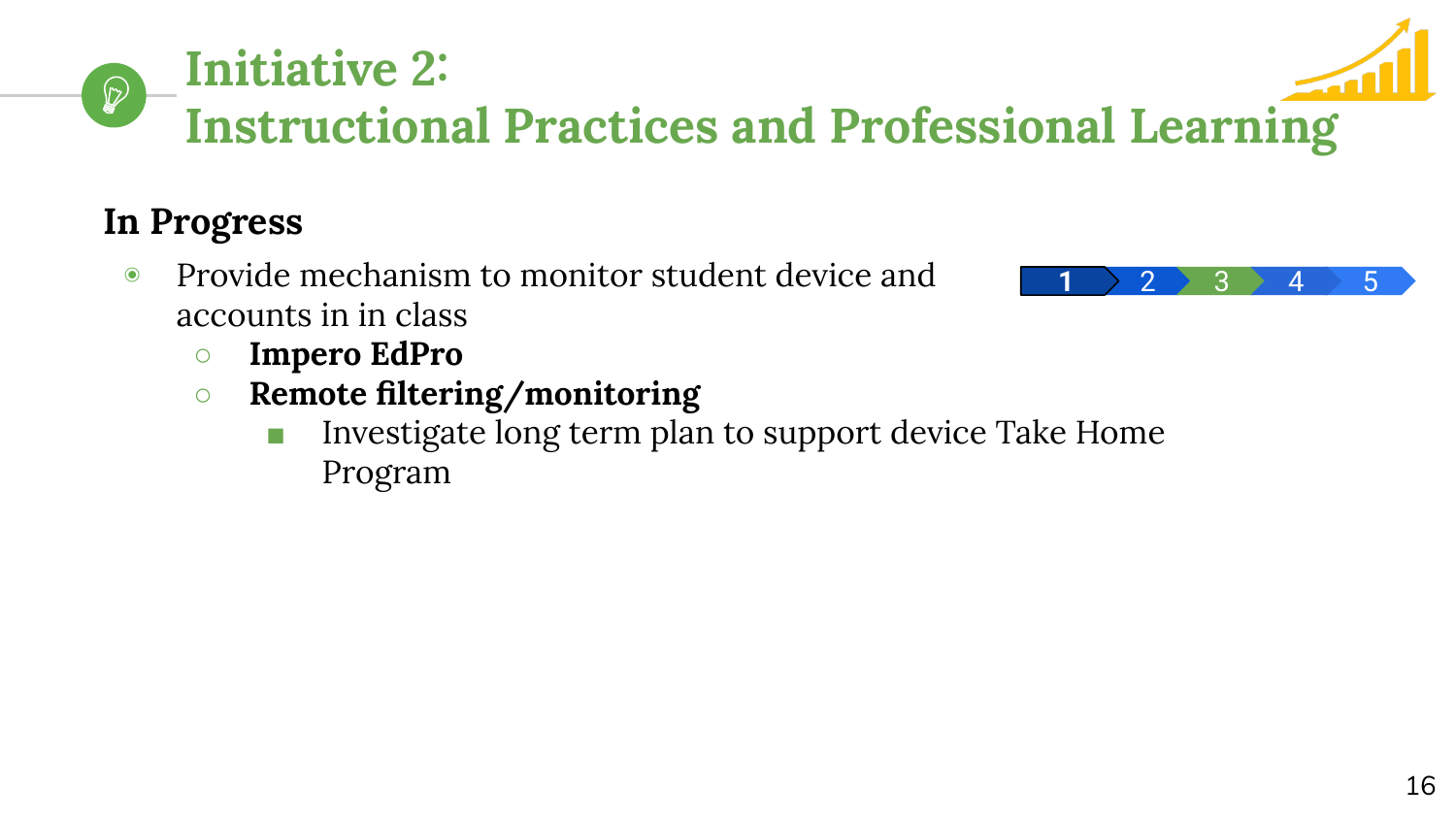## **Initiative 2:**   $\mathcal{D}$ **Instructional Practices and Professional Learning**

# **Challenges/Areas for Growth/On Hold**

- ◉ **Technology and Innovation Fellowship Program**
	- Limited funding and time prevented additional progress

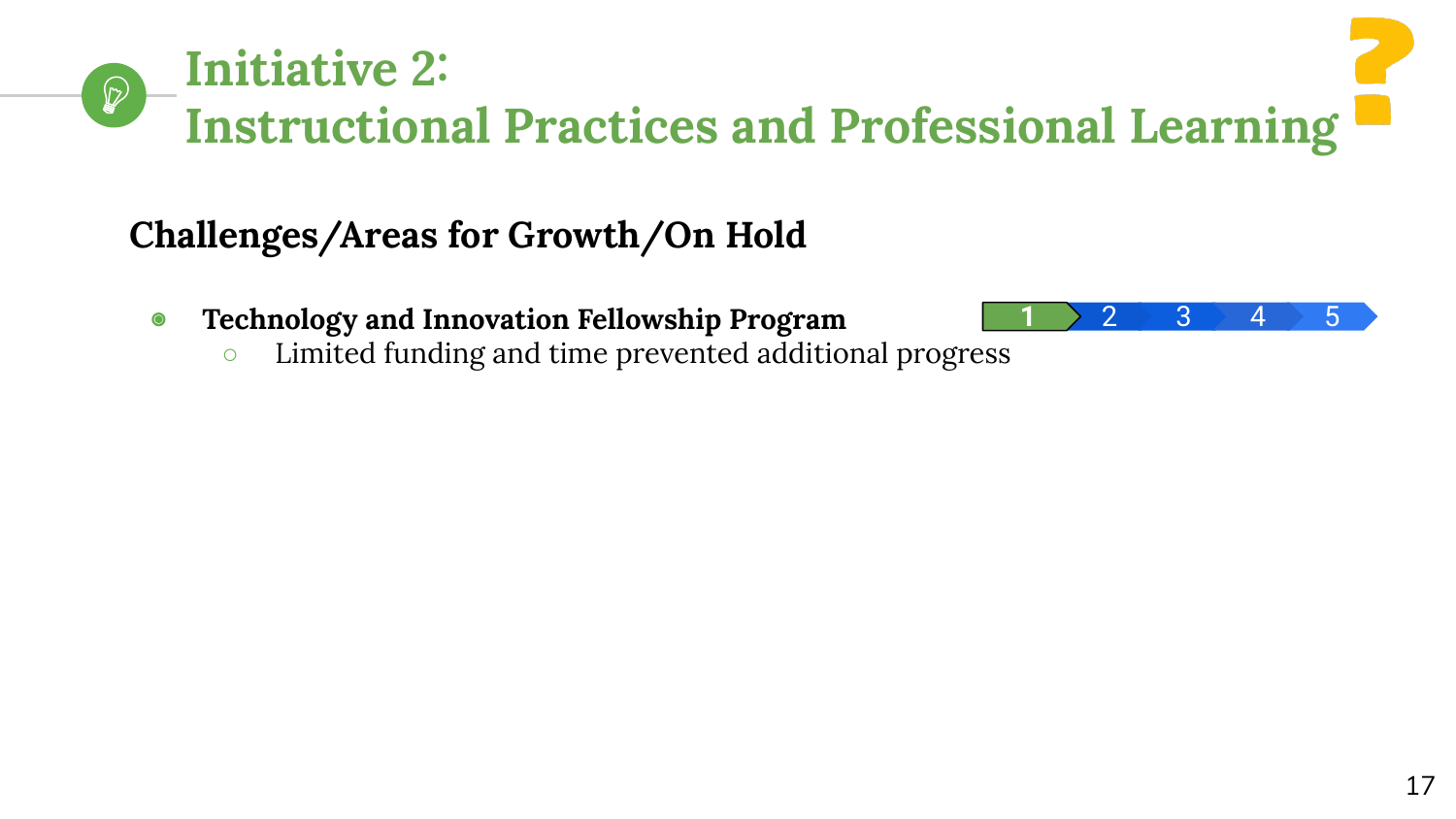

## **Looking Forward: Priorities for Recommended Inclusion in 2020-21 CSD LCAP\***

- **1. Professional development focus for teachers**
	- Effective use of technology in the classroom (TK-8)
	- Explicit, consistent teaching of digital citizenship (TK-8)
	- Impero EdPro classroom device management (TK-8)
- **2. Technology and Innovation Fellowship Program**
	- Identify funds and one teacher per site as a TIMS
- 3. **Provide Choice in PD**
	- Continue Alludo: Cambrian Compass self-paced professional learning
	- Continue leveraging in-house expertise of our teachers

\*Local Control and Accountability Plan: The LCAP is the district plan for programs and services.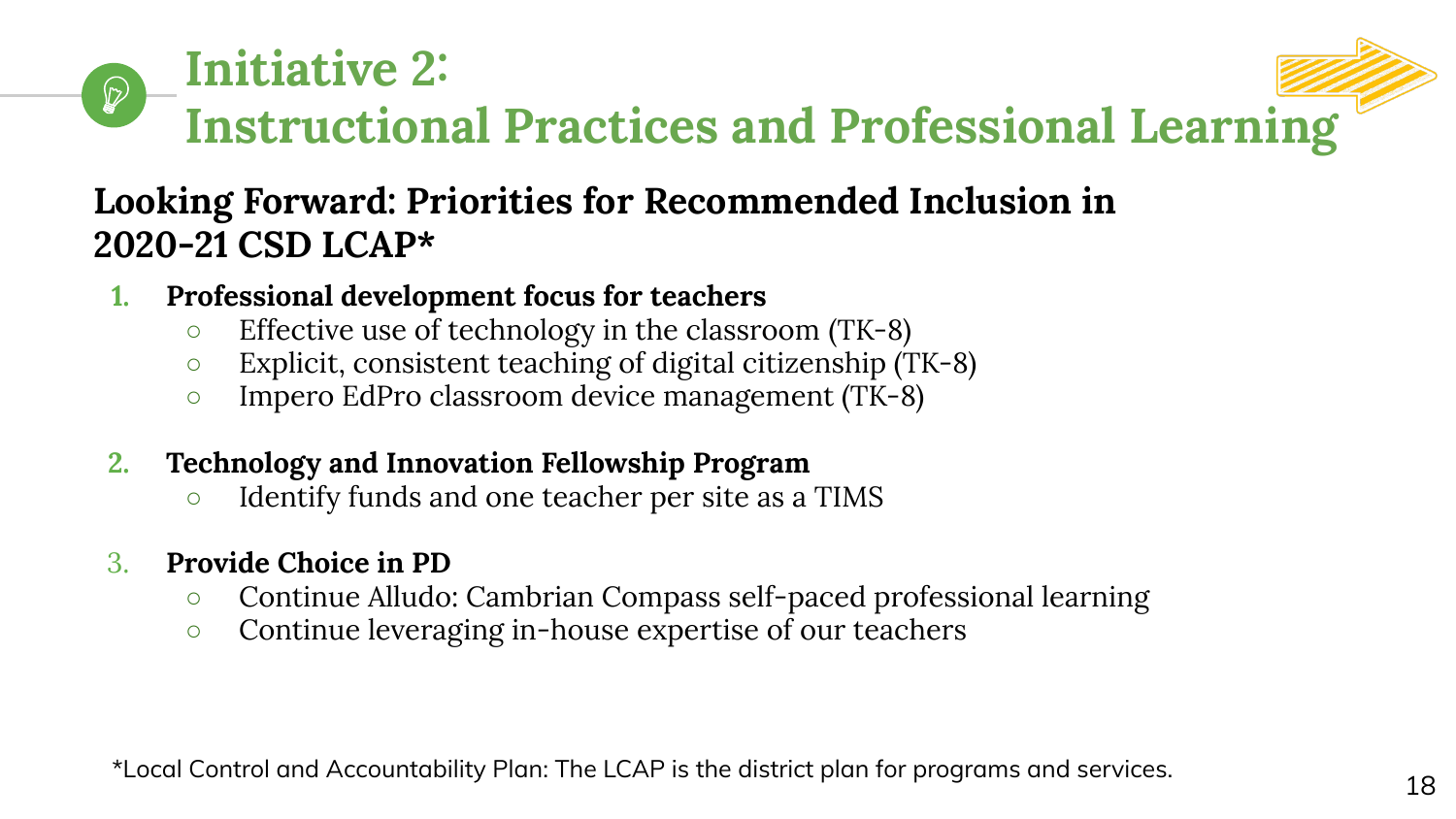# **Feedback on Initiative 2**

- 1. Breakout rooms talk with your group about the Initiative 2 priorities and progress
- 2. Fill out this [feedback form](https://docs.google.com/forms/d/e/1FAIpQLSeAb58NOBwg6Gxk5w2N61qQ2Y-xmZ1u251oQhrj2Y-zzEvi_w/viewform) tell us where you agree and disagree.
	- a. Everyone fills out their own form
	- b. BUT please fill it out collaboratively. Share your thoughts with each other on the questions.
- 3. 5 minutes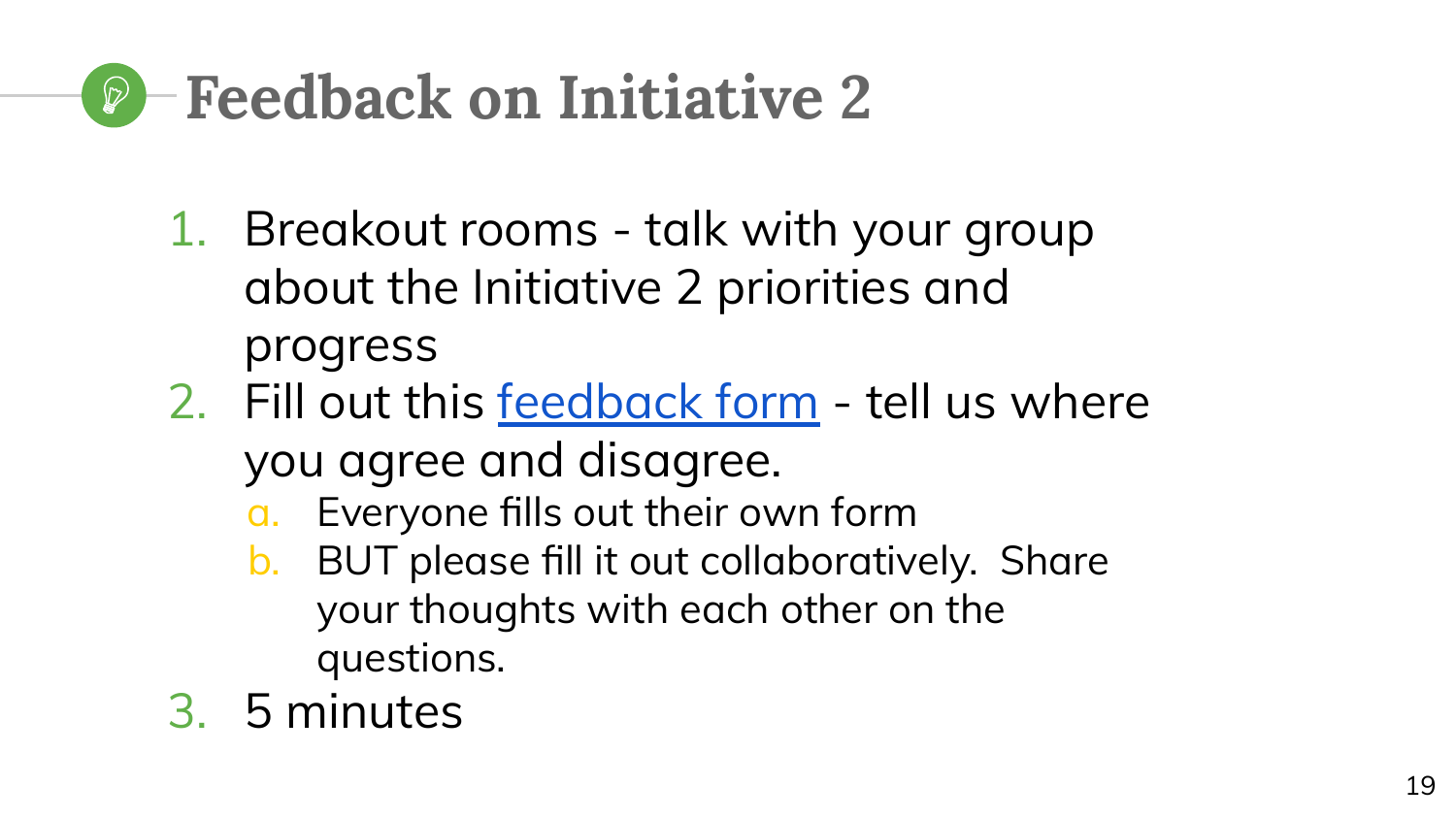#### **Initiative 3:**   $\mathcal{D}$ **Infrastructure, Hardware, and Security**



# **Vision: Enabling Access and Safe, Effective Use of Technology**

- ◉ [Goal 3.13](https://www.cambriansd.org/cms/lib/CA01902282/Centricity/Domain/272/Cambrian%20TTF%20Tech%20Plan%202019-24.pdf#page=39): Technology resources are ubiquitous in classrooms across the district and all students have access to developmentally appropriate devices to support learning.
- [Goal 3.14:](https://www.cambriansd.org/cms/lib/CA01902282/Centricity/Domain/272/Cambrian%20TTF%20Tech%20Plan%202019-24.pdf#page=39) Define and document an end to end process around requesting, procuring, receiving donations, inventory control and disposal of technology tools and devices
- [Goal 3.15](https://www.cambriansd.org/cms/lib/CA01902282/Centricity/Domain/272/Cambrian%20TTF%20Tech%20Plan%202019-24.pdf#page=40): Improve efficiency of remote support processes and mobile device management (MDM) software running updates, securing devices, troubleshooting and enforcing policies.
- [Goal 3.16](https://www.cambriansd.org/cms/lib/CA01902282/Centricity/Domain/272/Cambrian%20TTF%20Tech%20Plan%202019-24.pdf#page=40): Classroom standard technology equipment for teaching is met in all classrooms
- [Goal 3.17](https://www.cambriansd.org/cms/lib/CA01902282/Centricity/Domain/272/Cambrian%20TTF%20Tech%20Plan%202019-24.pdf#page=41): Ensure students and staff have access to the necessary internet connectivity
- [Goal 3.18](https://www.cambriansd.org/cms/lib/CA01902282/Centricity/Domain/272/Cambrian%20TTF%20Tech%20Plan%202019-24.pdf#page=41): Provide the infrastructure and processes necessary to ensure safe and responsible technology use
- [Goal 3.19](https://www.cambriansd.org/cms/lib/CA01902282/Centricity/Domain/272/Cambrian%20TTF%20Tech%20Plan%202019-24.pdf#page=42): Continue to support and improve district-wide communication tools and website to meet the needs of our community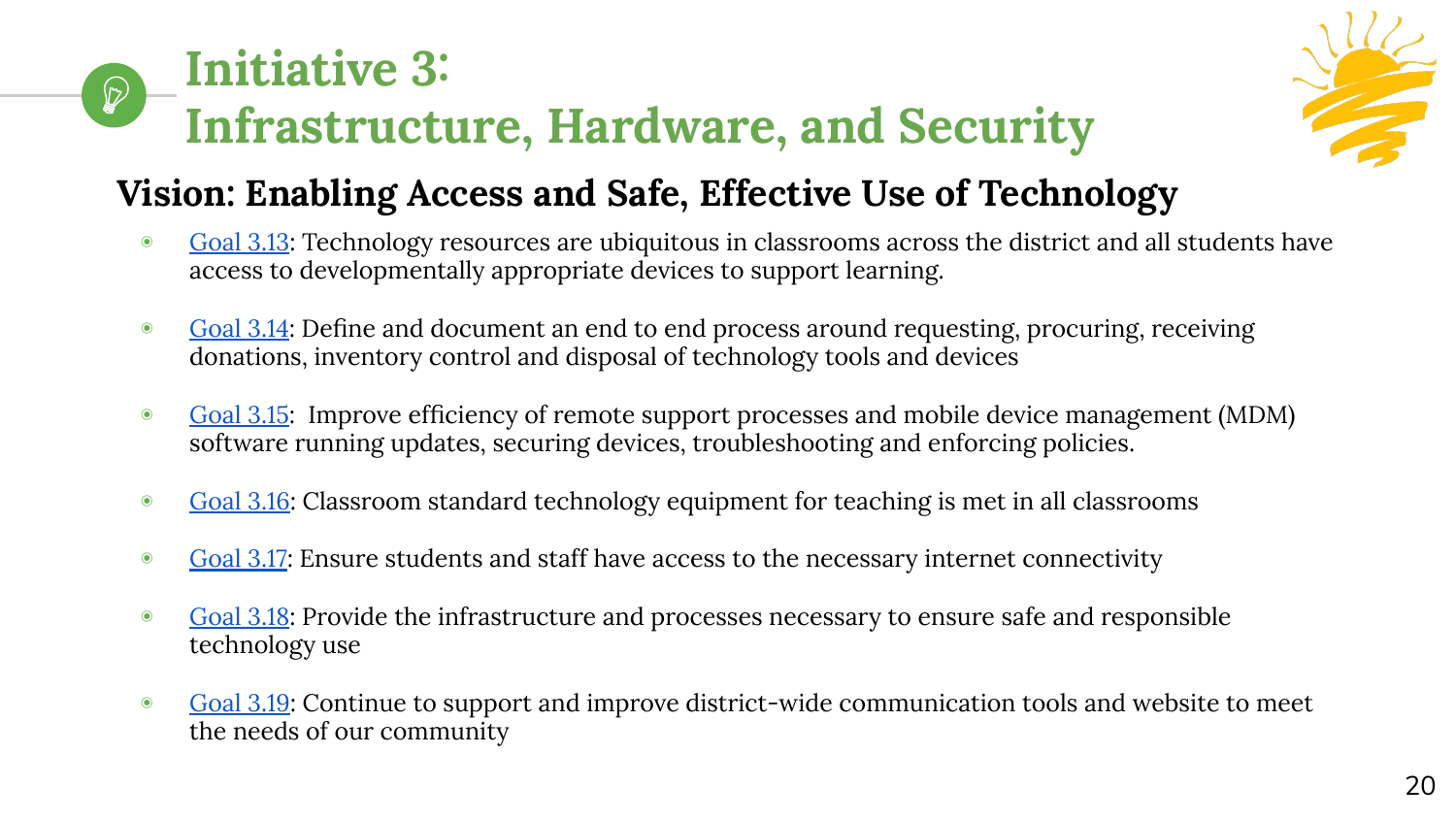#### **Initiative 3:**   $\mathscr{D}$ **Infrastructure, Hardware, and Security**

# **Successes**

- ◉ **Student Device Ratios**
	- **○** Met Tech Plan [ratio recommendations for 2020-21](https://www.cambriansd.org/cms/lib/CA01902282/Centricity/Domain/272/Cambrian%20TTF%20Tech%20Plan%202019-24.pdf#page=41)
	- Board resolution passed 5-year plan to fund 1:1 student:device ratio grades 2-8
- ◉ **[Classroom standard tech](https://www.cambriansd.org/cms/lib/CA01902282/Centricity/Domain/272/Cambrian%20TTF%20Tech%20Plan%202019-24.pdf#page=43) procured** for all classrooms.
- ◉ **Board approved a [technology infrastructure spending plan](https://cambrianpublic.ic-board.com/Attachments/674d63dc-ca28-4f29-8016-43bca60ab898.pdf) for 2021-22** on Jan 21, 2021
- ◉ **Ensure students and staff have access to the necessary Internet connectivity**
	- **WiFi Updates: Wireless access points and cabling replaced** across all sites
	- **Grants Received**: 1500 Chromebooks, 204 iPads, 300 Hotspots
	- **○ Devices Loaned Out:** ~1700 Chromebooks, ~250 iPads, ~300 Hotspots



 $\begin{array}{c|c|c|c|c} \textbf{1} & \textbf{2} & \textbf{3} & \textbf{4} & \textbf{5} \end{array}$ 



 $\begin{array}{c|c|c|c|c} \textbf{1} & \textbf{2} & \textbf{3} & \textbf{4} & \textbf{5} \end{array}$ 

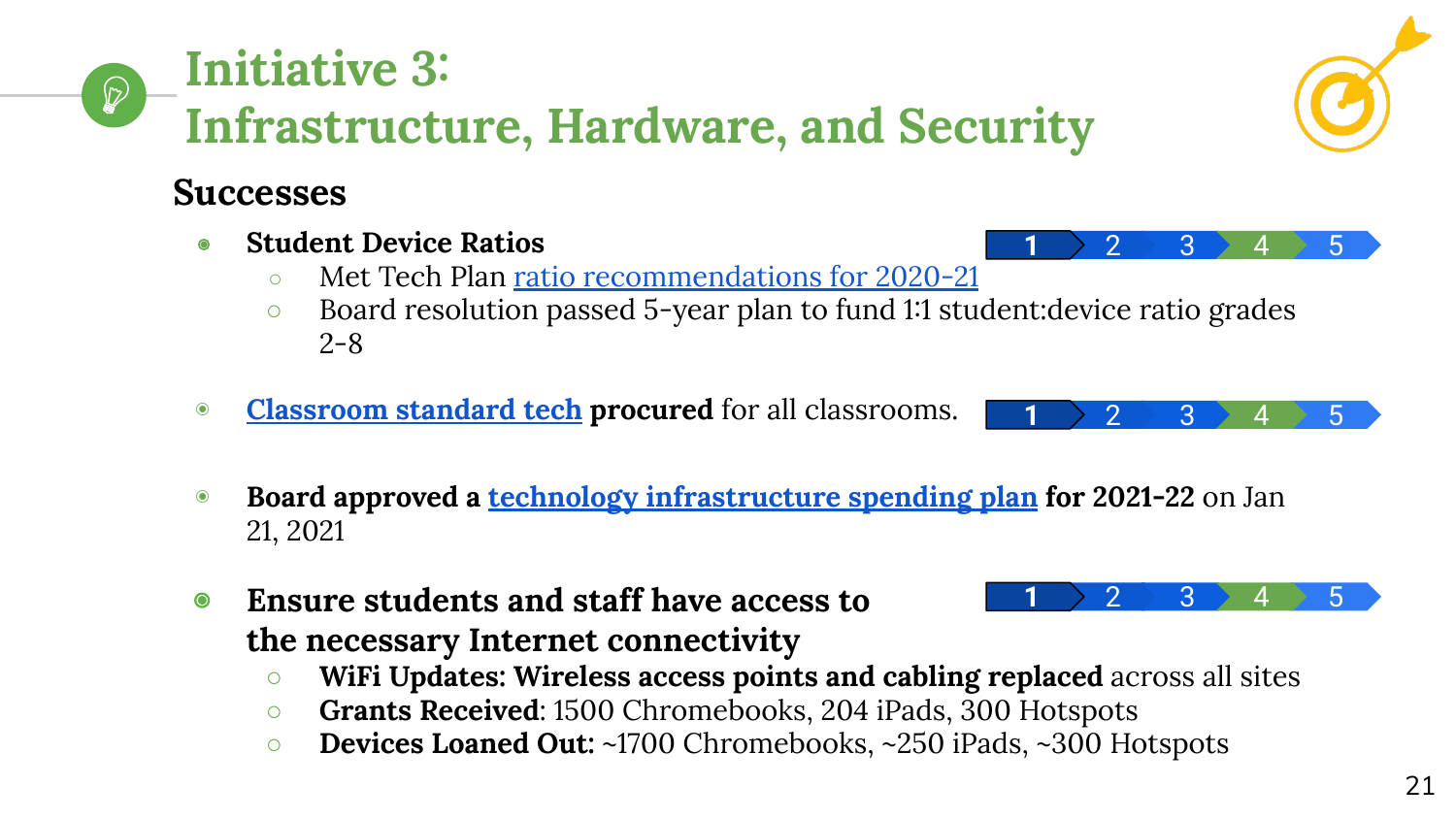# **Initiative 3: Infrastructure, Hardware, and Security**

# **In Progress**

 $\mathbb{Q}$ 

- ◉ **Review network security infrastructure** based on current threats and best practices. Make recommendations for updates  $\textbf{1} \rightarrow \textbf{2} \rightarrow \textbf{3} \rightarrow \textbf{4} \rightarrow \textbf{5}$
- ◉ **Continue to support and improve district-wide communication tools and website** to meet the needs of our community
- ◉ **Cloud-based filtering and auditing**
	- Onsite solution in place (Impero EdPro)
	- Reevaluating need for a solution that works off-premises given approval of Take Home Program.





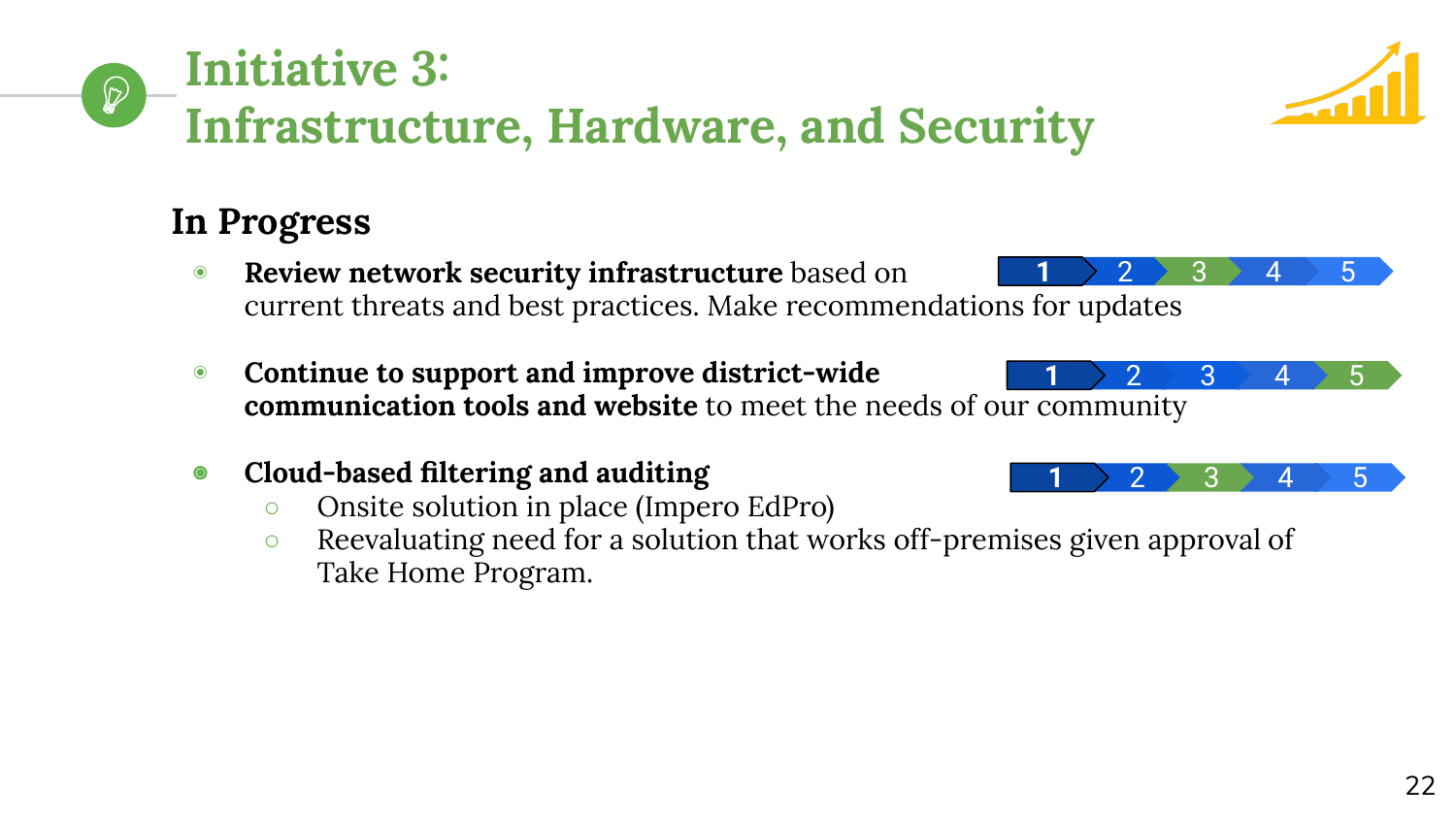

# **Challenges/Areas for Growth/On Hold**

◉ **Improve efficiency/consistency of remote support processes and mobile device management (MDM) software** for running updates, securing devices, troubleshooting and enforcing policies. <mark>1 > 2 > 3 > 4 > 5</mark>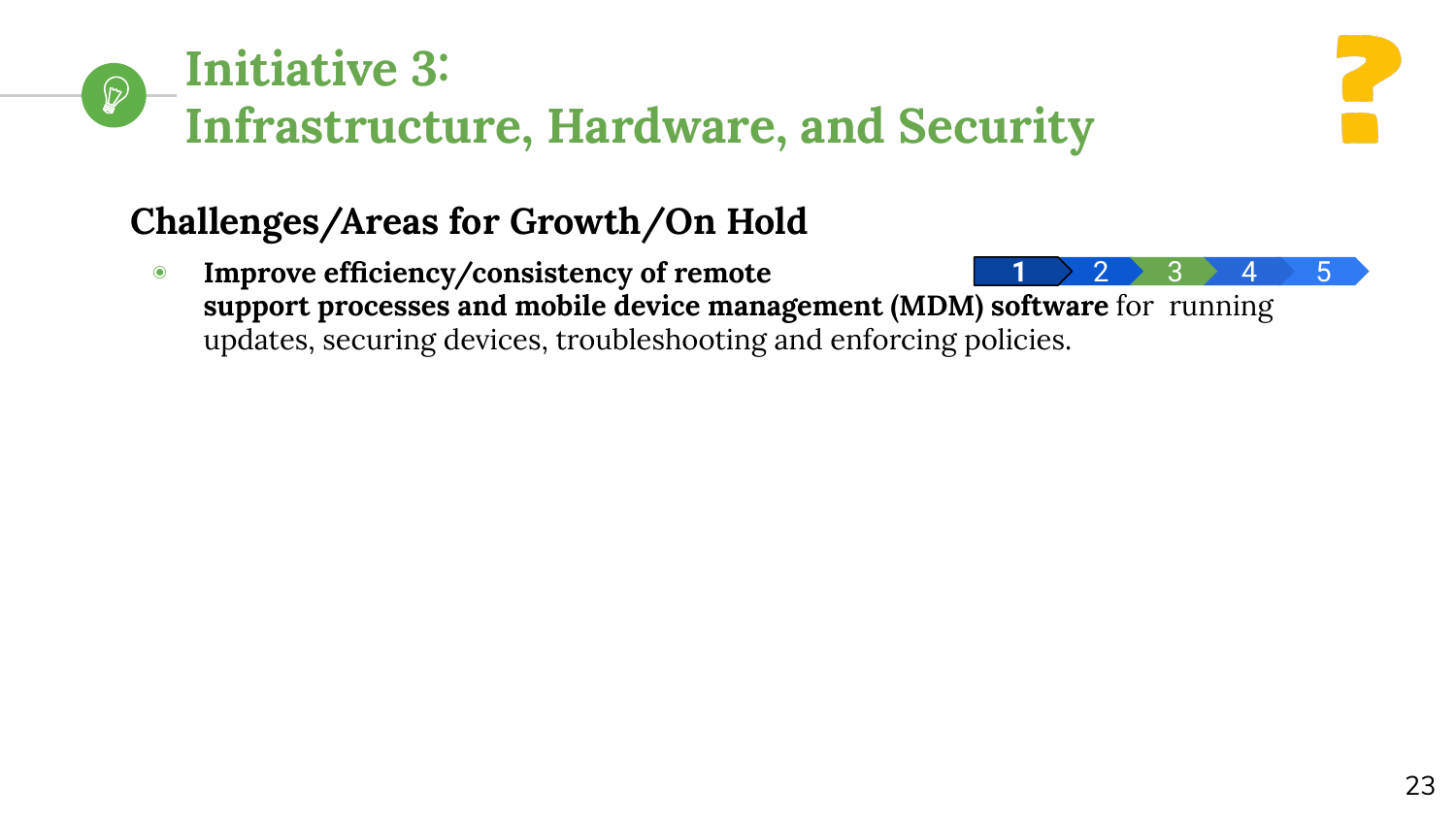



# **Looking Forward: Priorities for Recommended Inclusion in 2020-21 CSD LCAP\***

- 1. Implement 1:1 Chromebook Grades 2-8 and Grade 6-8 TakeHome program
- 2. Implement security audit recommendations
- 3. Complete needs analysis and update for **cloud-based district mobile device management implementation**
	- o Includes auditing and filtering of student activities offsite
- 4. **Device Take Home Program: Middle School**: Gather stakeholder feedback and move forward with implementation based on feedback.
- 5. Implement recommendations from **network infrastructure security audit**

\*Local Control and Accountability Plan: The LCAP is the district plan for programs and services.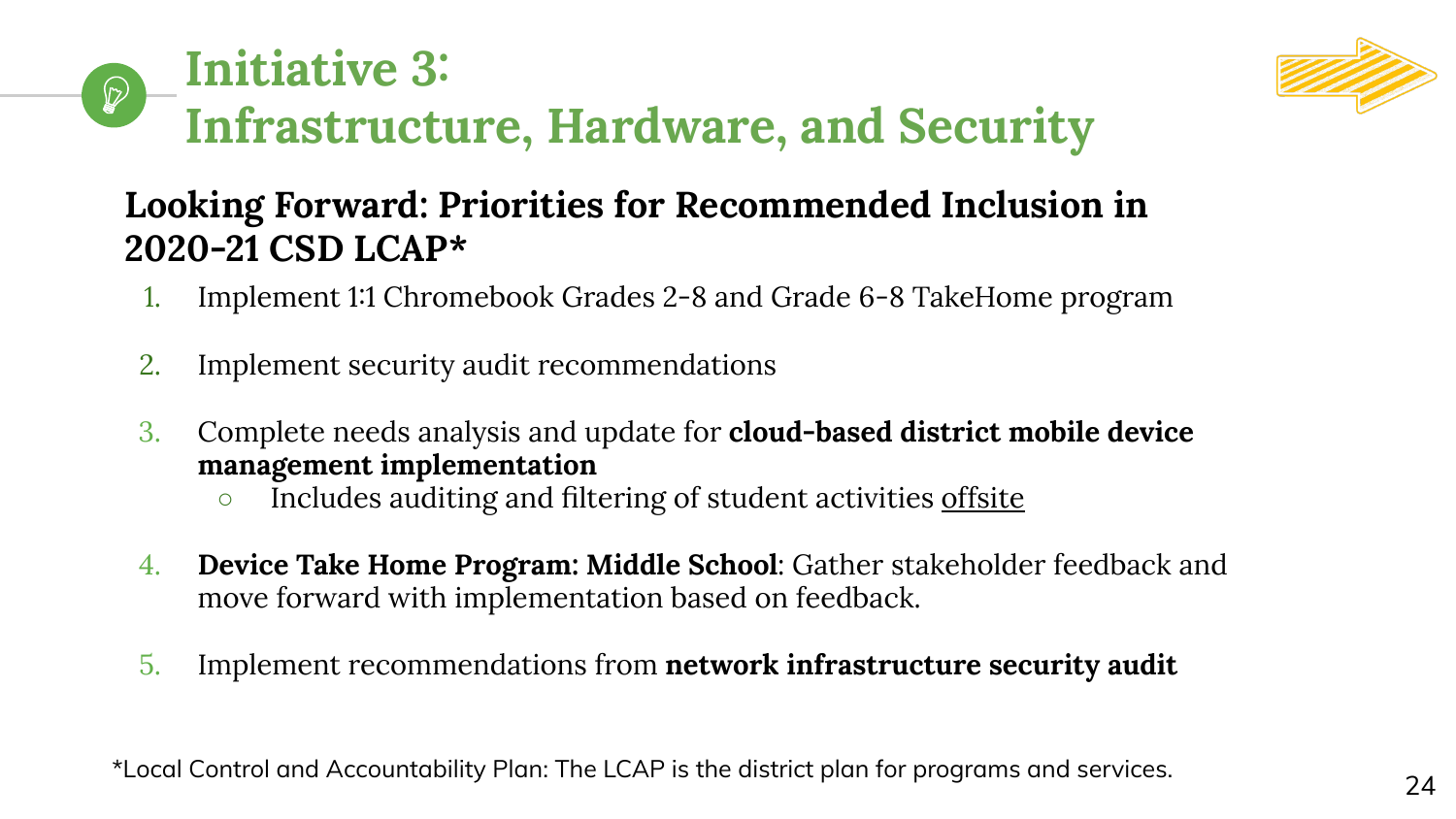# **Feedback on Initiative 3**

- 1. Breakout rooms talk with your group about the Initiative 3 priorities and progress
- 2. Fill out this [feedback form](https://docs.google.com/forms/d/e/1FAIpQLSeNmJCtZrIlhPEG5IIgpg9s1-mvO4L_QpHyoT1_GKm8r7ic5g/viewform) tell us where you agree and disagree.
	- a. Everyone fills out their own form
	- b. BUT please fill it out collaboratively. Share your thoughts with each other on the questions.
- 3. 5 minutes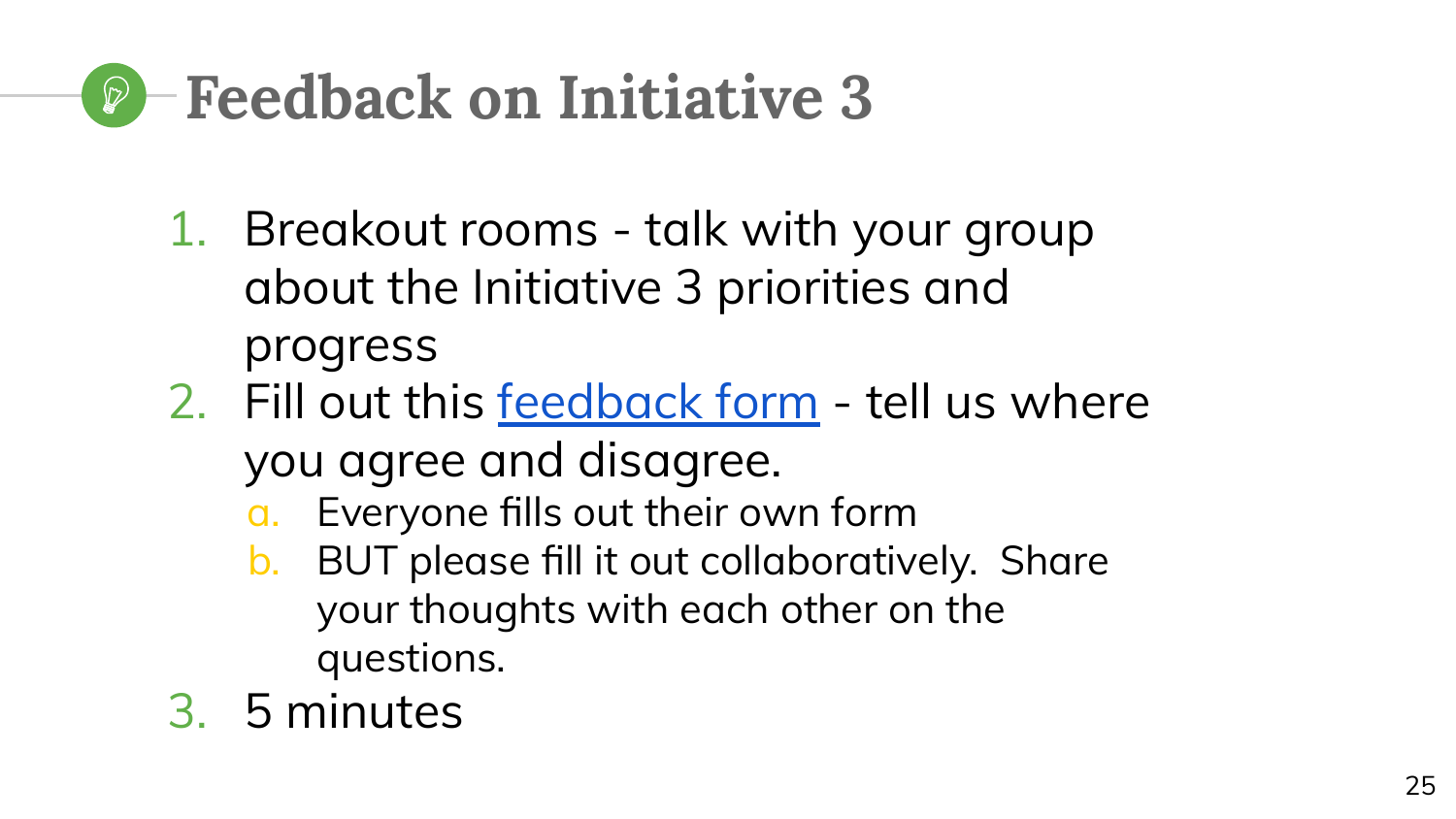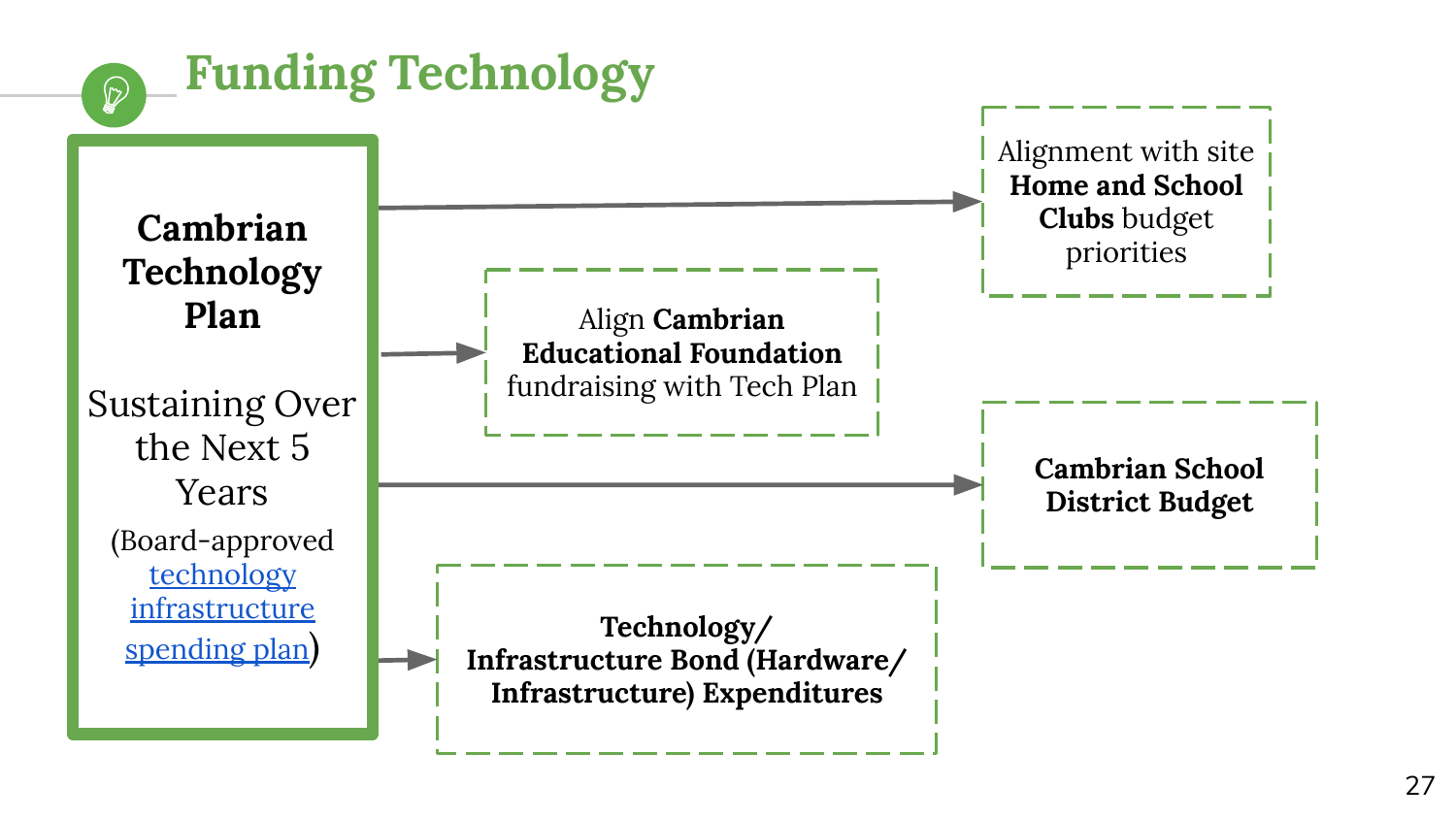

- ◉ [CSD Technology Plan](https://www.cambriansd.org/cms/lib/CA01902282/Centricity/Domain/272/Cambrian%20TTF%20Tech%20Plan%202019-24.pdf)
- ◉ [Status of CSD Technology Goals 2020-21](https://docs.google.com/spreadsheets/d/17Sa5iX7RythlO1StL18JoGV6B1AKsHJtJT8gjABpqLc/edit?usp=sharing)
- [CSD Technology Skills Scope and Sequence](https://drive.google.com/open?id=1FgzxRRD1SDAcVKqJWNir8Im_lcMsaOdtp68Q-TfZfkw)
- ◉ [Board-approved Technology Infrastructure](https://cambrianpublic.ic-board.com/Attachments/674d63dc-ca28-4f29-8016-43bca60ab898.pdf) [Spending Plan](https://cambrianpublic.ic-board.com/Attachments/674d63dc-ca28-4f29-8016-43bca60ab898.pdf)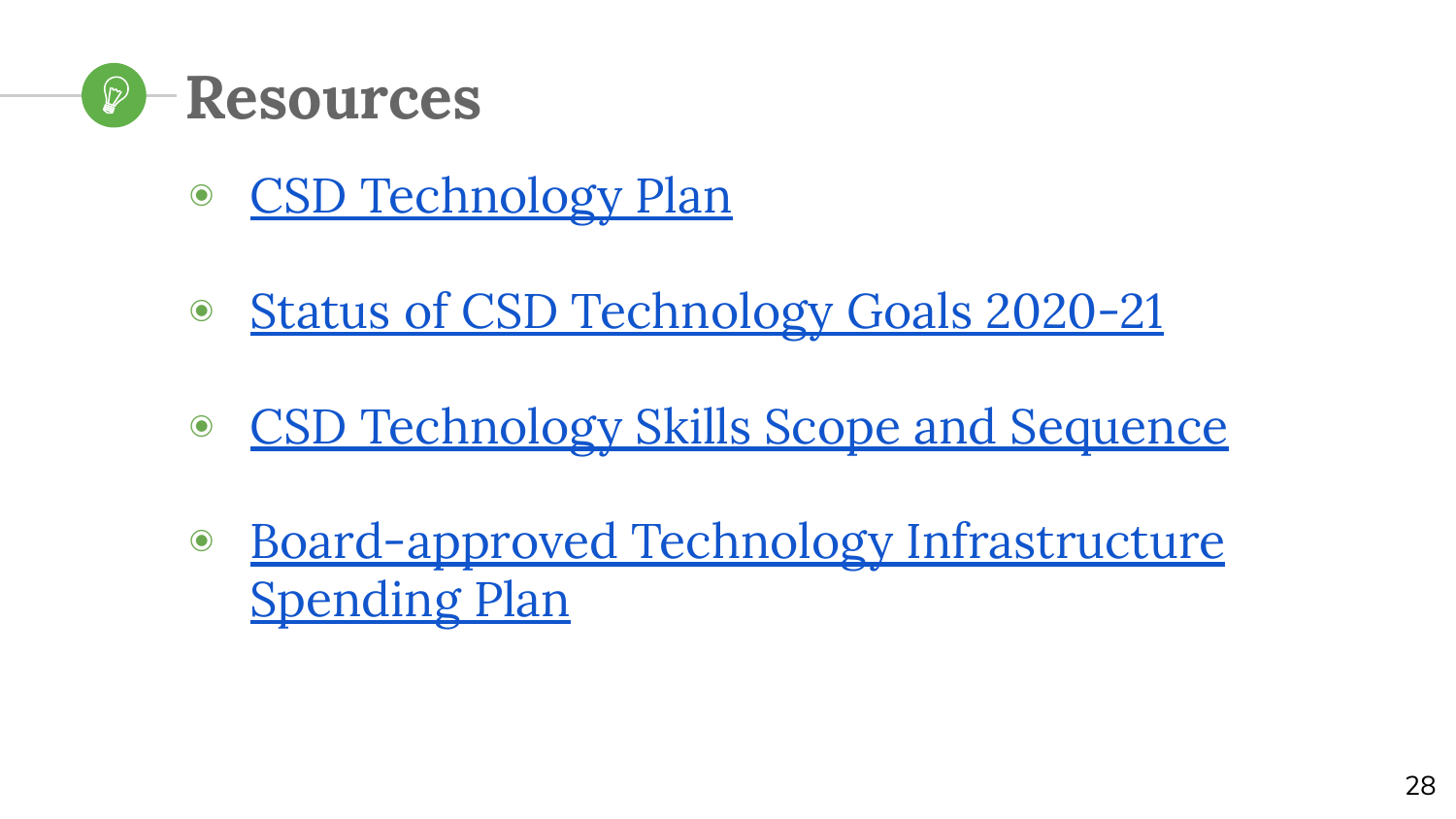# **CSD Technology Plan Update**



# Thank you!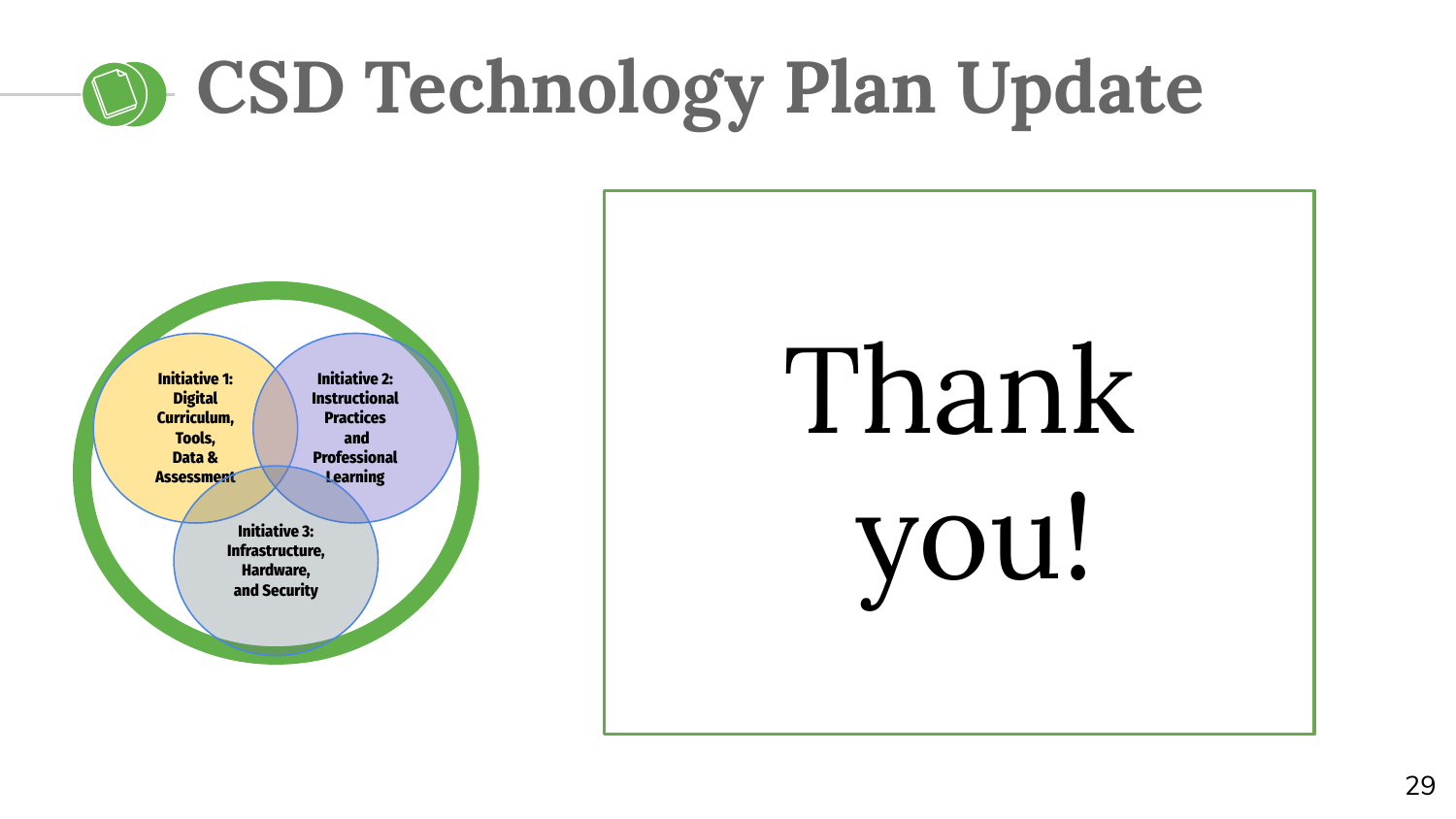# **CSD Technology Plan Update**



Appendix

This Appendix provides a detailed status of all initiatives in Technology Plan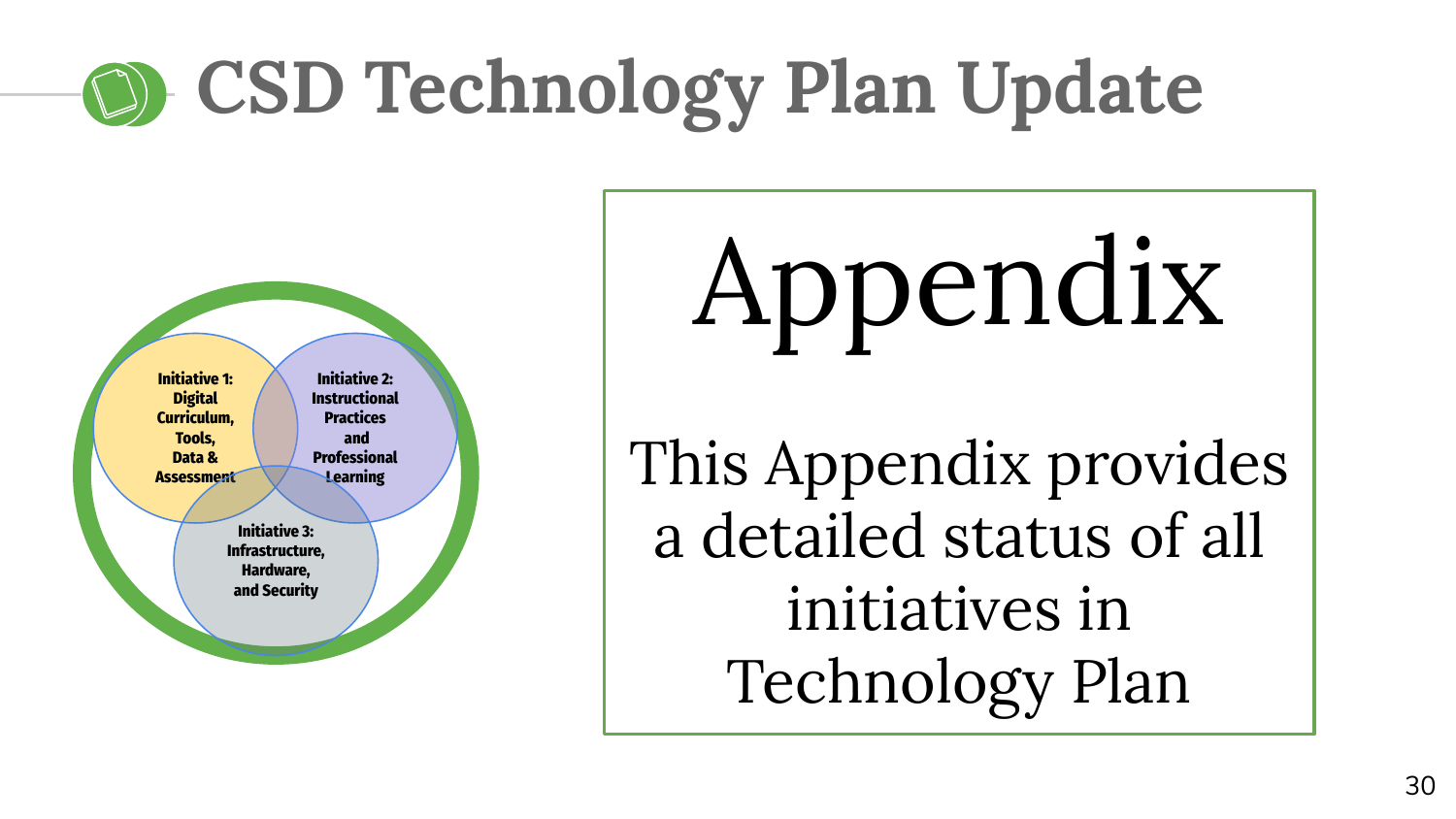#### **Initiative 1:**   $\bigcirc$ **Digital Curriculum, Tools, Data & Assessment**



# **Vision: Empowering Student Learning Through Technology**

- ◉ **[Goal 1.1](https://www.cambriansd.org/cms/lib/CA01902282/Centricity/Domain/272/Cambrian%20TTF%20Tech%20Plan%202019-24.pdf#page=22)**: Access to digital literacy skills per ISTE Standards for Students
- ◉ **[Goal 1.2](https://www.cambriansd.org/cms/lib/CA01902282/Centricity/Domain/272/Cambrian%20TTF%20Tech%20Plan%202019-24.pdf#page=22)**: Utilize technology to meet diverse needs of all learners
- ◉ **[Goal 1.3](https://www.cambriansd.org/cms/lib/CA01902282/Centricity/Domain/272/Cambrian%20TTF%20Tech%20Plan%202019-24.pdf#page=23)**: Support implementation of digital curriculum, assessments, and tools
- ◉ **[Goal 14.](https://www.cambriansd.org/cms/lib/CA01902282/Centricity/Domain/272/Cambrian%20TTF%20Tech%20Plan%202019-24.pdf#page=24)**: Integrate technology with the intention to create a culture of innovation that fosters student growth
- ◉ **[Goal 1.5](https://www.cambriansd.org/cms/lib/CA01902282/Centricity/Domain/272/Cambrian%20TTF%20Tech%20Plan%202019-24.pdf#page=24)**: Use data to identify and inform program needs, personalize learning and support MTSS achievement teams
- ◉ **[Goal 1.6](https://www.cambriansd.org/cms/lib/CA01902282/Centricity/Domain/272/Cambrian%20TTF%20Tech%20Plan%202019-24.pdf#page=24)**: Create process for effective evaluation of supplemental digital curriculum
- **[Goal 1.7](https://www.cambriansd.org/cms/lib/CA01902282/Centricity/Domain/272/Cambrian%20TTF%20Tech%20Plan%202019-24.pdf#page=25):** Empower students by building capacity to support teachers with technology integration in the classroom
- ◉ **[Goal 1.8](https://www.cambriansd.org/cms/lib/CA01902282/Centricity/Domain/272/Cambrian%20TTF%20Tech%20Plan%202019-24.pdf#page=25)**: Educate students in making responsible digital choices through integration of Digital Citizenship lessons into PBIS.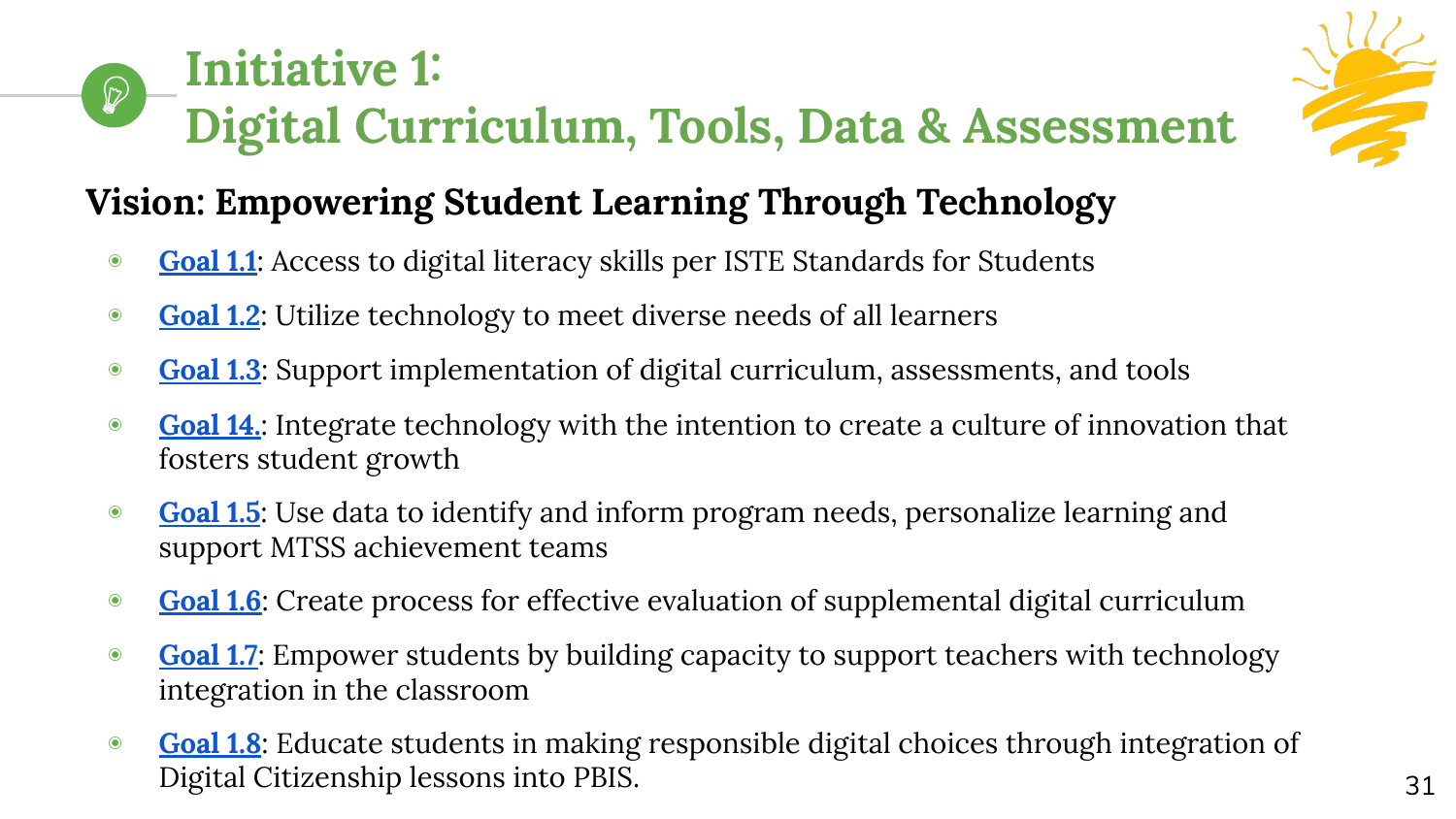# **Initiative 1: Digital Curriculum, Tools, Data & Assessment**



# **Successes**

- ◉ **Expanding access to personalize learning tools in Distance Learning (4)**
- ◉ **Support implementation of new digital curriculum, assessments, and tools**

| Imagine Learning       | SeeSaw                           | Google Classroom          | Kami                               |
|------------------------|----------------------------------|---------------------------|------------------------------------|
| <b>Mystery Science</b> | Quaver Music                     | <b>TCI Social Studies</b> | Alludo for Students                |
| Screencastify          | <b>Formative Assessment</b>      | Digital Citizenship       | FastForword EL Program             |
|                        | 1,300 Chromebooks<br>distributed | 244 iPads distributed     | 294 Mobile Hotspots<br>distributed |

- Professional development provided on district inservice days and self-paced online through Alludo
- Success criteria goals, aside from usage metrics, still TBD.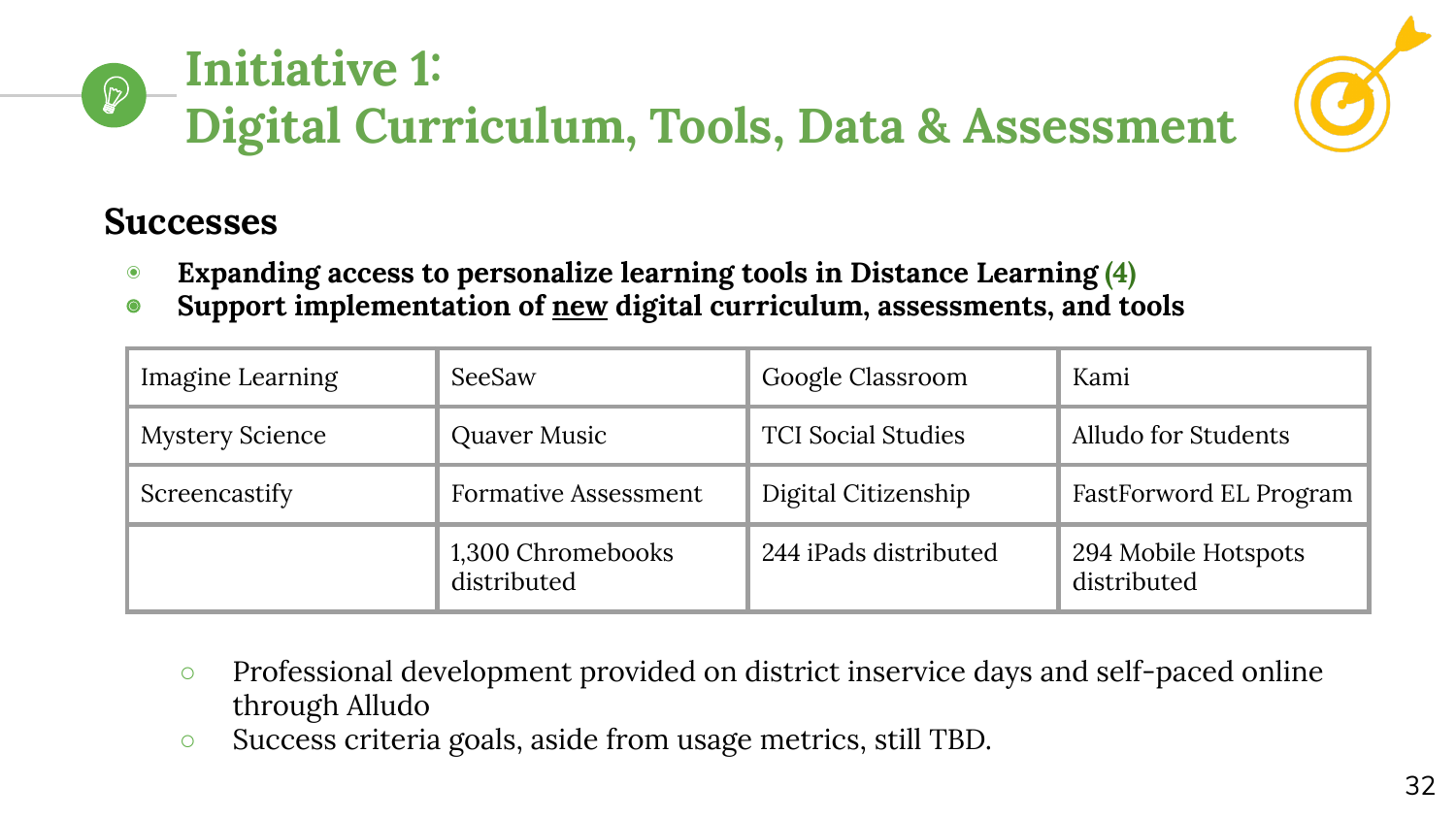#### **Initiative 1:**   $\mathbb{Z}$ **Digital Curriculum, Tools, Data & Assessment**



## **Successes (cont)**

- ◉ **Formative and summative assessment support: (5)**
	- Remote administration
	- *English Language Proficiency Assessment for California* (ELPAC) assessment online this year
	- Year 2: *FastBridge Universal Screener* for ELA, Math, Social/Emotional
	- Writing Performance-based Assessments
	- Middle School ELA/Math Benchmarks and Performance Tasks
- ◉ **Student app database: [App Responsibly!](https://www.cambriansd.org/Page/3483) (5)**
	- Process for vetting classroom digital tools for student data privacy
	- Sustaining mode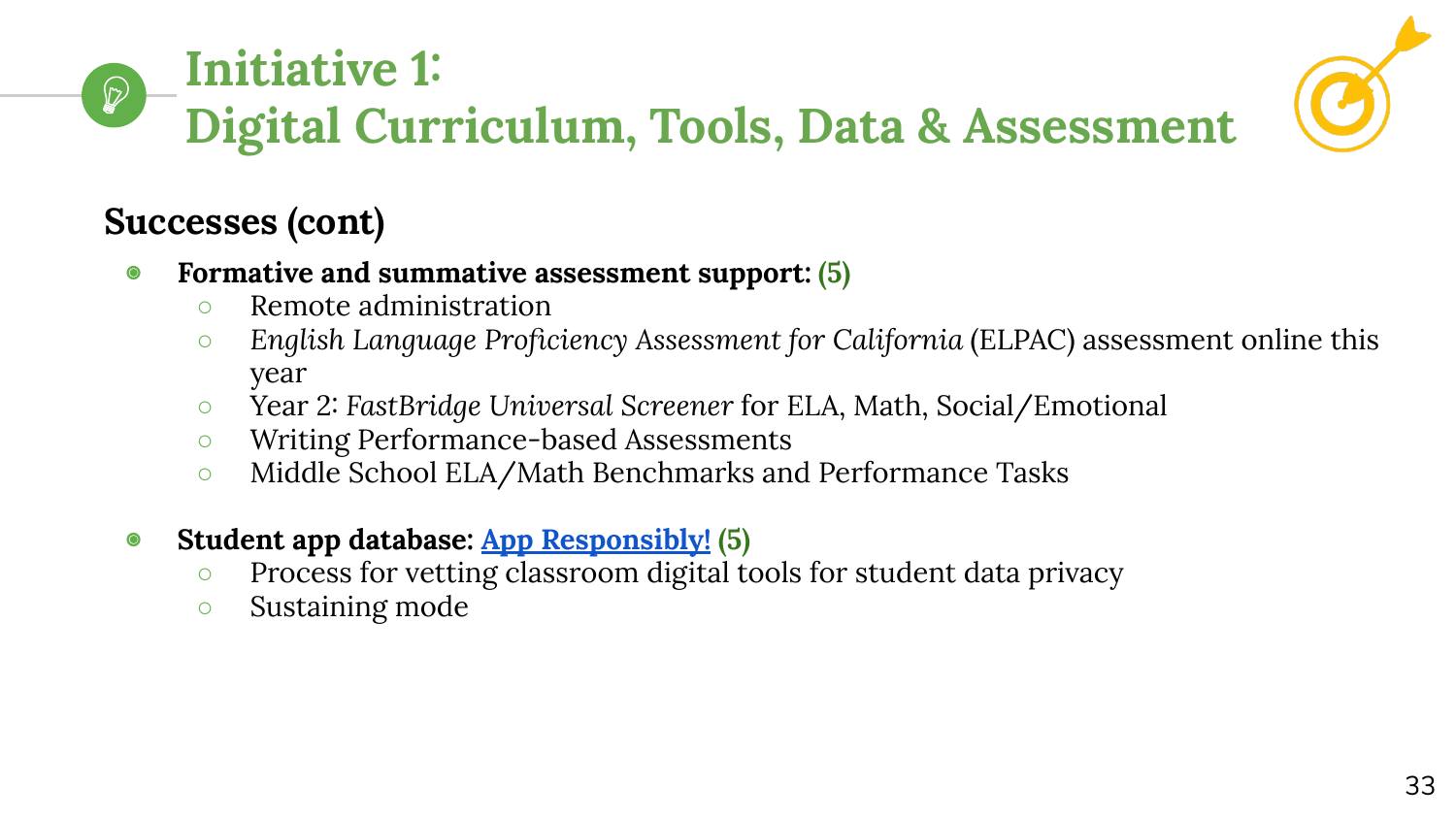#### **Initiative 1:**   $\bigcirc$ **Digital Curriculum, Tools, Data & Assessment**

# **In Progress**

- ◉ Continue **supporting existing digital tools** and investigating requests for new ones as needed. **(4)**
	- Requirement to create process for evaluating new tech and consistently measure progress is an ongoing process
	- Requirement to formalize usage indicators and analyze success/outcomes still TBD
- ◉ **Digital Citizenship: (3)**
	- o Integrate [Common Sense Media Digital Citizenship Curriculum](https://www.commonsense.org/education/digital-citizenship)
		- Spring 2020: Committee of teachers created plan
		- Fall 2020: District-wide PD
	- Integrated digital citizenship successful learner behavior in 2020-21 report cards.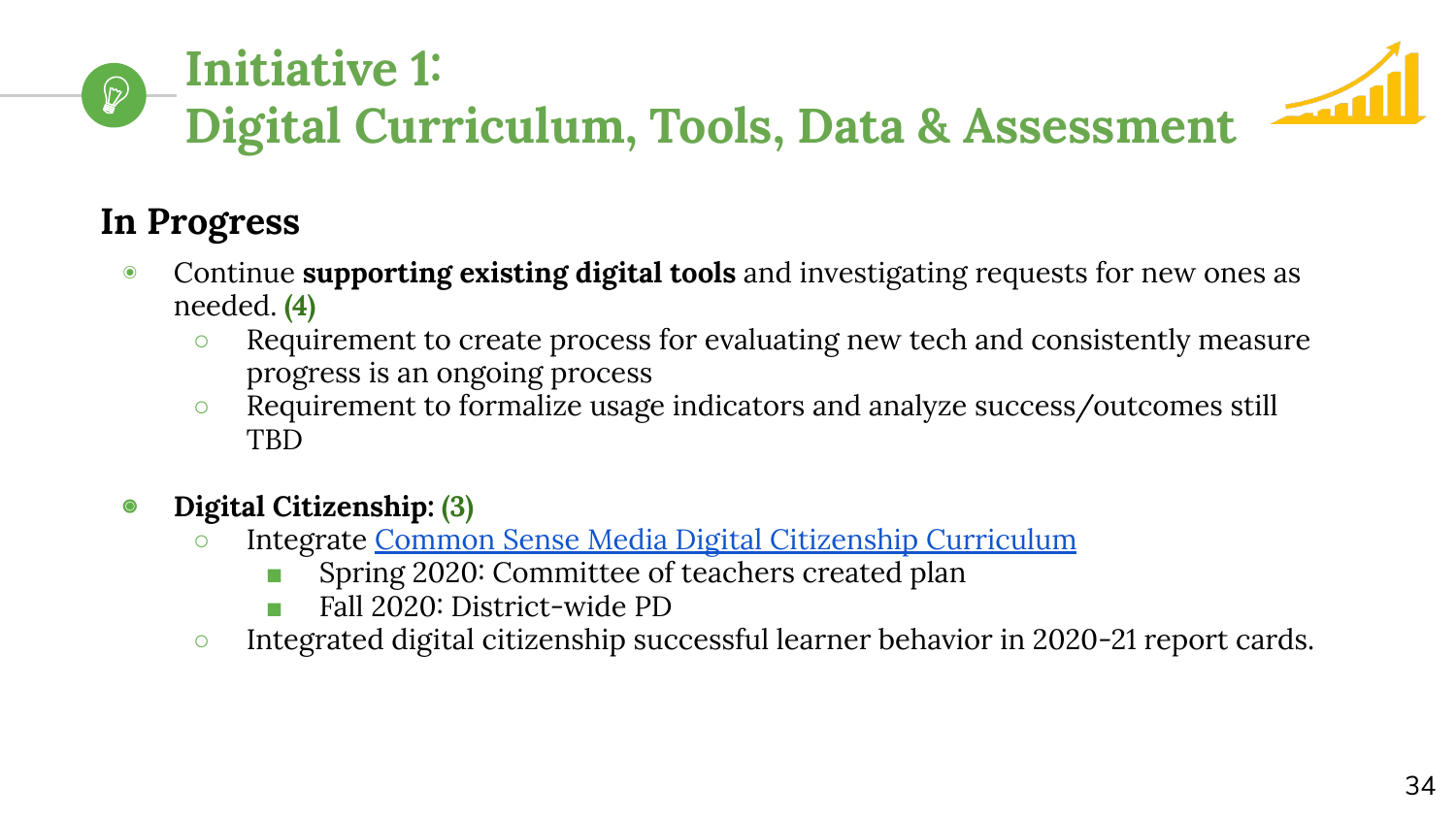#### **Initiative 1:**   $\mathbb{Q}$ **Digital Curriculum, Tools, Data & Assessment**

# **In Progress (cont)**

- ◉ **Alignment of site Local Control and Accountability Plans (LCAPs) and Tech Plan (4)**
	- Technology priorities driven primarily through Distance Learning needs this year
- ◉ **MTSS district teams data monitoring needs (3)**
	- All sites continue using common format (2nd year) to record student intervention data.
	- Next step:
		- Formalize repository in Illuminate (district student data repository)
		- Create dashboard that makes data easily accessible.
- ◉ **Digital Accessibility Strategies Toolkit**: multiple ways for students to demonstrate their learning **(3)**
	- Informally, distance learning has provided opportunity for growth.
	- Need to formalize though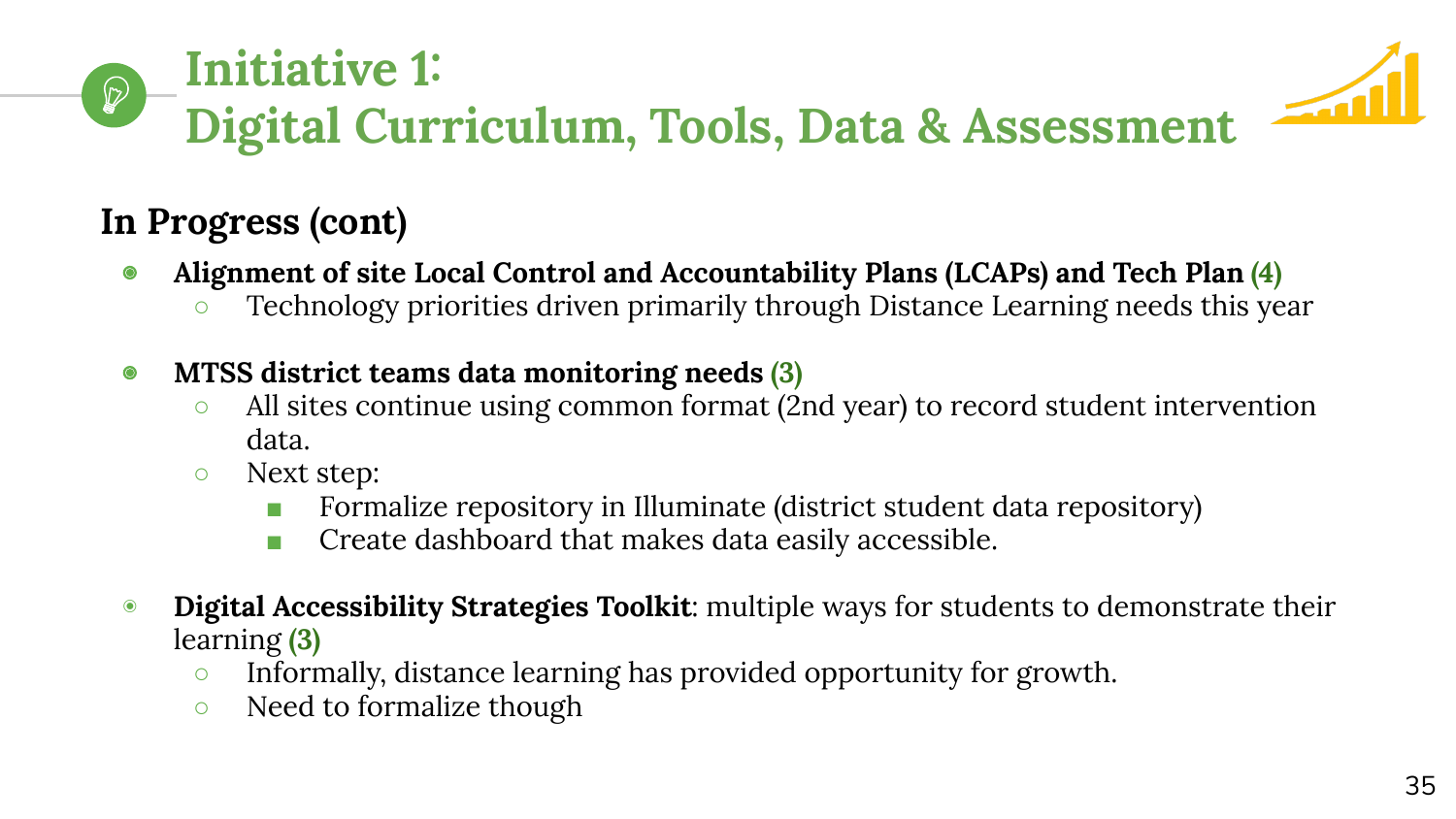#### **Initiative 1:**   $\mathbb{Q}$ **Digital Curriculum, Tools, Data & Assessment**



- ◉ **Maker Learning (2)**
	- On hold COVID-related
- ◉ **Framework for evaluation of digital tool effectiveness** still preliminary **(2)**
- ◉ **Adopt [CSD Technology Skills Scope and Sequence](https://docs.google.com/document/d/1FgzxRRD1SDAcVKqJWNir8Im_lcMsaOdtp68Q-TfZfkw/edit?usp=sharing)** (CSD TSSS) **(1)**
	- On hold competing priorities with other new curriculum/standards
- ◉ **Student Passion Projects (1)**
	- On hold competing priorities with other new curriculum/standards
- ◉ **[GenYes](https://www.genyes.org/) Pilot**: Empower students to support teachers with tech integration **(2)**
	- Limited capacity to implement.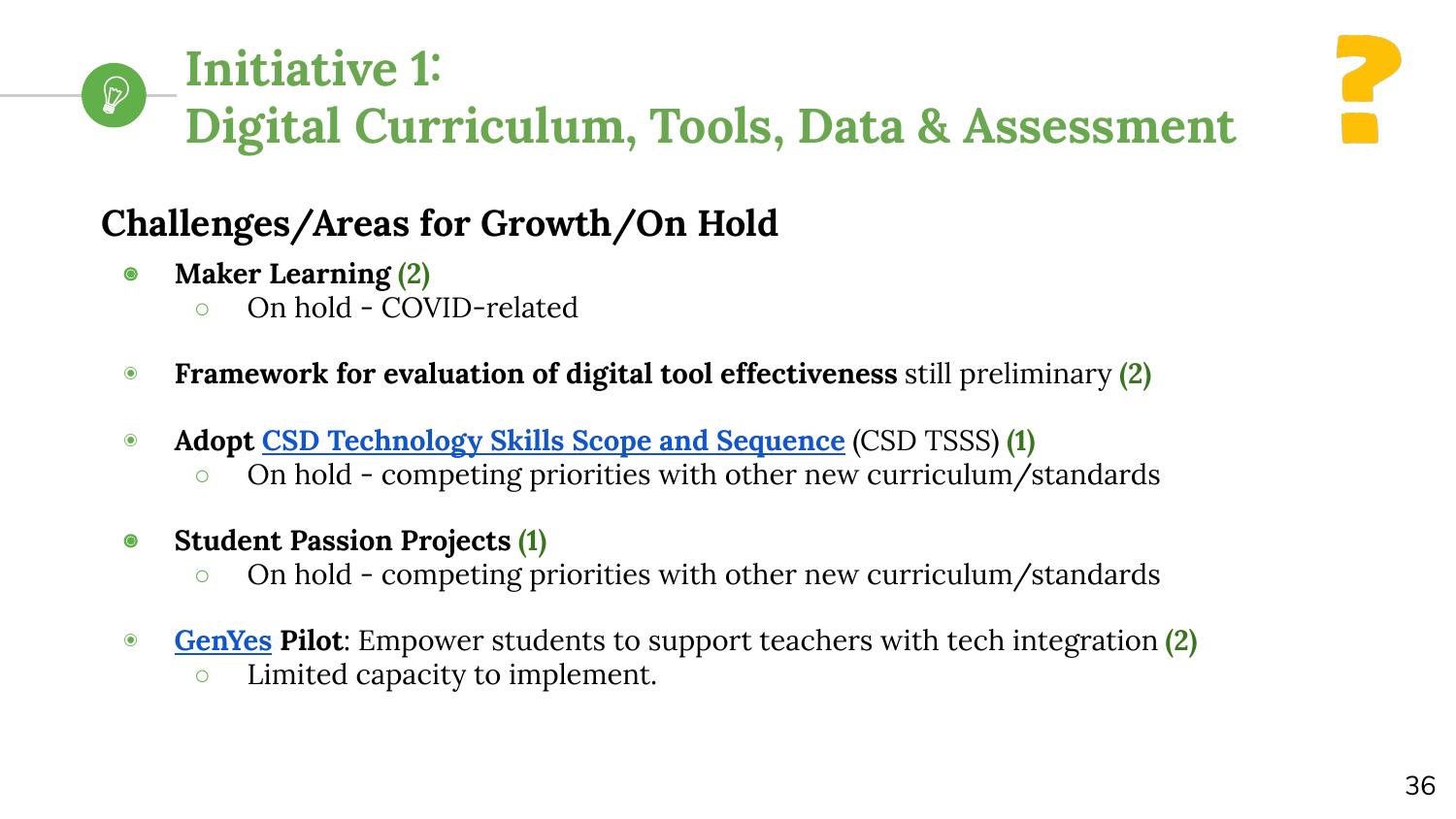#### **Initiative 1:**   $\mathcal{D}$ **Digital Curriculum, Tools, Data & Assessment**

# **Looking Forward: Priorities for Recommended Inclusion in 2020-21 CSD LCAP\***

- ◉ **Evaluating Effectiveness of Digital Tools in the Classroom**
	- Create preliminary framework and process for evaluation of digital tools
- ◉ **Year 2: Implementation of [Digital Citizenship Curriculum](https://www.commonsense.org/education/digital-citizenship) grades TK-8**
	- Plan the rollout
- ◉ **Data Dashboard Use internal tool (Illuminate)** 
	- Continue consolidation of student data to single portal (Illuminate)
	- Improve ease-of-use and access
- ◉ **Stakeholder Technology Survey** to establish baseline of tech proficiency to measure impact of 1:1 student:device ratios and Middle School Take Home Program
- ◉ **Progress Monitoring Assessment Tools** (FastBridge) Pilot implementation \*Local Control and Accountability Plan: The LCAP is the district plan for all programs and services.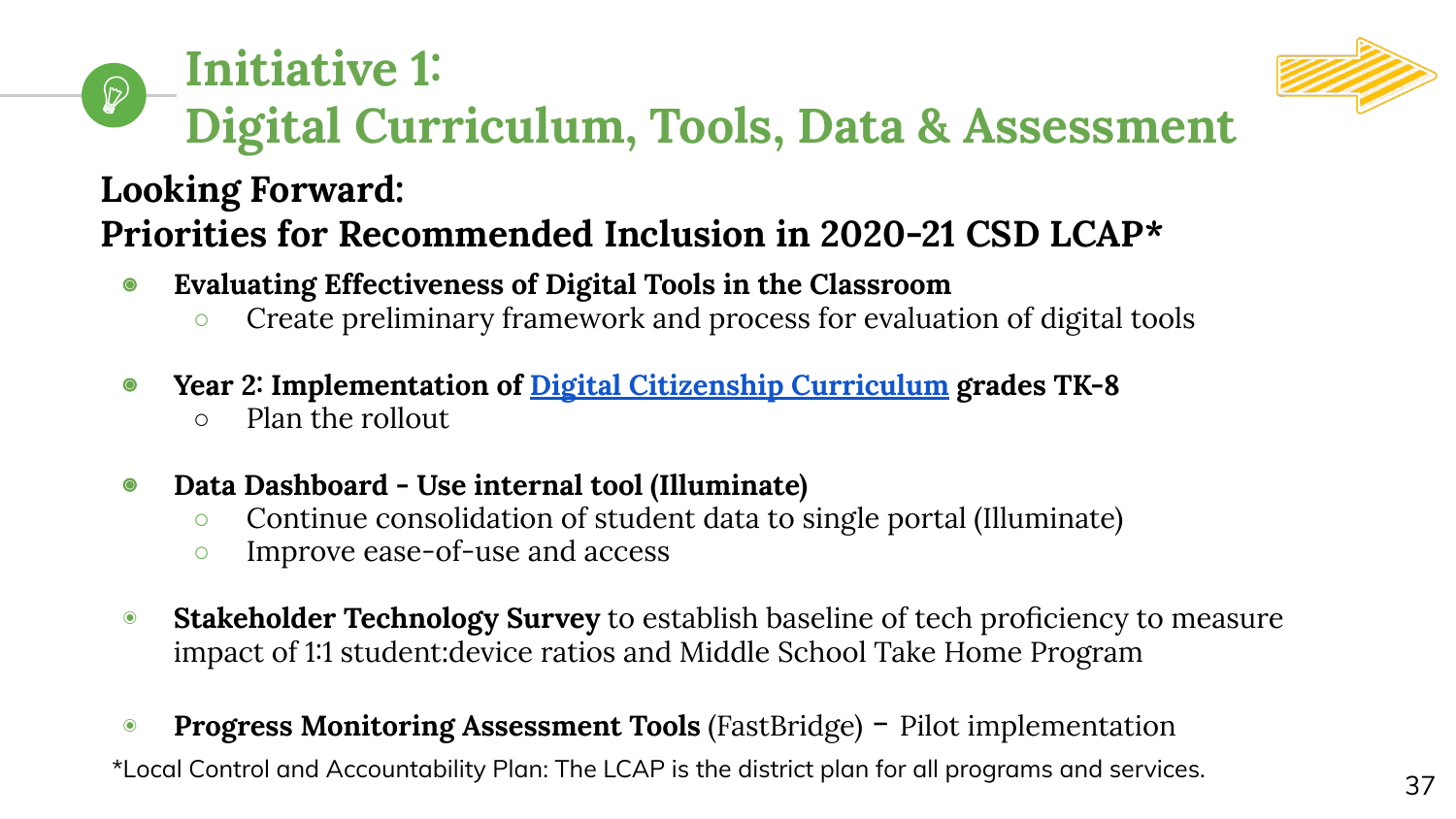# **Initiative 2:**   $\mathbb{D}$ **Instructional Practices and Professional Learning**

# **Vision: Teaching with Technology and Learning to Teach with Technology**

- ◉ [Goal 2.9:](https://www.cambriansd.org/cms/lib/CA01902282/Centricity/Domain/272/Cambrian%20TTF%20Tech%20Plan%202019-24.pdf#page=31) All school sites adopt [CSD Technology Skills Scope and Sequence](https://docs.google.com/document/d/1FgzxRRD1SDAcVKqJWNir8Im_lcMsaOdtp68Q-TfZfkw/edit?usp=sharing) (CSD TSSS) to support equitable access to Next-generation learning for all students.
- [Goal 2.10:](https://www.cambriansd.org/cms/lib/CA01902282/Centricity/Domain/272/Cambrian%20TTF%20Tech%20Plan%202019-24.pdf#page=32) Provide a digital professional learning platform and online forum to share best practices and personalize "just in time" learning for all staff.
- [Goal 2.11:](https://www.cambriansd.org/cms/lib/CA01902282/Centricity/Domain/272/Cambrian%20TTF%20Tech%20Plan%202019-24.pdf#page=32) Build staff collaborative capacity and empower teachers to provide or facilitate professional learning opportunities around integration of educational technology and innovation.
- [Goal 2.12](https://www.cambriansd.org/cms/lib/CA01902282/Centricity/Domain/272/Cambrian%20TTF%20Tech%20Plan%202019-24.pdf#page=34): Provide teachers with digital monitoring tools to facilitate, guide, and manage student online work to ensure digital learning opportunities meet intended objectives.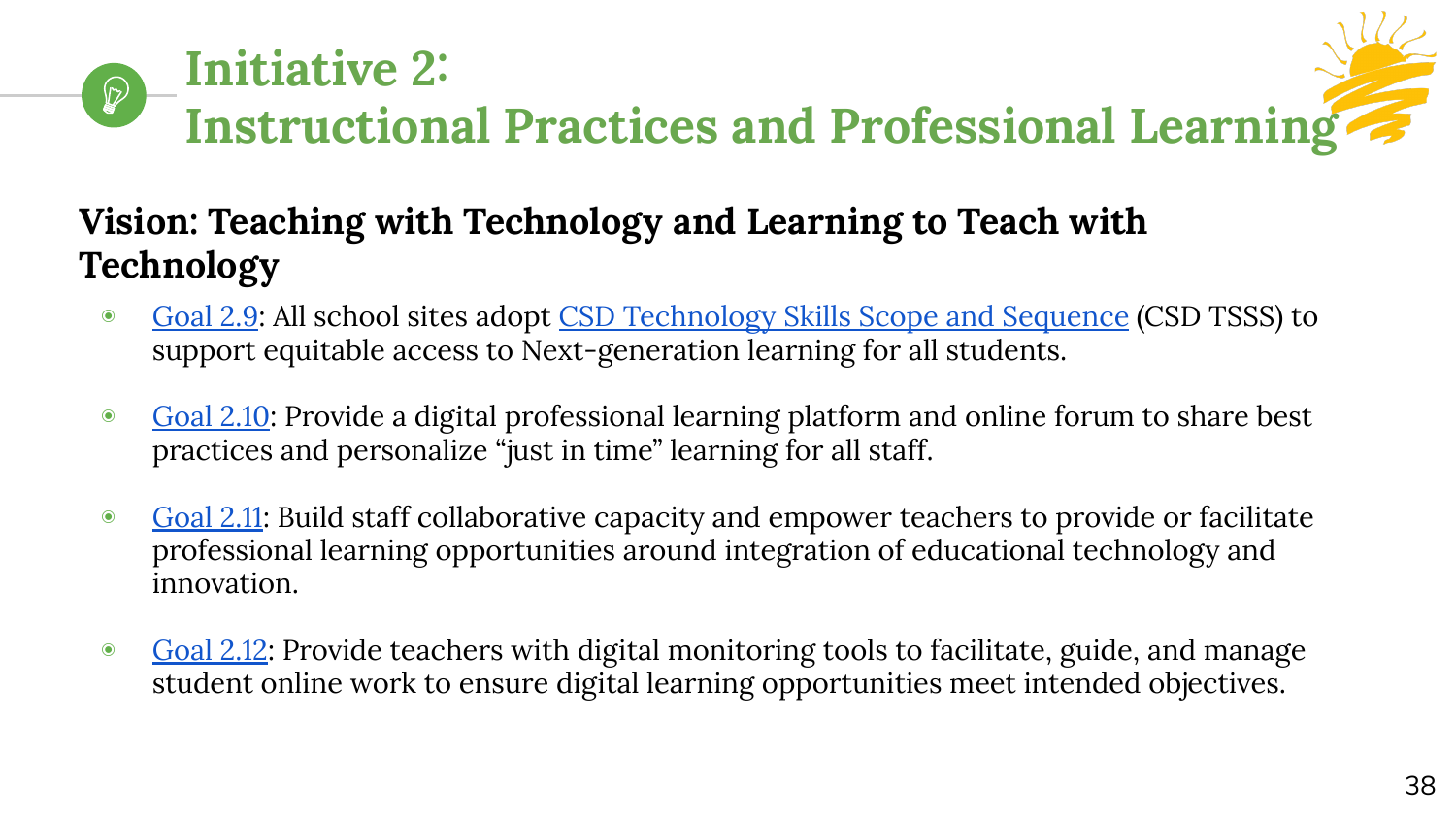# **Initiative 2:**   $\mathcal{D}$ **Instructional Practices and Professional Learning**

# **Successes**

- **Digital professional learning platform** and online forum to share best practices and personalize "just in time" learning for all staff. **(5)**
	- **Year 2: Alludo Professional Learning Platform**: *Cambrian Compass*
	- **Content created for distance learning** including
		- Zoom, Seesaw, Formative Assessment, Screencastify, etc.
- ◉ **Professional Development: Teacher choice, teacher-led (4)**
	- **Summer Distance Learning Study Groups:** Volunteer teacher leaders and learners
	- *O* **Digital Citizenship Curriculum PD**: Common Sense Media Digital Citizenship Curriculum, Fall 2020
	- **Teacher-led, Choice PD Day**, Fall 2020
		- Based on teacher survey feedback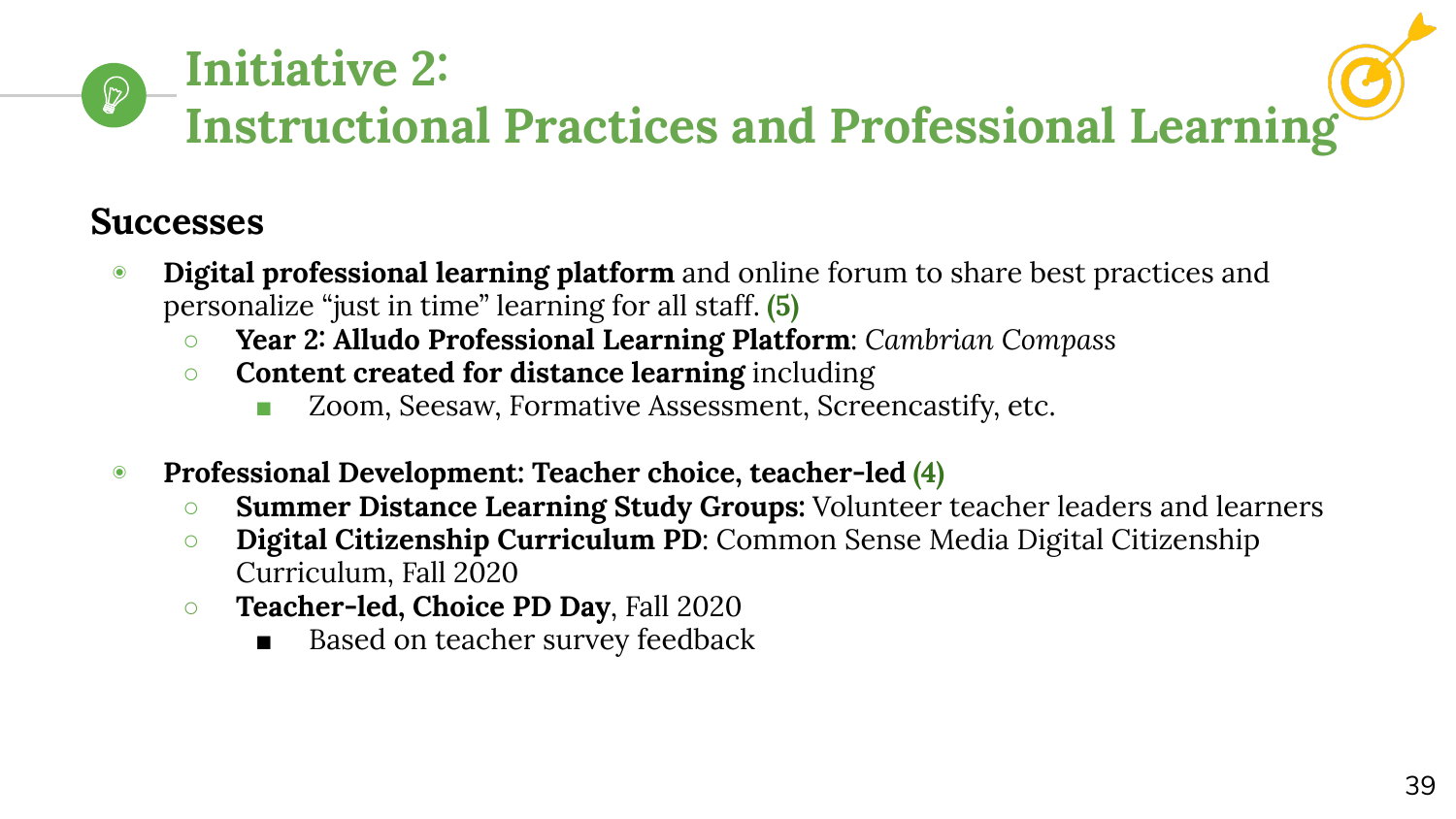

# **Instructional Practices and Professional Learning**

# **In Progress**

 $\mathcal{D}$ 

- ◉ Student device and account monitoring/management **(3)**
	- **○ Impero EdPro**

**Initiative 2:** 

- Rolled out to early adopters in 2020
- PD developed
- General rollout 2020-21 delayed until in-person instruction returns
- **○ Remote filtering/monitoring**
	- Investigate long term plan to support device Take Home Program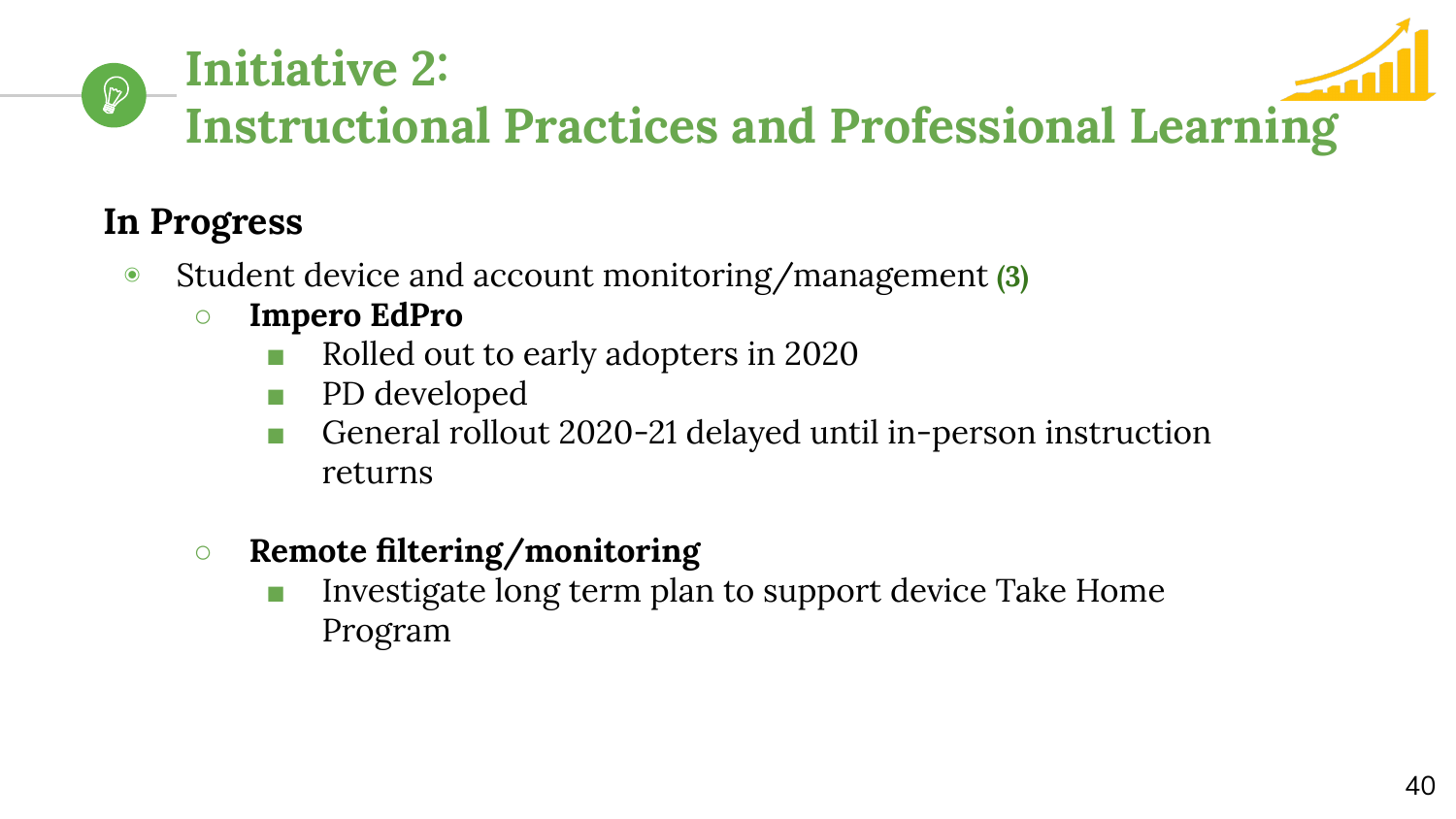# **Initiative 2:**   $\mathcal{D}$ **Instructional Practices and Professional Learning**

# **Challenges/Areas for Growth/On Hold**

- ◉ All school sites **adopt [CSD Technology Skills Scope and Sequence](https://docs.google.com/document/d/1FgzxRRD1SDAcVKqJWNir8Im_lcMsaOdtp68Q-TfZfkw/edit?usp=sharing) (CSD TSSS)** to support equitable access to Next-generation learning for all students  $\rightarrow$  Create and deliver training. **(1)**
	- On hold
- ◉ **Technology and Innovation Fellowship Program (1)**
	- Limited funding and time prevented additional progress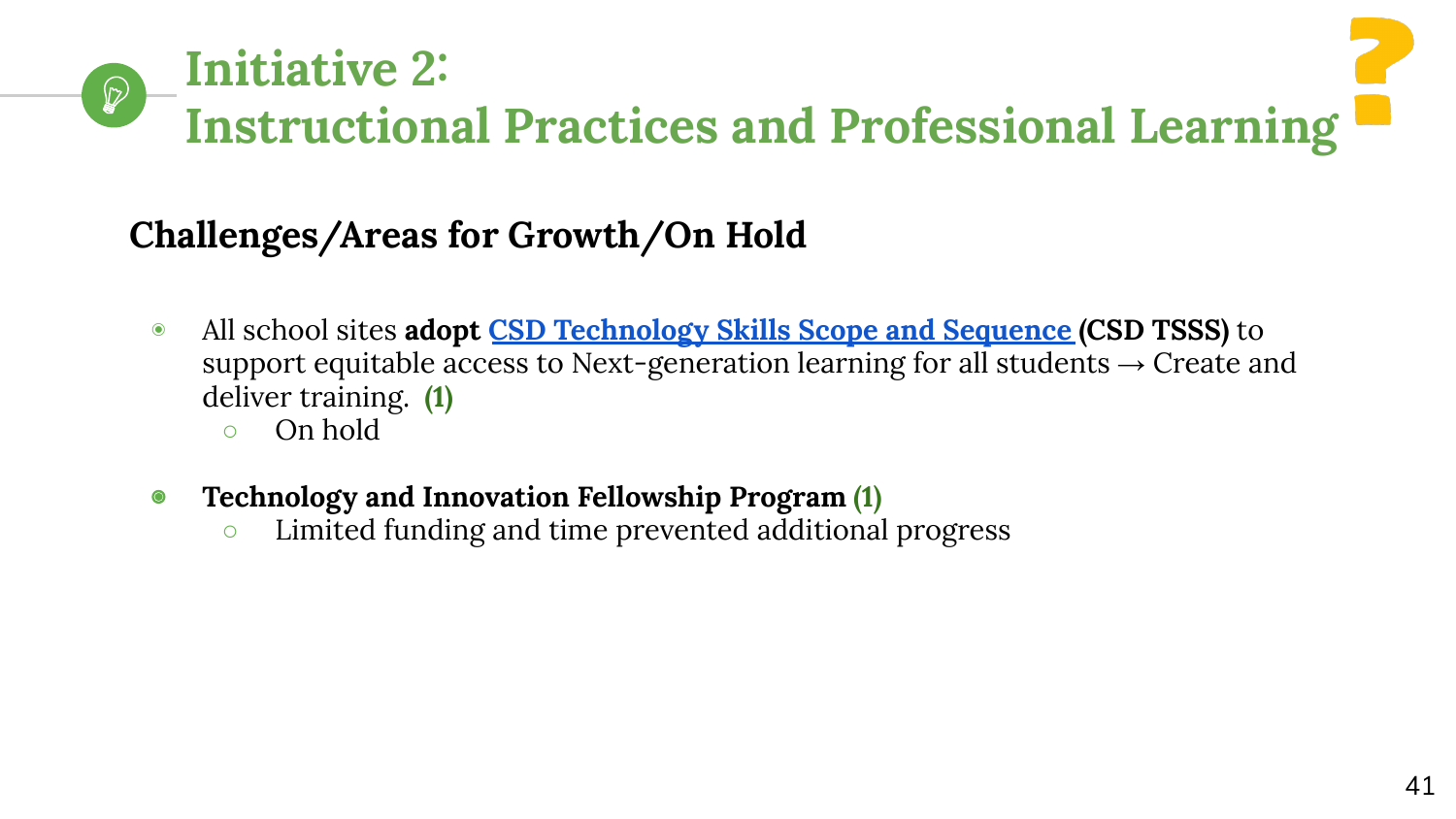

## **Looking Forward: Priorities for Recommended Inclusion in 2020-21 CSD LCAP\***

- **1. Professional development focus for teachers**
	- Effective use of technology in the classroom (TK-8)
	- Explicit, consistent teaching of digital citizenship (TK-8)
	- Impero EdPro classroom device management (TK-8)
- **2. Technology and Innovation Fellowship Program**
	- Identify funds and one teacher per site as a TIMS
	- Support teachers around item #1 above
- **3. Provide Choice in PD**
	- Continue Alludo: Cambrian Compass self-paced professional learning
	- Continue leveraging in-house expertise of our teachers

\*Local Control and Accountability Plan: The LCAP is the district plan for programs and services.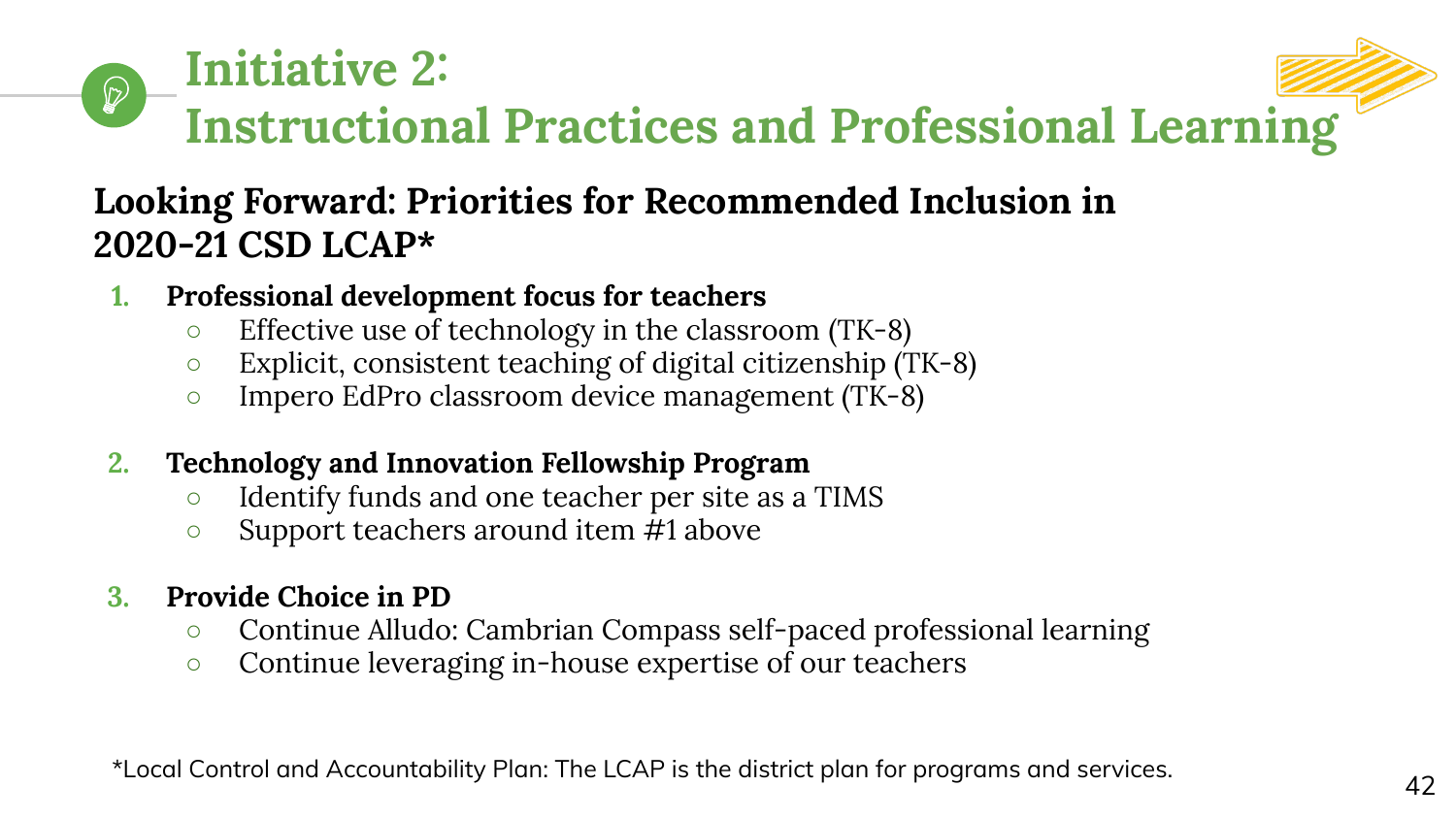#### **Initiative 3:**   $\mathcal{D}$ **Infrastructure, Hardware, and Security**



# **Vision: Enabling Access and Safe, Effective Use of Technology**

- ◉ [Goal 3.13](https://www.cambriansd.org/cms/lib/CA01902282/Centricity/Domain/272/Cambrian%20TTF%20Tech%20Plan%202019-24.pdf#page=39): Technology resources are ubiquitous in classrooms across the district and all students have access to developmentally appropriate devices to support learning.
- [Goal 3.14:](https://www.cambriansd.org/cms/lib/CA01902282/Centricity/Domain/272/Cambrian%20TTF%20Tech%20Plan%202019-24.pdf#page=39) Define and document an end to end process around requesting, procuring, receiving donations, inventory control and disposal of technology tools and devices
- ◉ [Goal 3.15](https://www.cambriansd.org/cms/lib/CA01902282/Centricity/Domain/272/Cambrian%20TTF%20Tech%20Plan%202019-24.pdf#page=40): Improve efficiency of remote support processes and mobile device management (MDM) software running updates, securing devices, troubleshooting and enforcing policies.
- [Goal 3.16](https://www.cambriansd.org/cms/lib/CA01902282/Centricity/Domain/272/Cambrian%20TTF%20Tech%20Plan%202019-24.pdf#page=40): Classroom standard technology equipment for teaching is met in all classrooms
- [Goal 3.17](https://www.cambriansd.org/cms/lib/CA01902282/Centricity/Domain/272/Cambrian%20TTF%20Tech%20Plan%202019-24.pdf#page=41): Ensure students and staff have access to the necessary internet connectivity
- [Goal 3.18](https://www.cambriansd.org/cms/lib/CA01902282/Centricity/Domain/272/Cambrian%20TTF%20Tech%20Plan%202019-24.pdf#page=41): Provide the infrastructure and processes necessary to ensure safe and responsible technology use
- [Goal 3.19](https://www.cambriansd.org/cms/lib/CA01902282/Centricity/Domain/272/Cambrian%20TTF%20Tech%20Plan%202019-24.pdf#page=42): Continue to support and improve district-wide communication tools and website to meet the needs of our community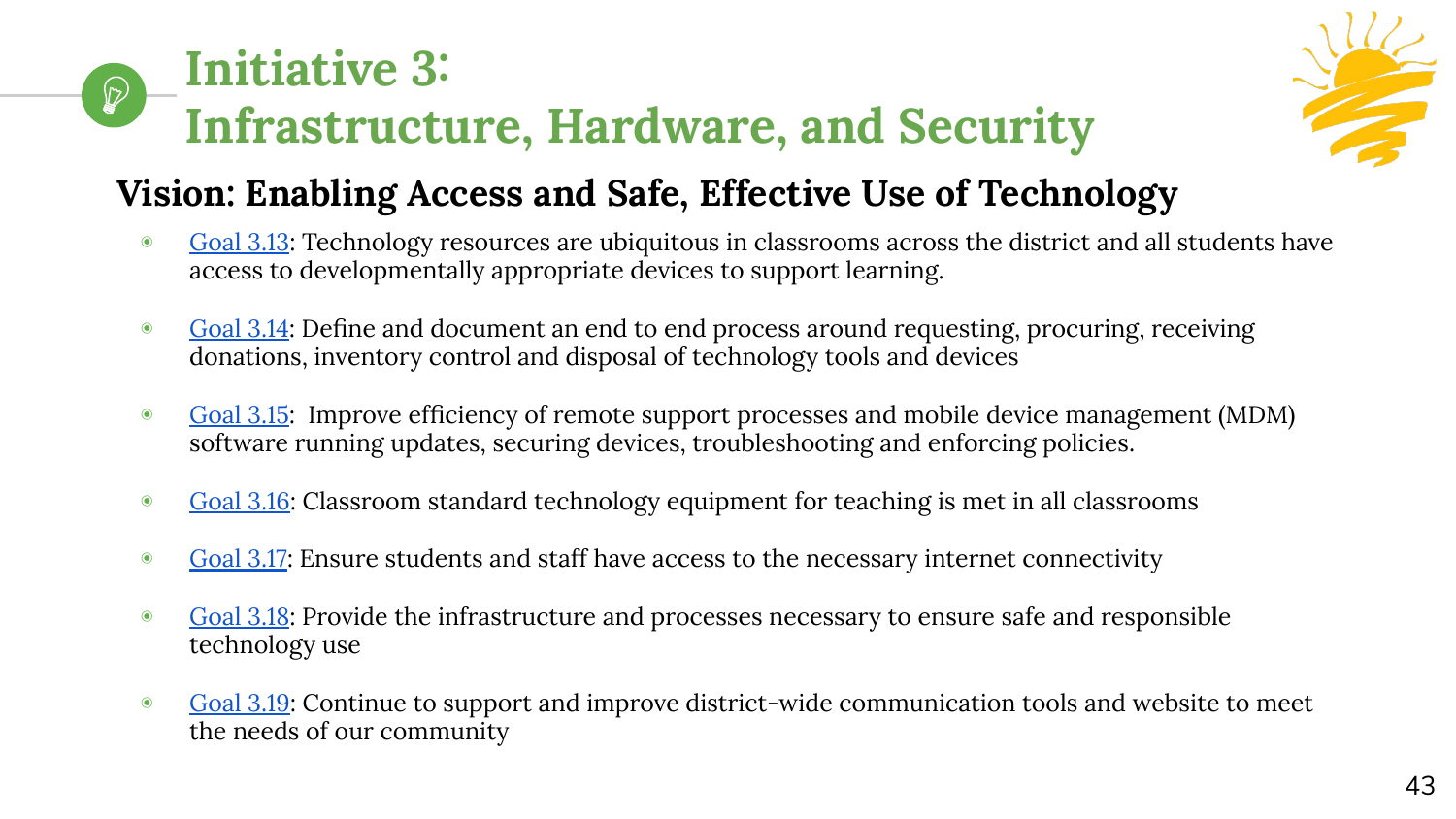#### **Initiative 3:**   $\bigcirc$ **Infrastructure, Hardware, and Security**



#### **Successes**

- ◉ **Student Device Ratios (4)**
	- Met Tech Plan [ratio recommendations for 2020-21](https://www.cambriansd.org/cms/lib/CA01902282/Centricity/Domain/272/Cambrian%20TTF%20Tech%20Plan%202019-24.pdf#page=41)
	- Board resolution passed 5-year plan to fund 1:1 student:device ratio grades 2-8 (Tech Plan recommends 1:1 for grades 4-8) w/ possible Take Home Program for Grades 2-8
- ◉ **[Classroom standard tech](https://www.cambriansd.org/cms/lib/CA01902282/Centricity/Domain/272/Cambrian%20TTF%20Tech%20Plan%202019-24.pdf#page=43) procured** for all classrooms. **(5)**
	- New doc cameras and Apple TVs purchased for classrooms to replace end-of-life devices
- ◉ **Board approved a [technology infrastructure spending plan](https://cambrianpublic.ic-board.com/Attachments/674d63dc-ca28-4f29-8016-43bca60ab898.pdf) for 2021-22** on Jan 21, 2021
- ◉ **Inventory system purchased and configured (3)**
	- **Next step**: End to end process around requesting, procuring, receiving donations, inventory control and disposal of technology tools and devices in development.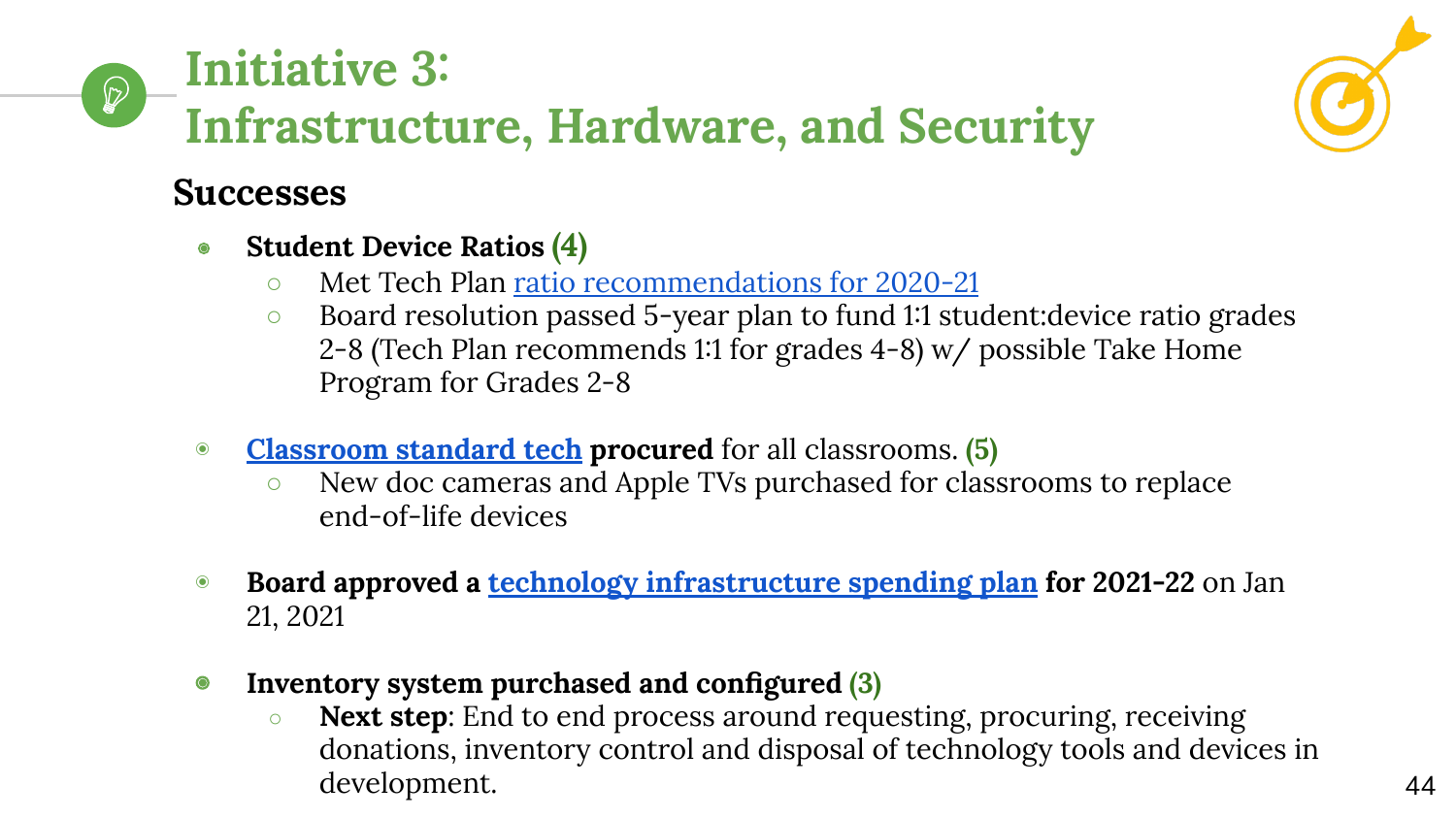#### **Initiative 3:**   $\mathbb{Q}$ **Infrastructure, Hardware, and Security**



#### **Successes**

- ◉ **Ensure students and staff have access to the necessary internet connectivity (5)**
	- **WiFi Updates: Wireless access points and cabling replaced** across all sites
	- Distance learning support was a focal area
	- **Grants Received**:
		- 1500 Chromebooks
		- 204 iPads
		- 42 Windows Laptops
		- 300 Hotspots
	- **○ Devices Loaned Out:**
		- ~1700 Chromebooks
		- $\blacksquare$  ~250 iPads
		- ~300 Hotspots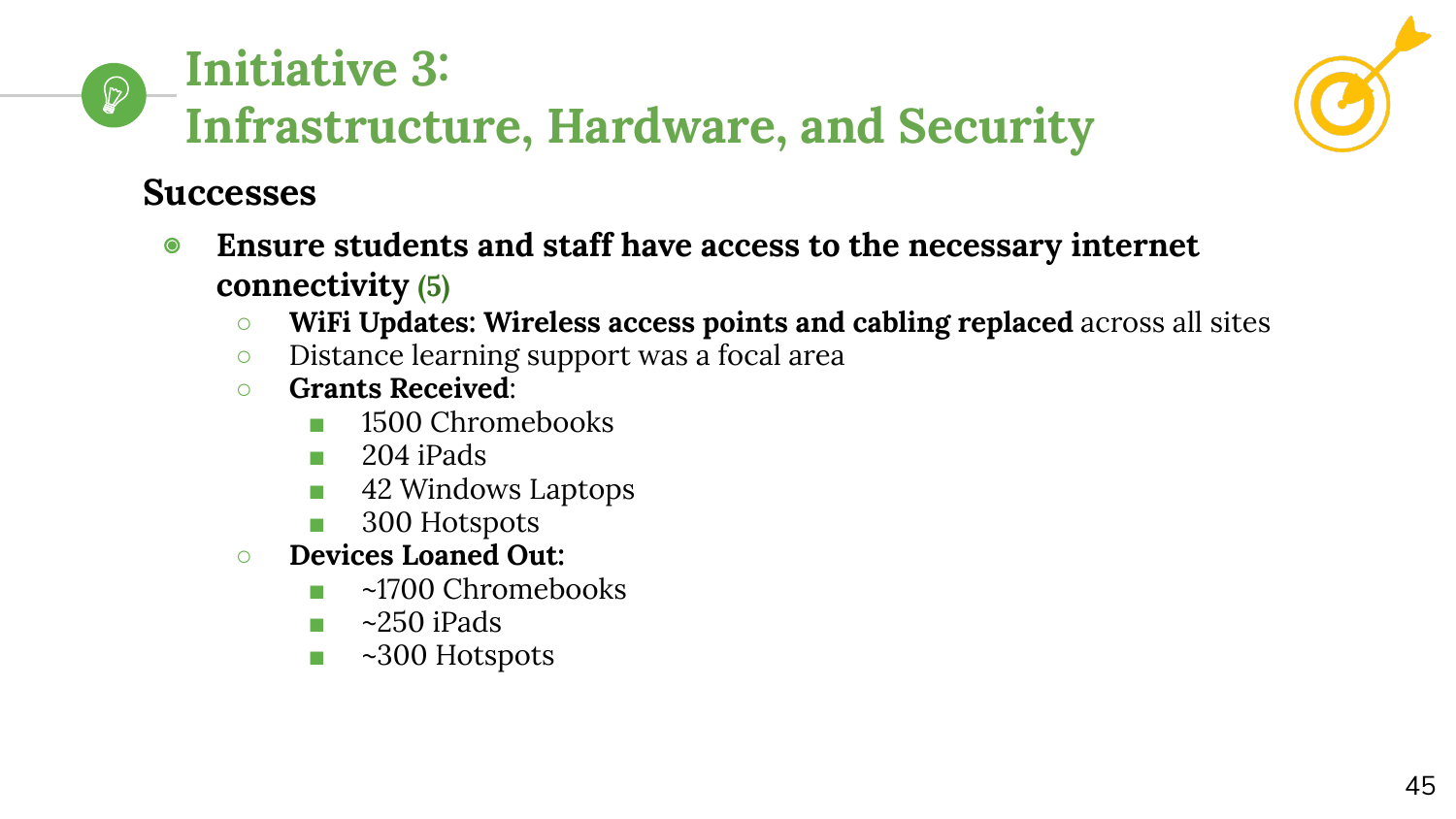#### **Initiative 3:**   $\mathcal{D}$ **Infrastructure, Hardware, and Security**



# **In Progress**

- ◉ **Review network security infrastructure** based on current threats and best practices. Make recommendations for updates **(3)**
- ◉ **Continue to support and improve district-wide communication tools and website** to meet the needs of our community **(5)**
	- Review feedback from CSD Communications and LCAP surveys in Spring 2021

#### ◉ **Cloud-based filtering and auditing (3)**

- Onsite solution in place (Impero EdPro)
- Reevaluating need for a solution that works off-premises given approval of Take Home Program.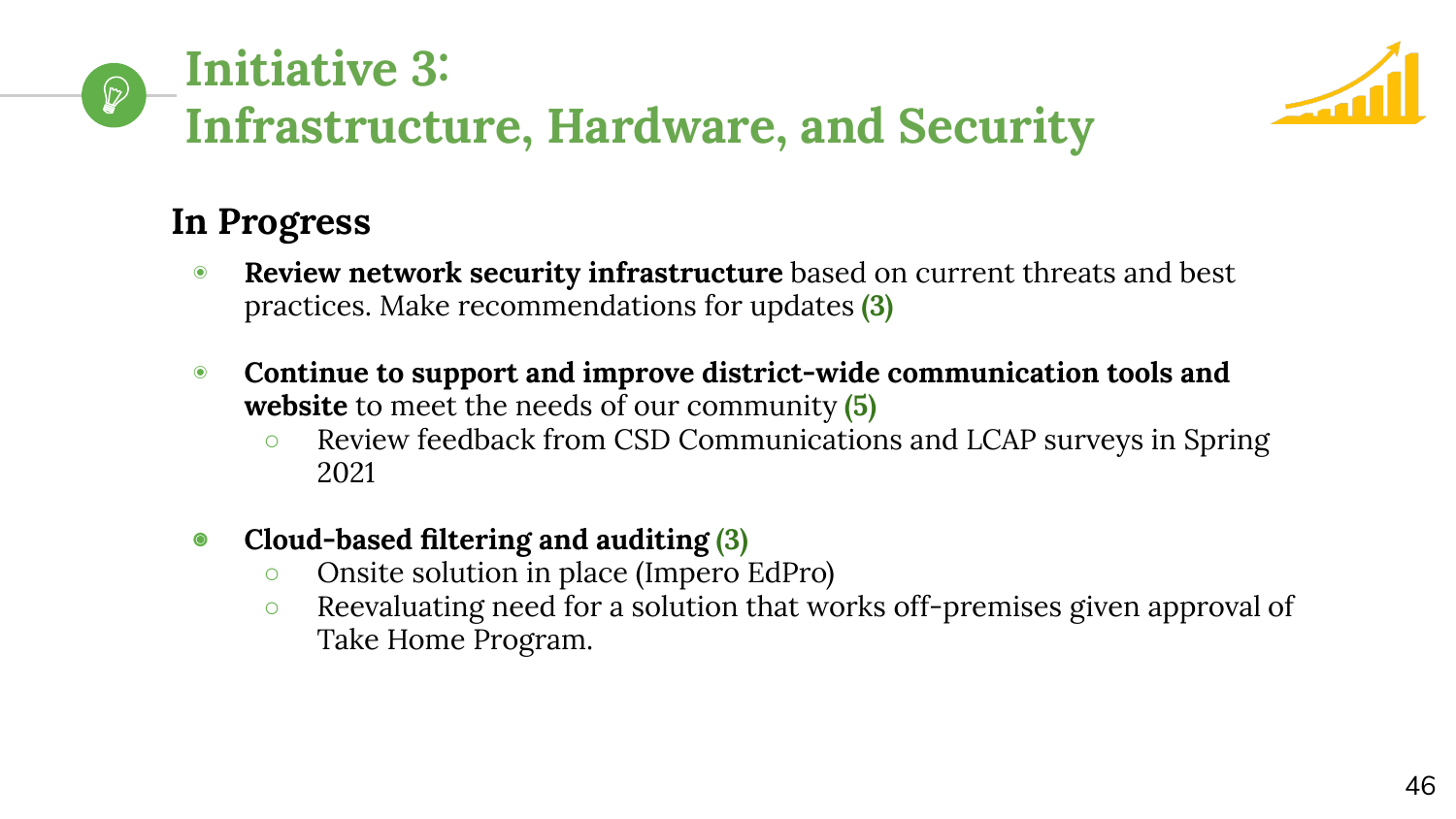#### **Initiative 3:**   $\mathcal{D}$ **Infrastructure, Hardware, and Security**



# **Challenges/Areas for Growth/On Hold**

◉ **Improve efficiency/consistency of remote support processes and mobile device management (MDM) software** for running updates, securing devices, troubleshooting and enforcing policies. **(3)**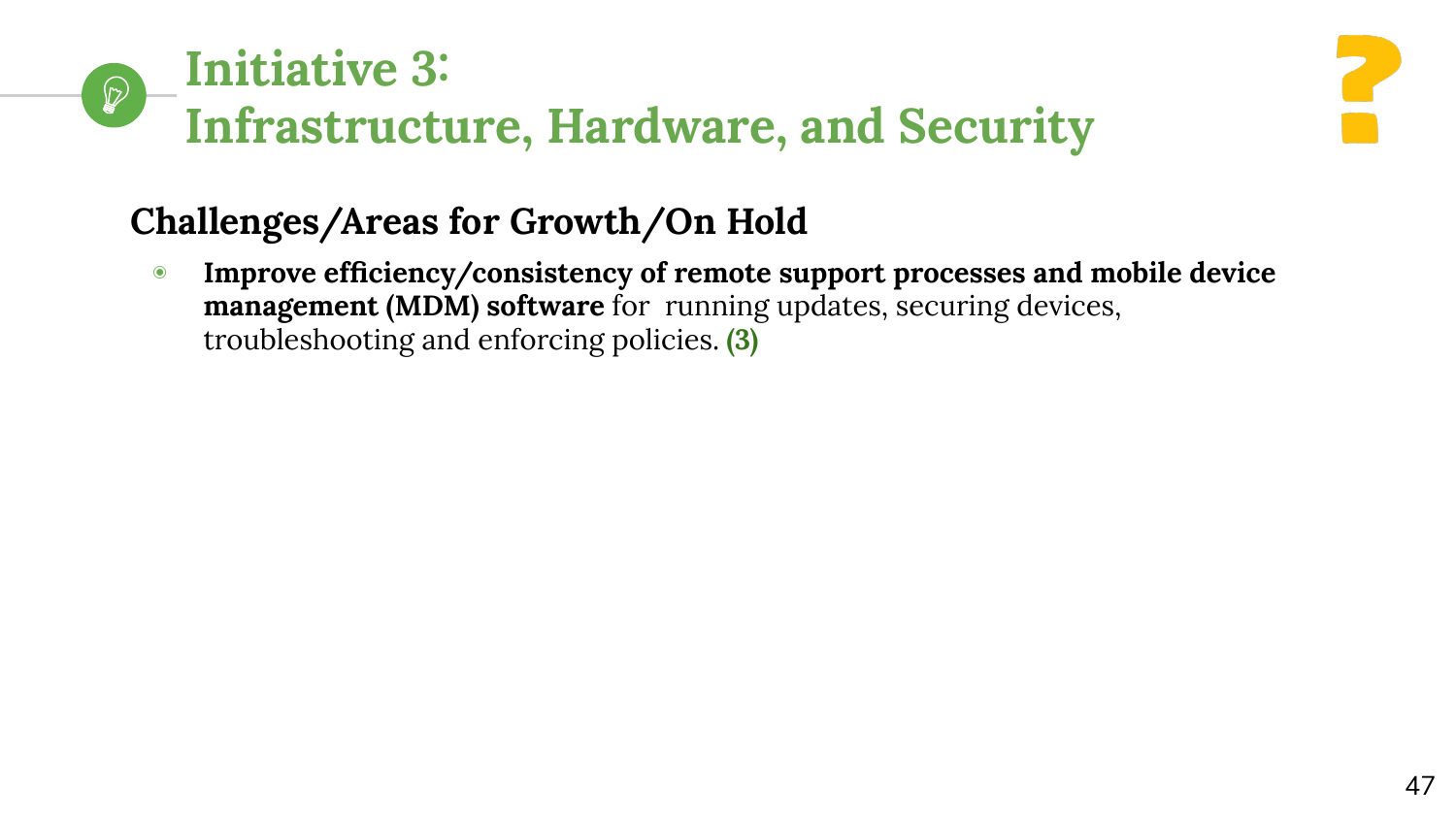



## **Looking Forward: Priorities for Recommended Inclusion in 2020-21 CSD LCAP\***

- 1. **Execute Board-approved [technology infrastructure spending plan](https://cambrianpublic.ic-board.com/Attachments/674d63dc-ca28-4f29-8016-43bca60ab898.pdf)**
- 2. Complete needs analysis and update for **cloud-based district mobile device management implementation**
	- o Includes auditing and filtering of student activities offsite
- 3. **Device Take Home Program: Middle School**: Gather stakeholder feedback and move forward with implementation based on feedback.
- 4. Implement recommendations from **network infrastructure security audit**
- 5. **Evaluate/review current district web and communication tools**

\*Local Control and Accountability Plan: The LCAP is the district plan for programs and services.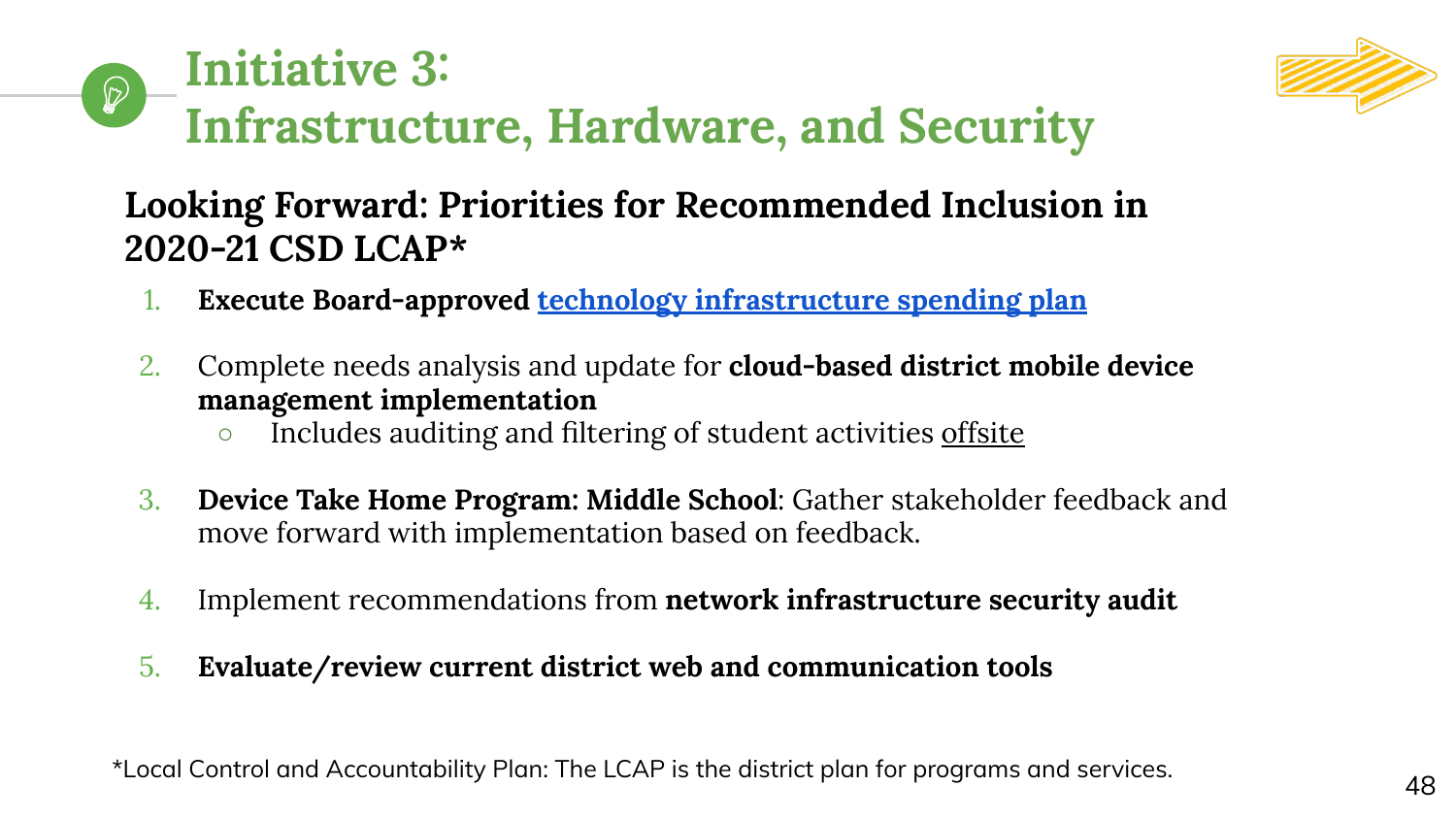

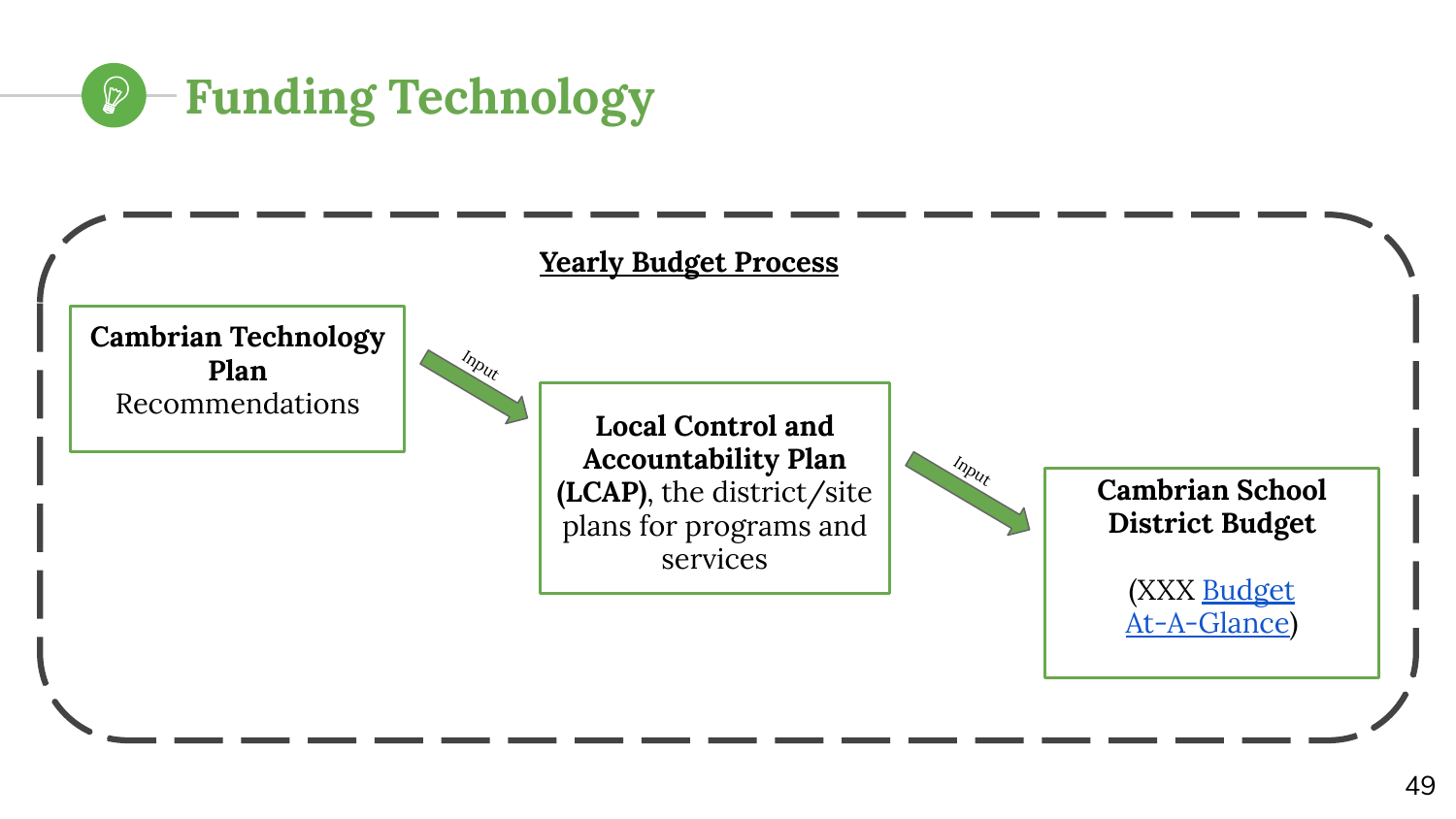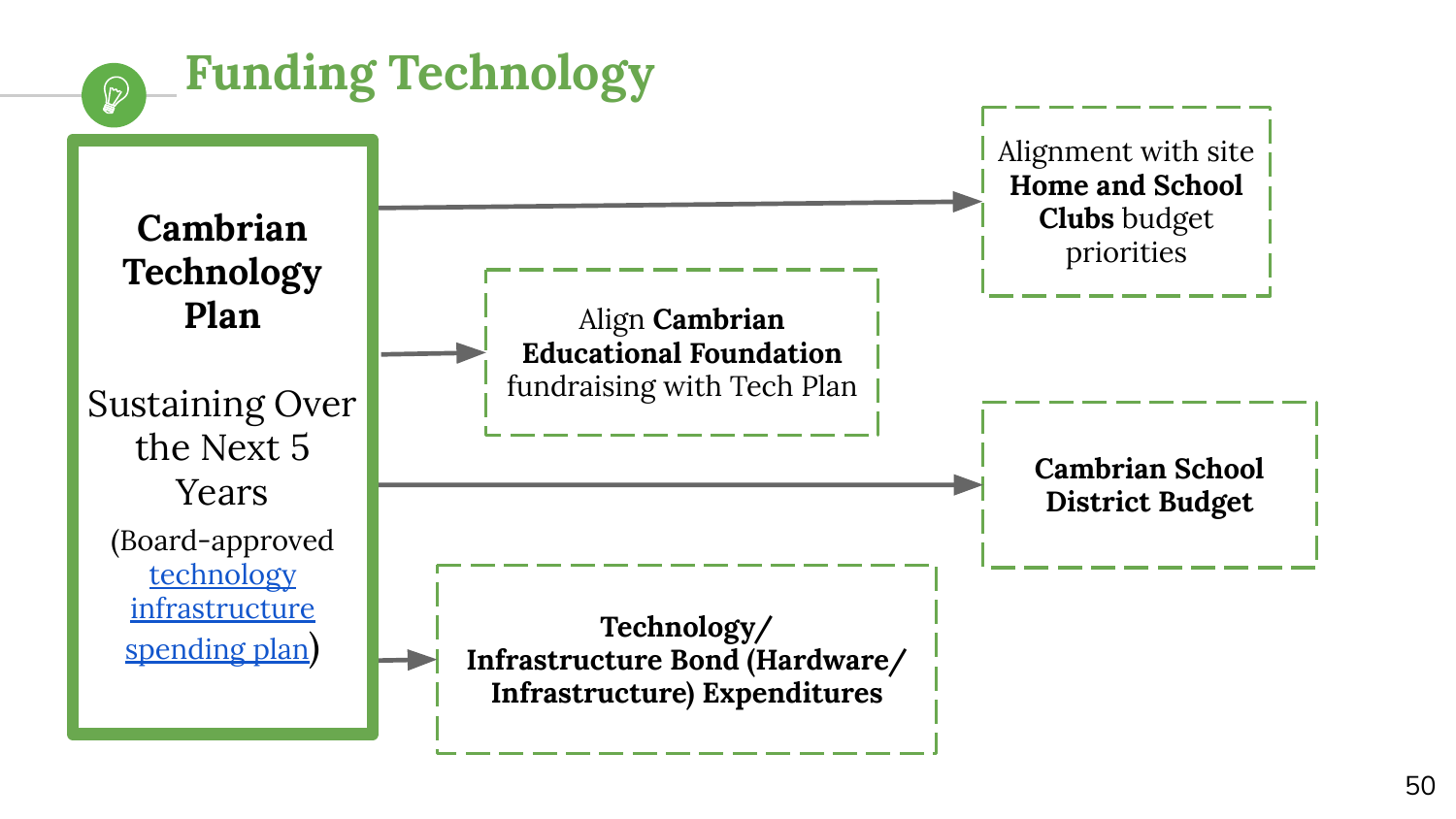



#### ◉ **Initiative 1 Priorities**

- Evaluating Effectiveness of Digital Tools in the Classroom
- Implementation of Year 2 [Digital Citizenship Curriculum](https://www.commonsense.org/education/digital-citizenship) grades TK-8
- Data Dashboard
- Stakeholder Technology Survey
- Progress Monitoring Assessment Tools

#### ◉ **Initiative 2 Priorities**

- Teacher PD: Effective use of technology, digital citizenship, classroom device management
- Technology and Innovation Fellowship Program
- Continue Alludo (self-paced professional learning platform) and leveraging in-house expertise

#### ◉ **Initiative 3 Priorities**

- o Execute Board-approved [technology infrastructure spending plan](https://cambrianpublic.ic-board.com/Attachments/674d63dc-ca28-4f29-8016-43bca60ab898.pdf)
- Cloud-based district mobile device management implementation (off premises support)
- Implement 1:1 Chromebook Grades 2-8
- Implement security audit recommendations
- Implement Device Take Home Program Gr 6-8
- Evaluate/review current district web and communication tools

#### ◉ **COVID 19 will continue to impact timeline and budget**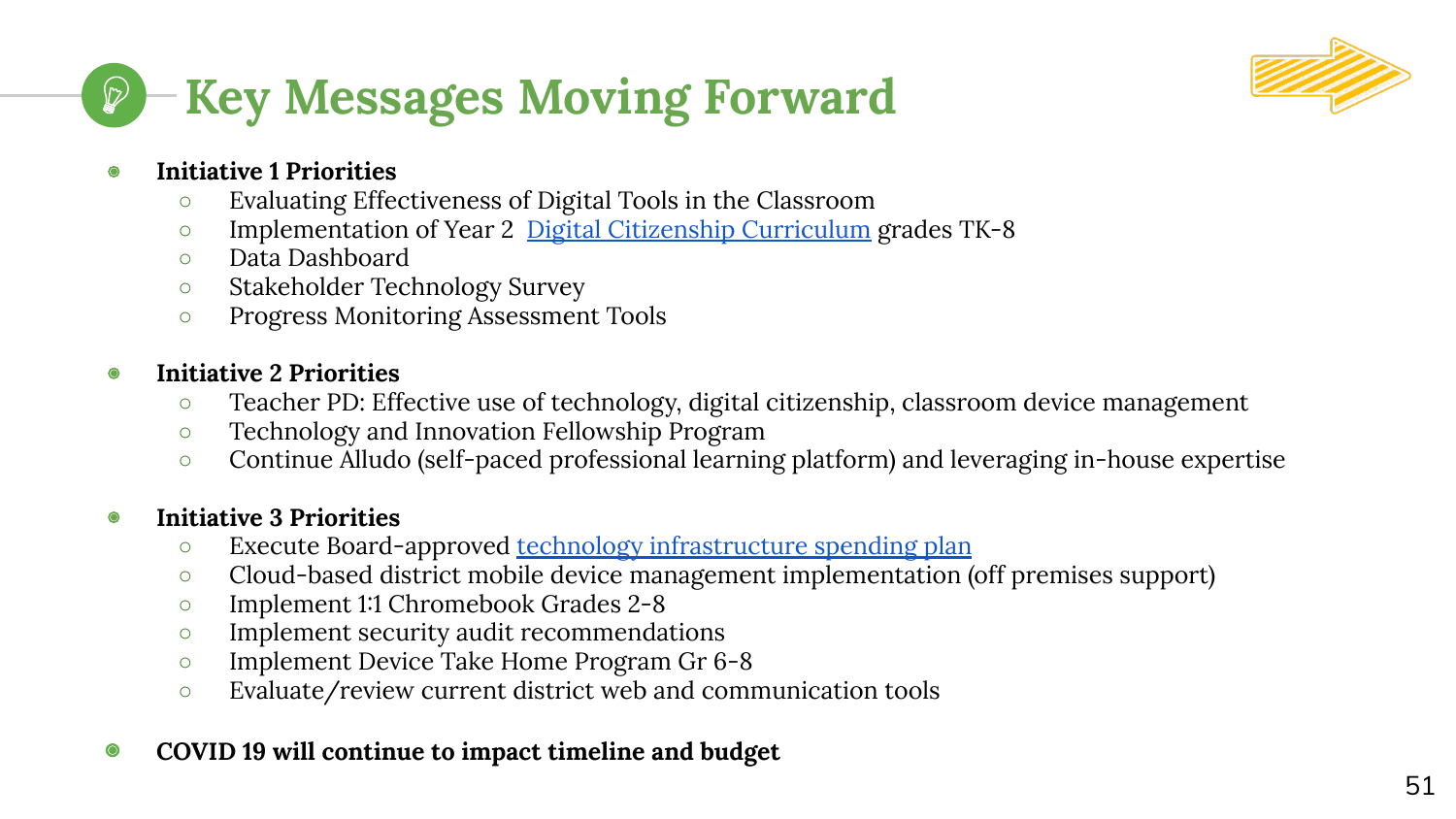**UPDATED: Technology Plan: Appendix E: Existing Information & Data Systems (Technology Infrastructure)**

| <b>System</b>                                                                                                             | <b>Purpose/Use</b>                                                                                                                                | <b>Access</b>                                                                                           | <b>Annual Cost*</b>                                          |
|---------------------------------------------------------------------------------------------------------------------------|---------------------------------------------------------------------------------------------------------------------------------------------------|---------------------------------------------------------------------------------------------------------|--------------------------------------------------------------|
| PowerSchool School Information System (SIS)                                                                               | Track all student and staff data; Grade PK-8<br>attendance; Grade 6-8 Gradebook and Grade<br>Reporting                                            | District, Site, management,<br>administrators, teachers &<br>specialists. Parent & Student<br>Portal.   | \$32K                                                        |
| <b>PowerSchool Online Enrollment</b>                                                                                      | Enrollment of students online                                                                                                                     |                                                                                                         | \$14K                                                        |
| Illuminate                                                                                                                | Assessment Data Tracking & reporting;<br>Online assessment administration;<br>K-5 Report Cards                                                    | District, Site, management,<br>administrators, teachers &<br>specialists. Student<br>assessment portal. | \$20K                                                        |
| California Longitudinal Pupil Achievement Data<br>System (CALPADS)                                                        | Required State student data tracking system                                                                                                       | District Access Only: Data<br>Coordinator, IT Director, HR                                              | No annual cost. Access required<br>and provided by state.    |
| <b>CAASPP Systems:</b><br>Test Operation Management System (TOMS); Test<br>Administration & Reporting and Digital Library | Required State testing system (CAASPP, ELPAC) for<br>formative and summative assessments and English<br>Learner initial and summative assessments | Tech Team, Test Site<br>Coordinators, Principals,<br>Management Team, Teachers                          | No annual cost. Access required<br>for all state for testing |
| <b>SIRAS</b>                                                                                                              | Special education data for IEPs                                                                                                                   | Student Services, Special Ed                                                                            | <b>TBD ???</b>                                               |
| QSS                                                                                                                       | Work orders                                                                                                                                       | Required by county                                                                                      | \$58K                                                        |
| *Projected costs based upon Dec 2020 estimated costs.                                                                     |                                                                                                                                                   |                                                                                                         |                                                              |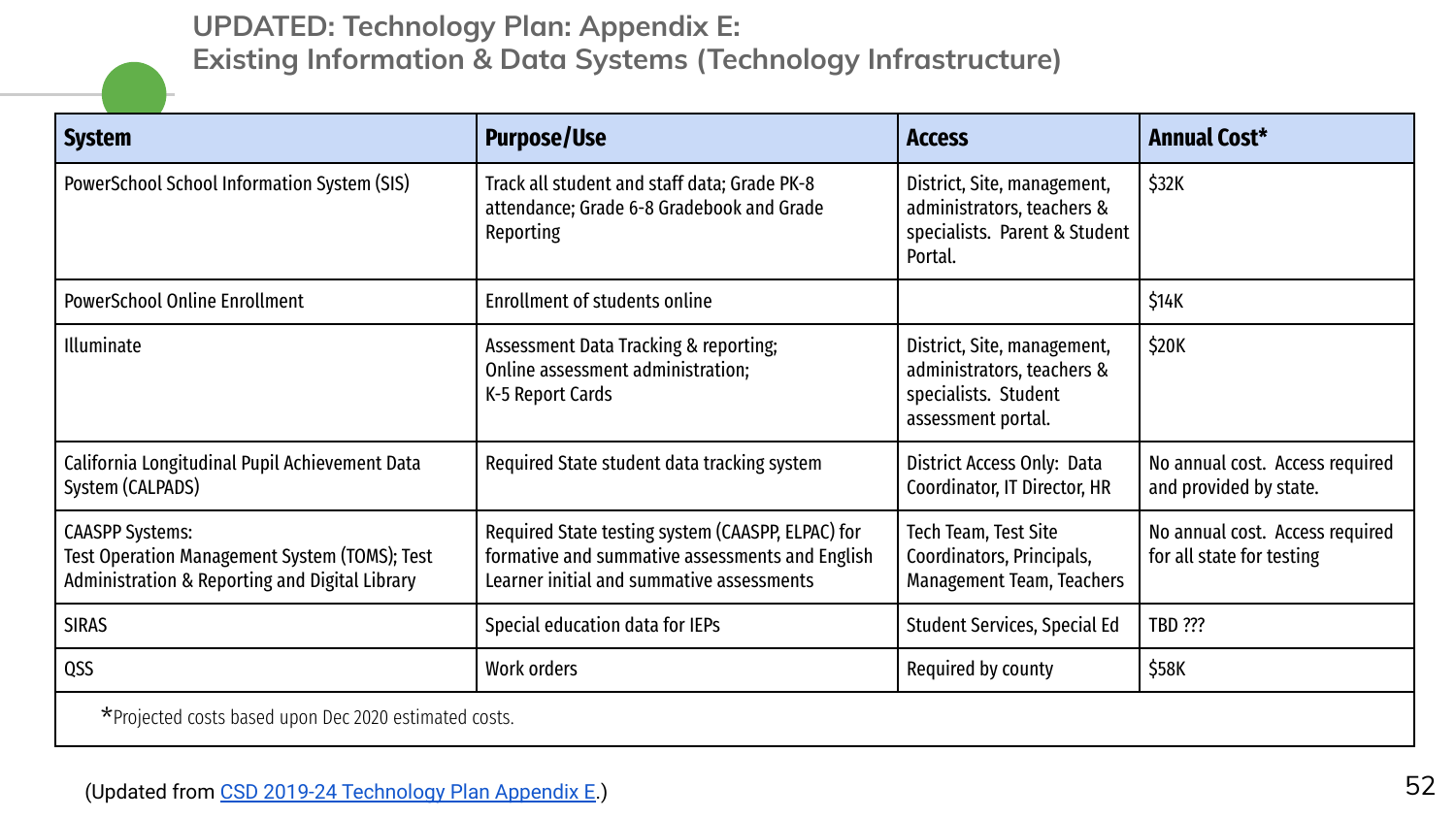

#### **UPDATED: Technology Plan: Appendix E:**

**Existing Information & Data Systems (Technology Infrastructure) (cont)**

| <b>System</b>                                         | <b>Purpose/Use</b>                                                                            | <b>Access</b>                                            | <b>Annual Cost*</b> |
|-------------------------------------------------------|-----------------------------------------------------------------------------------------------|----------------------------------------------------------|---------------------|
| Mobile device management                              | Meraki, JAMF                                                                                  | IT Director and Help Desk<br><b>Technicians</b>          | \$12K               |
| <b>SWIS</b>                                           | Behavioral data                                                                               | <b>Student Services, Special</b><br>Ed Staff, Principals | \$3K                |
| FastBridge Universal Screener and Progress Monitoring | Assessment                                                                                    | District and Site Admin,<br>Teachers, Students           | \$22K               |
| Benchmark Advance Digital Component                   | <b>ELA Instruction PK-5</b>                                                                   | District and Site Admin,<br>Teachers, Students           |                     |
| <b>Follet Destiny</b>                                 | <b>Price Middle School</b>                                                                    | Library inventory and<br>check out system                | \$1K                |
| <b>Library World</b>                                  | All 4 elementary Schools and Steindorf K-8 STEAM<br>School                                    | Library inventory and<br>check out system                | \$2K                |
| Absence reporting - Frontline                         | <b>Absence Reporting</b>                                                                      |                                                          | \$11K               |
| Raptor Visitor Management System                      | Online automated system for registering and<br>confirming site visitor identity/school safety | Site offices                                             | \$4K                |

\*Projected costs based upon Dec 2020 estimated costs.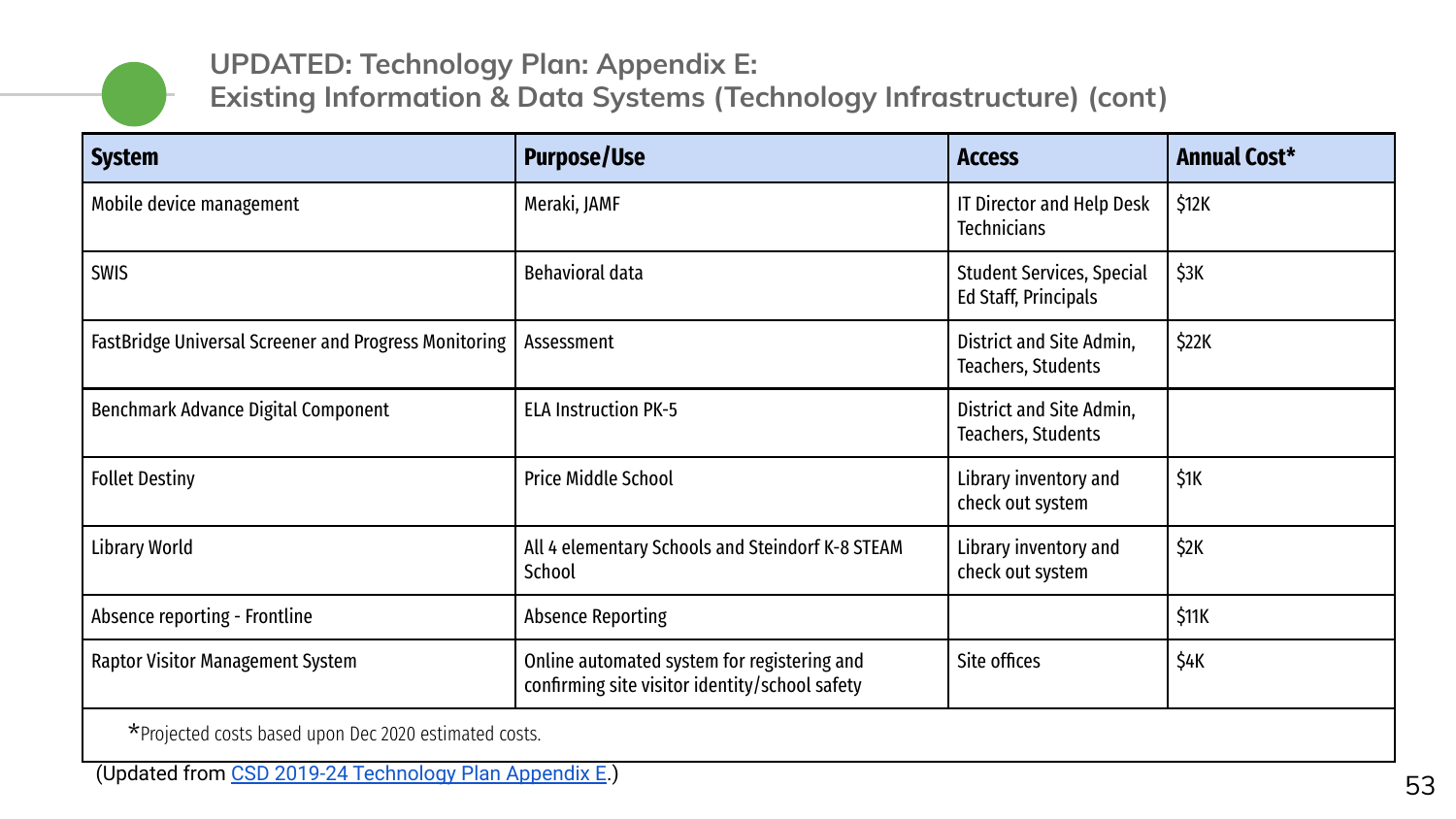#### **UPDATED: Technology Plan: Appendix F:**



**Existing Other Centrally Managed Technological Resources (Technology Infrastructure)**

| <b>Service</b>                                                                         | <b>Purpose</b>                                                                                           | <b>Vendor</b>      | <b>Annual Cost*</b>        |
|----------------------------------------------------------------------------------------|----------------------------------------------------------------------------------------------------------|--------------------|----------------------------|
| Google for Education (email, G-Suite applications,<br>Chromebook device management)    | Productivity, communication, teaching & learning                                                         | Google             | No annual cost (currently) |
| District Website (including Ally accessibility tool),<br>Notifications, and Mobile App | Communication, public interface/access to<br>information, Emergency notifications, community<br>outreach | <b>Blackboard</b>  | \$22K                      |
| Firewall/Spam & internet Filtering                                                     | Block inappropriate and/or harmful content                                                               | Palo Alto Network  | \$9K                       |
| <b>Inventory Tracking and Helpdesk</b>                                                 | Asset management and tracking. Helpdesk ticket<br>management.                                            | <b>School Dude</b> | \$6K                       |
| Online internal forms/workflow (e.g field trip<br>request)                             | Automate approval cycle an data tracking/flow for<br>routine requests                                    | Informed K-12      | \$22K                      |
| Back up service                                                                        |                                                                                                          | Nimble, Veeam      | \$8K                       |
| Self-Pace Online Professional Development Platform                                     |                                                                                                          | Alludo             | \$5K                       |
| <b>Online Student Safety and Network Management</b>                                    |                                                                                                          | Impero             | \$15K                      |
| *Projected costs based upon Dec 2020 estimated costs.                                  |                                                                                                          |                    |                            |